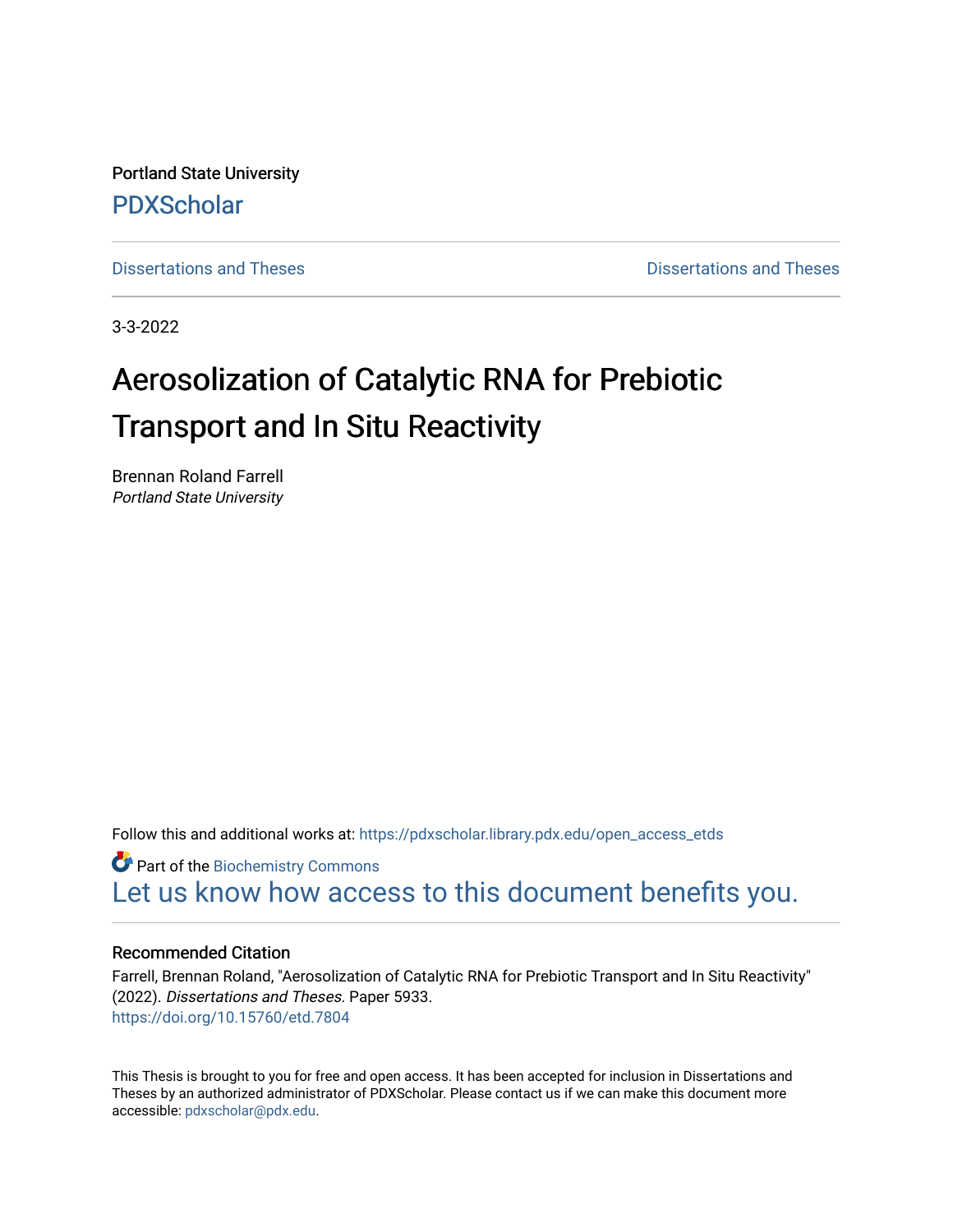Aerosolization of Catalytic RNA for Prebiotic Transport

and In Situ Reactivity

by

Brennan Roland Farrell

A thesis submitted in partial fulfillment of the requirements for the degree of

> Master of Science in Chemistry

Thesis Committee: Dirk Iwata-Reuyl, Chair Dean Atkinson Todd Rosenstiel

Portland State University 2022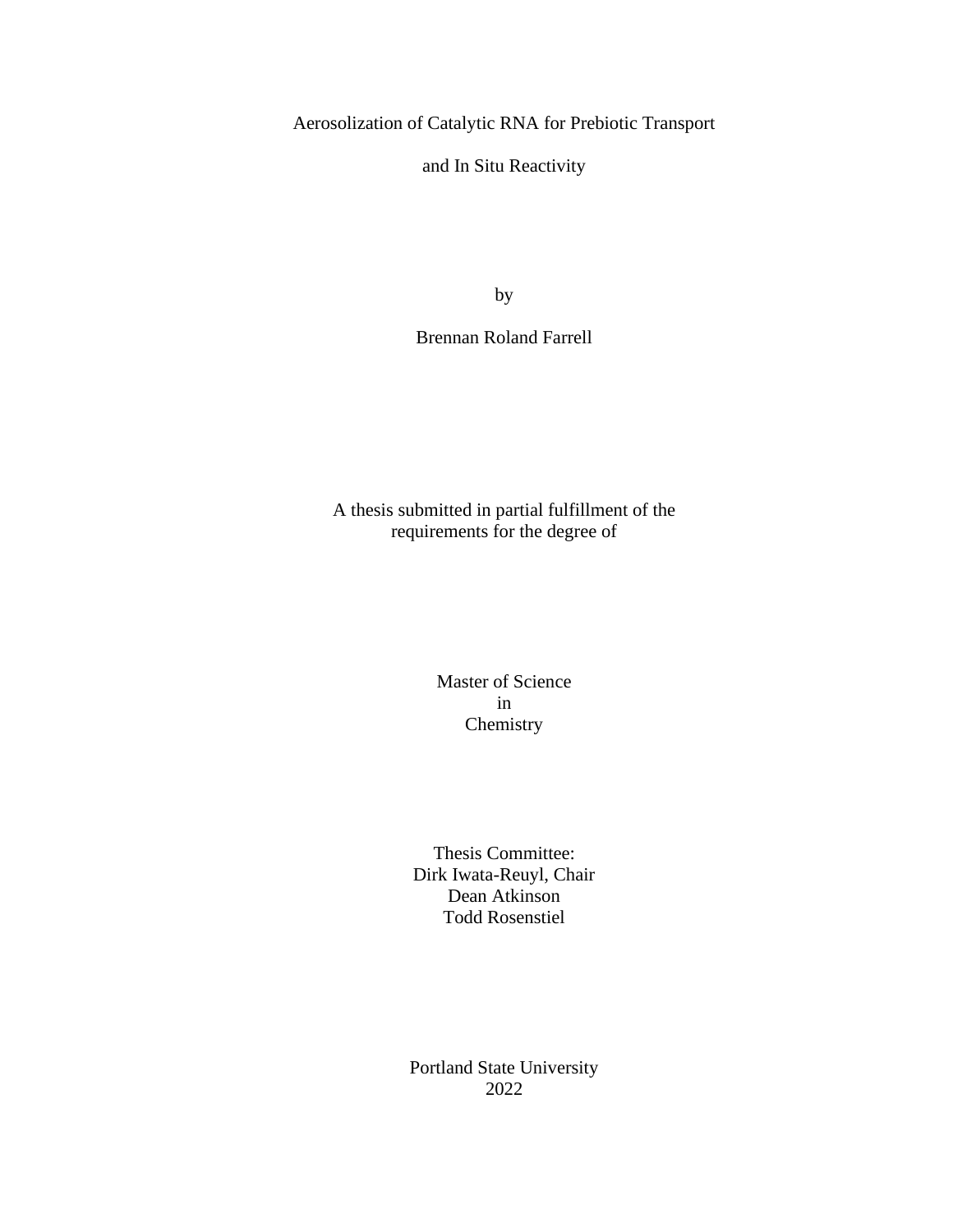#### **Abstract**

Recent theoretical and experimental work suggests that aqueous aerosols in the early Earth's atmosphere might have been an essential component to the development of life. These complex droplets would have served to compartmentalize emerging biomolecules, thereby concentrating them, increasing reactivity, and facilitating transport and exchange between ocean and atmosphere. This project tests an underexplored but potentially important environmental paradigm for the RNA world hypothesis of prebiotic evolution, probing the effects of aerosolization on catalytic RNA using a model ribozyme. Here we demonstrate the successful transport and *in situ* self-assembly of the *Azoarcus* ribozyme from multiple independent fragments via a laboratory-constructed aerosolization system.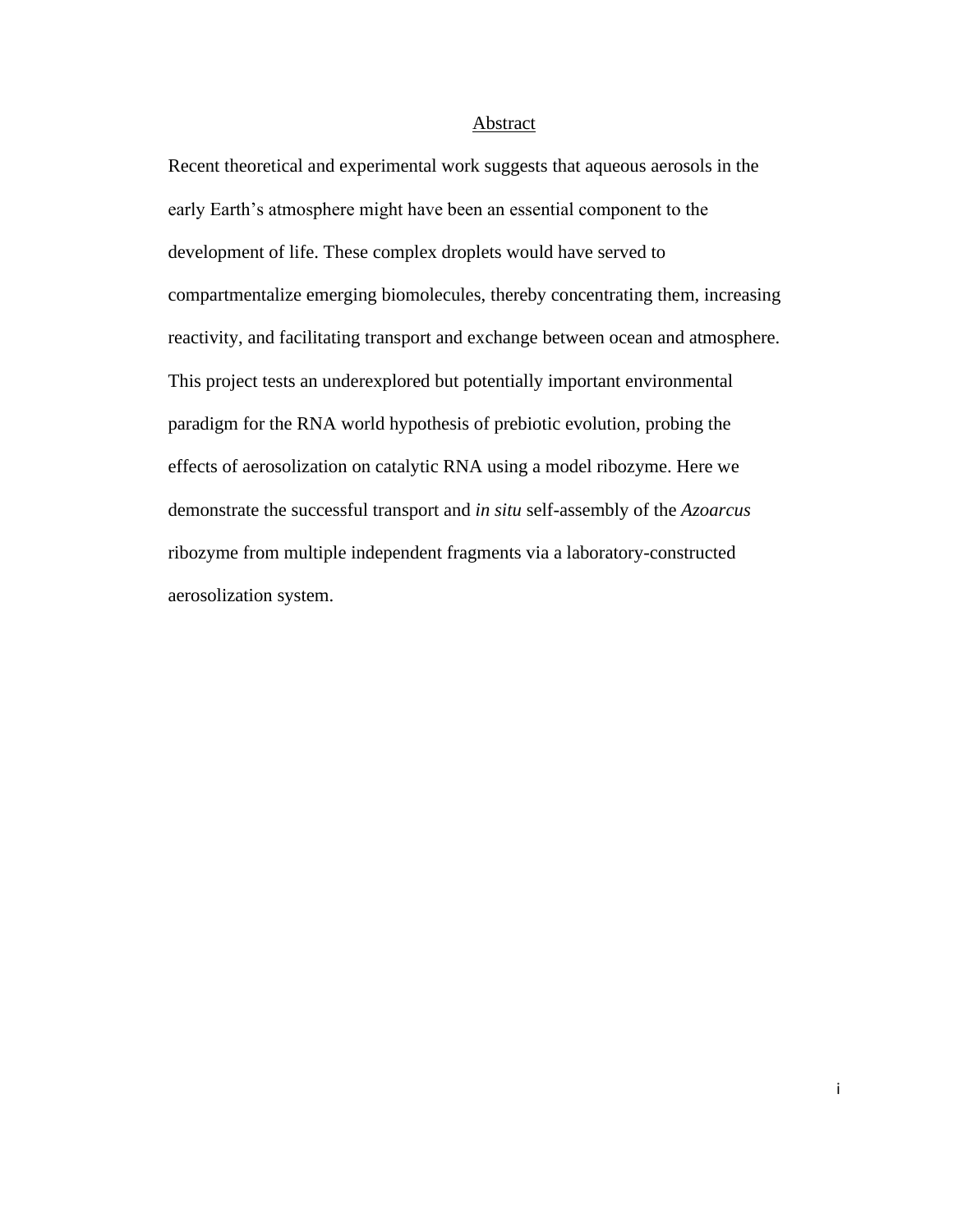#### **Acknowledgments**

I'd like to thank my principal advisor Dr. Dirk Iwata-Reuyl, along with my committee members Dr. Dean Atkinson and Dr. Todd Rosenstiel, for their guidance, encouragement, and expert analysis throughout the latter half of what has been a long and tumultuous project. Thank you for sticking with me.

Special thanks to my former advisor Dr. Niles Lehman, who set me on the path of Origins of Life research, and whose expertise built the foundations of this project. And also to former committee members Dr. Steve Reichow and Dr. Aslam Khalil, whose teaching and counsel elevated my graduate studies.

Thanks to my loving parents, my mother Riva and stepfather Steve, my father David and stepmother Shannon, for your constant unconditional support in this endeavor. I love you all.

And lastly to my incredibly supportive fiancée, Kacy, without whom I could not have completed this journey. I cannot wait to start the next chapter of our lives together.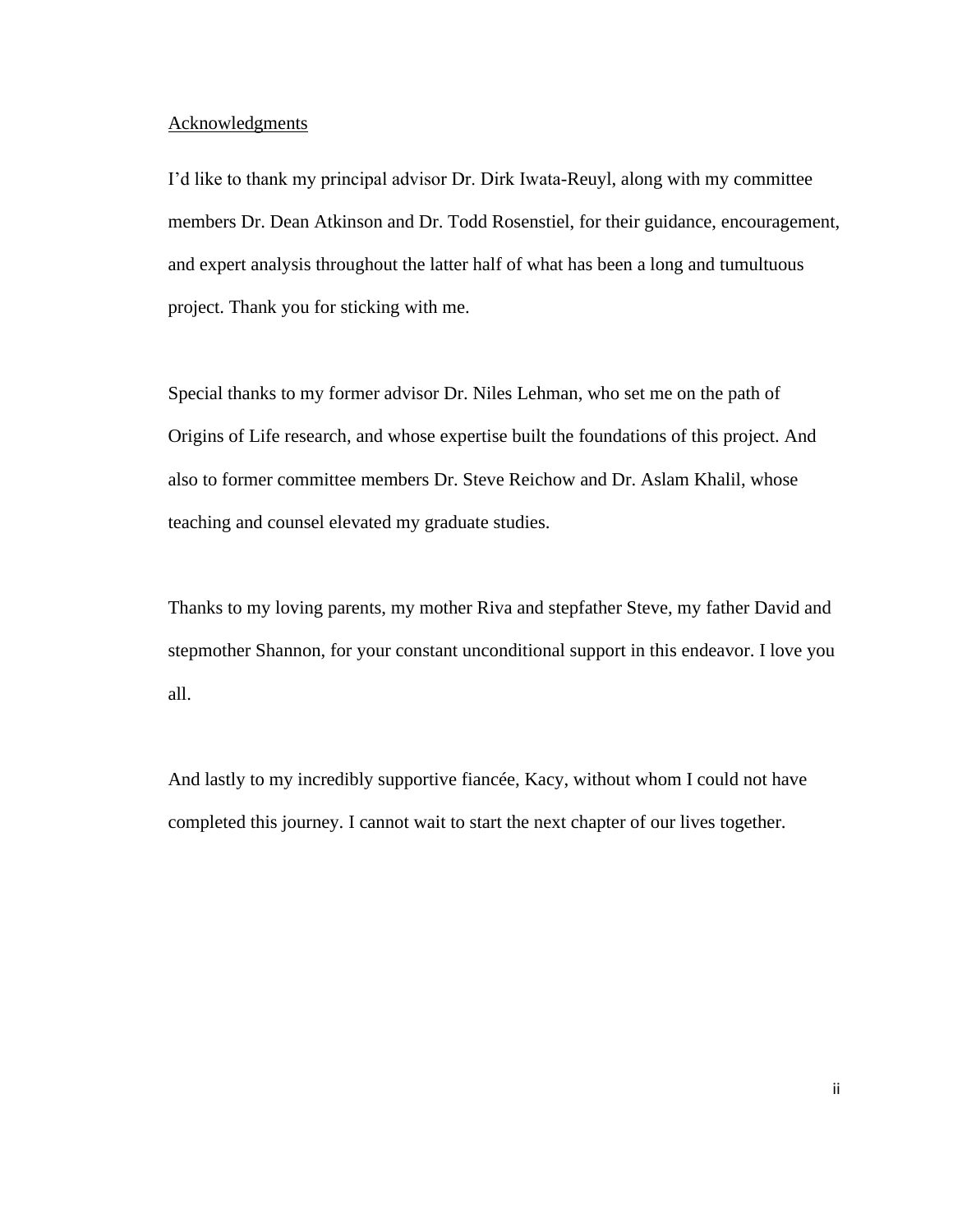# **Table of Contents**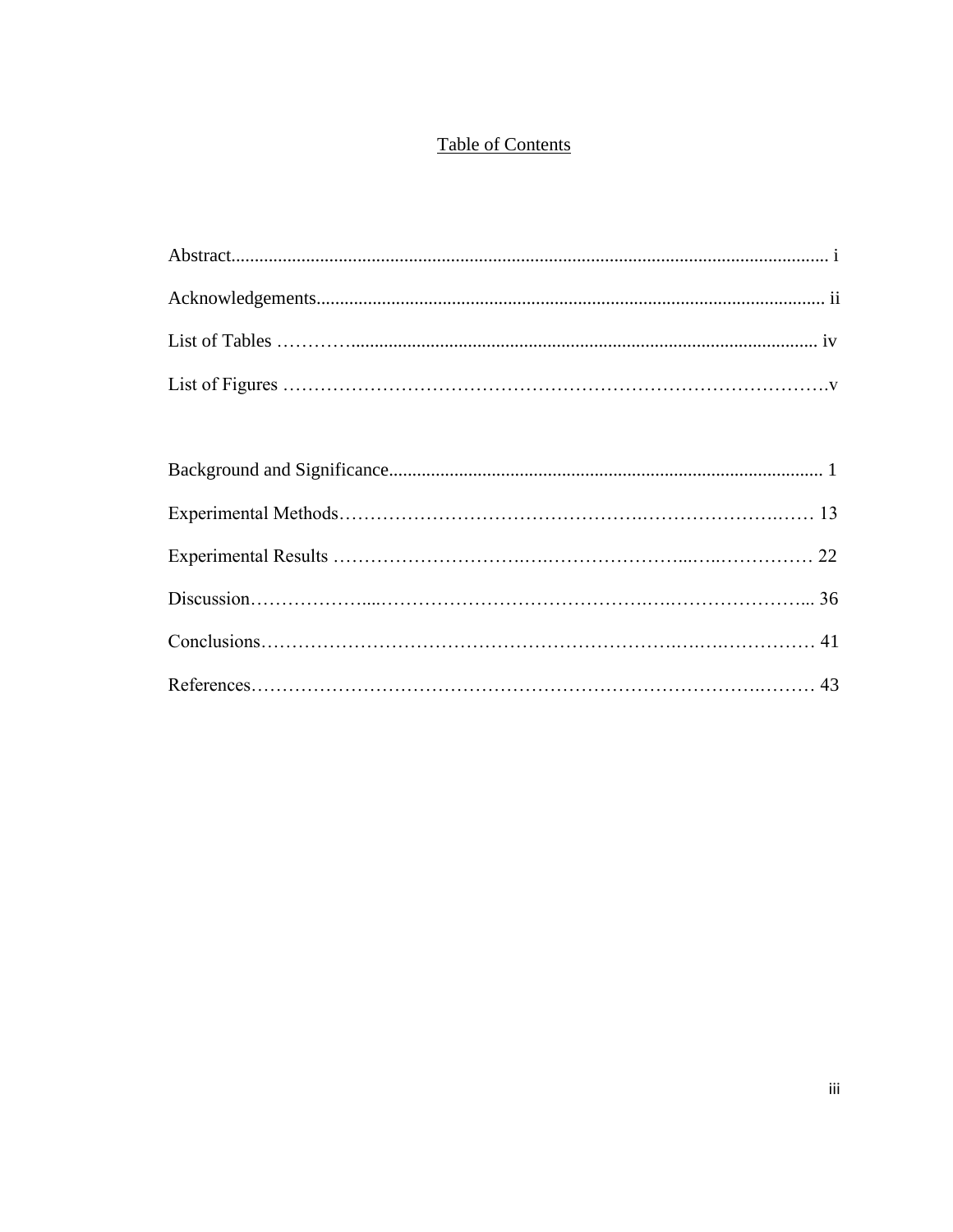# List of Tables

Table 1. *Azoarcus* fragment and primer sequences. – Page 19

Table 2. VATR DNA oligomer sequences for generation of full length *Azoarcus* ribozyme template. – Page 20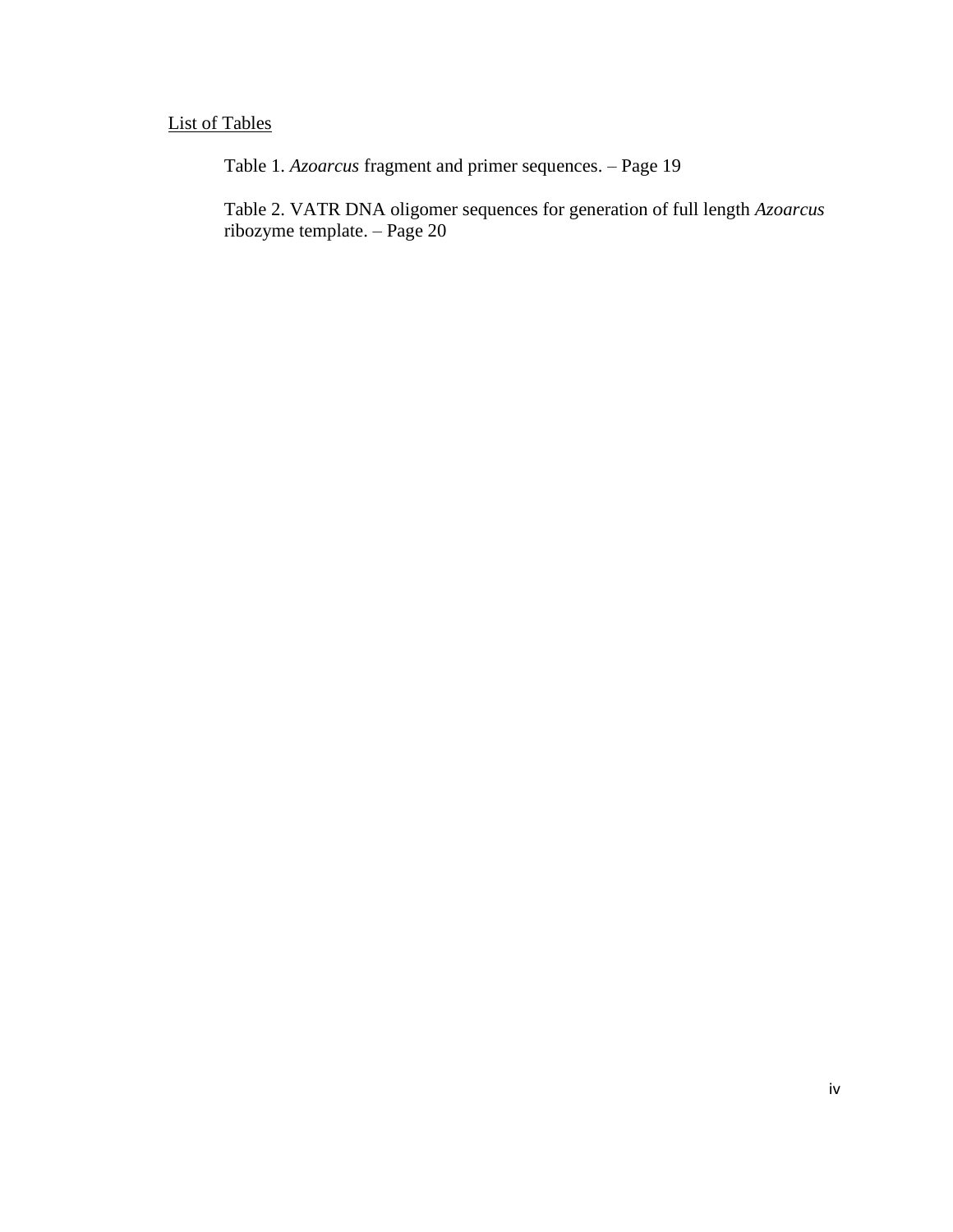#### List of Figures

Figure 1. Sea spray aerosol (SSA) generation at the air-water interface. – Page 2

Figure 2. Structure and assembly of *Azoarcus* ribozyme. – Page 10

Figure 3. Preliminary schematic of a laboratory aerosol chamber. – Page 15

Figure 4. In-house aerosol chamber. – Page 16

Figure 5. Effects of salt concentration and time on particle generation. – Page 23

Figure 6. Particle diameter size distributions. – Page 25

Figure 7. RT-PCR results for filter paper incubation of *Azoarcus* RNA. – Page 28

Figure 8. RT-PCR results for filter paper incubation of *Azoarcus* RNA (Higher EDTA Concentrations). – Page 30

Figure 9. RT-PCR results for filter paper and in vitro incubation of Azoarcus RNA (EDTA Concentrations of 0M, 0.1M and 0.01M). – Page 31

Figure 10. Time course of *Azoarcus* WXY + Z in vitro self-assembly. – Page 32

Figure 11. RT-PCR detection of *Azoarcus* ribozyme fragments. – Page 34

Figure 12. RT-PCR detection of full length *Azoarcus* ribozyme from separately aerosolized WXY and Z fragments. – Page 35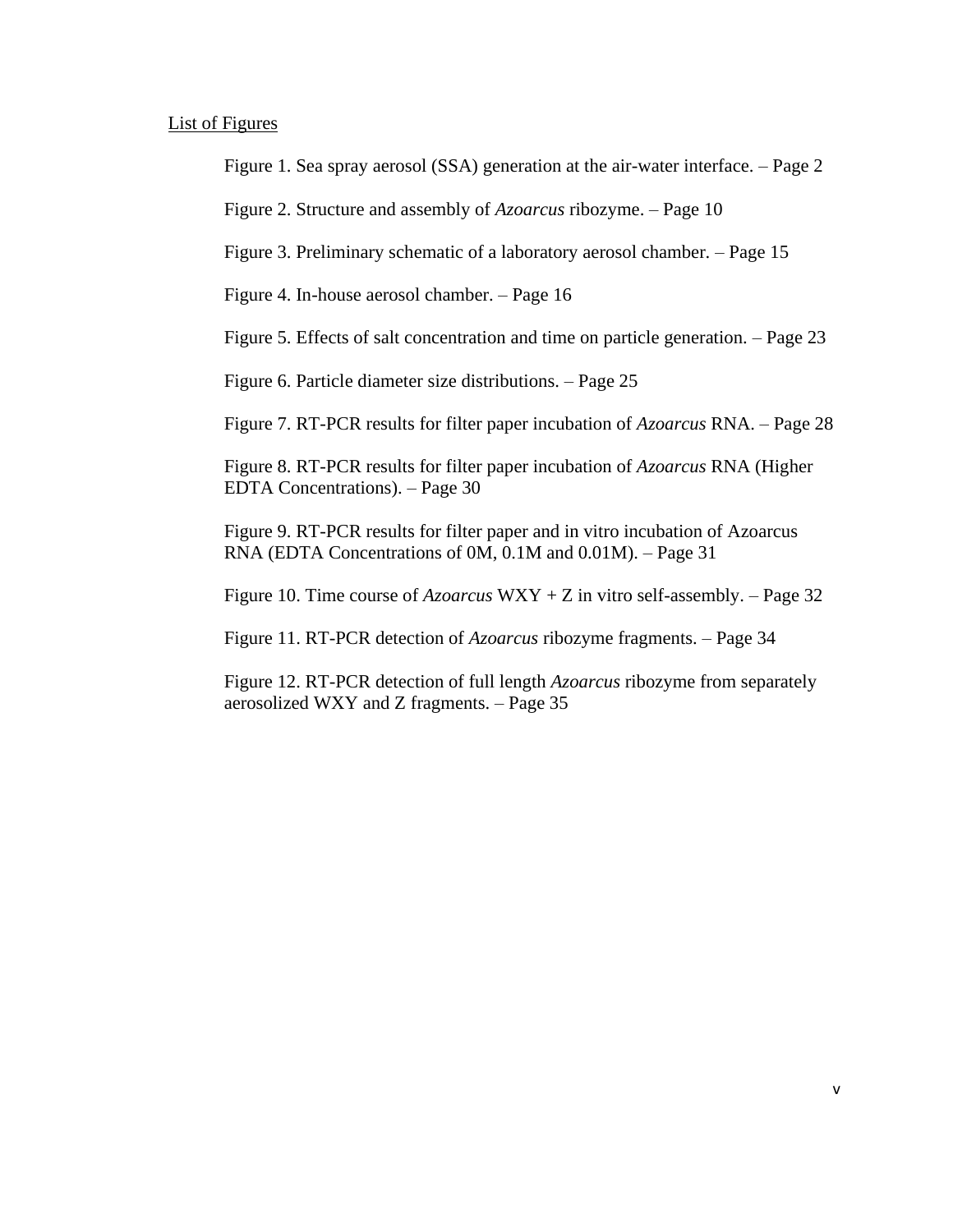#### Background and Significance

#### **Atmospheric Aerosols**

Aerosols are colloidal suspensions of solid or liquid particles in air or other gases, formed and emitted into the atmosphere by both natural and anthropogenic processes. Sea Spray Aerosol (SSA) is generated at the air-water interface of the Earth's oceans, while other natural aerosols such as smoke particles are released into the atmosphere via volcanic eruptions and forest fires. In contrast, combustion of fossil fuels in man-made engines, manufacturing plants, and other industrial processes emit synthetic aerosol pollution. Colloquial classifications of aerosols such as dust, smoke, fog, mist, and others are loosely defined and are often used interchangeably. More specific classification divides aerosols into "primary" and "secondary" categories. Primary aerosols are formed and emitted directly into the atmosphere as particles, generated from the sources mentioned above. Secondary aerosols, however, aggregate in the atmosphere via condensation and nucleation of supersaturated gases, driven by concentration and vapor pressure differentials, and primary aerosols often serve as condensation nuclei for these processes, as well as for cloud formation.<sup>1</sup>

The chemical composition of aerosols can vary considerably, often containing water, oceanic salts, trace metals and even organic material, as well as sulfates, nitrates, or ammonium, depending on their origin and where they are ultimately found in the atmosphere. Equally variable is the size distribution of atmospheric aerosol particles, the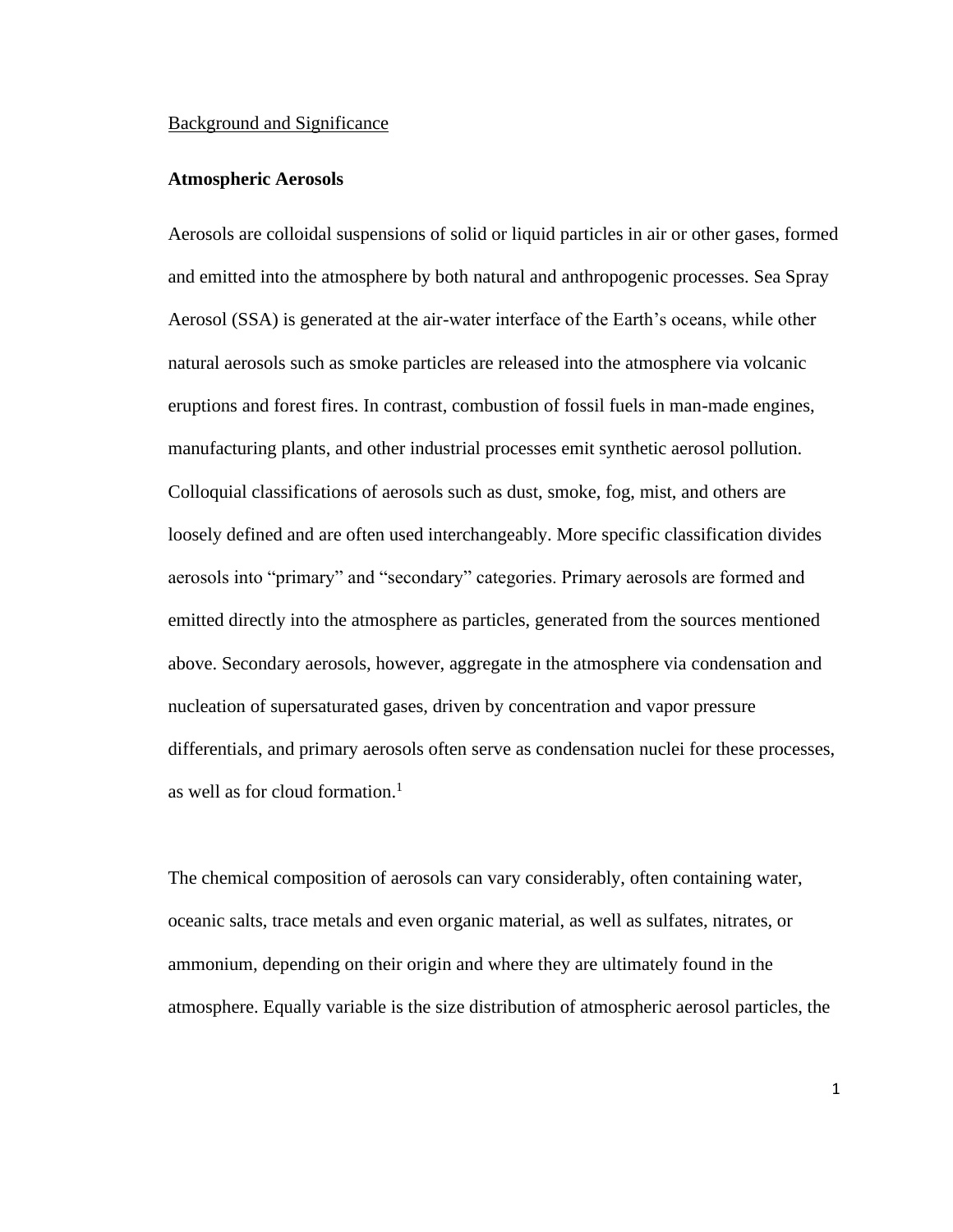diameters of which can span over multiple orders of magnitude, between nanometer and micrometer scales (such estimates assume that aerosols are isometric and spherical, characteristics that are not always present, but which correlate to higher water content). Particles can be separated into 'fine' and 'coarse' based on their diameter distributions (below and above 2.5 µm, respectively; 'ultrafine' distributions exist below 100 nm), although this is an operational definition, and distributions often show overlapping modes between the two. Growth and evolution of atmospheric aerosol particles depend on condensation, evaporation, and coagulation (Fig. 1), governed by heterogeneous or homogeneous nucleation (with or without the use of an existing particle surface, respectively) of atmospheric gases, and aerosols can persist in the atmosphere on timescales of mere minutes to days or weeks.



Figure 1. Sea spray aerosol (SSA) generation at the air-water interface. (Figure taken from Wilson, et al. "A marine biogenic source of atmospheric Ice-nucleating particles." (2015) *Nature*.)<sup>51</sup>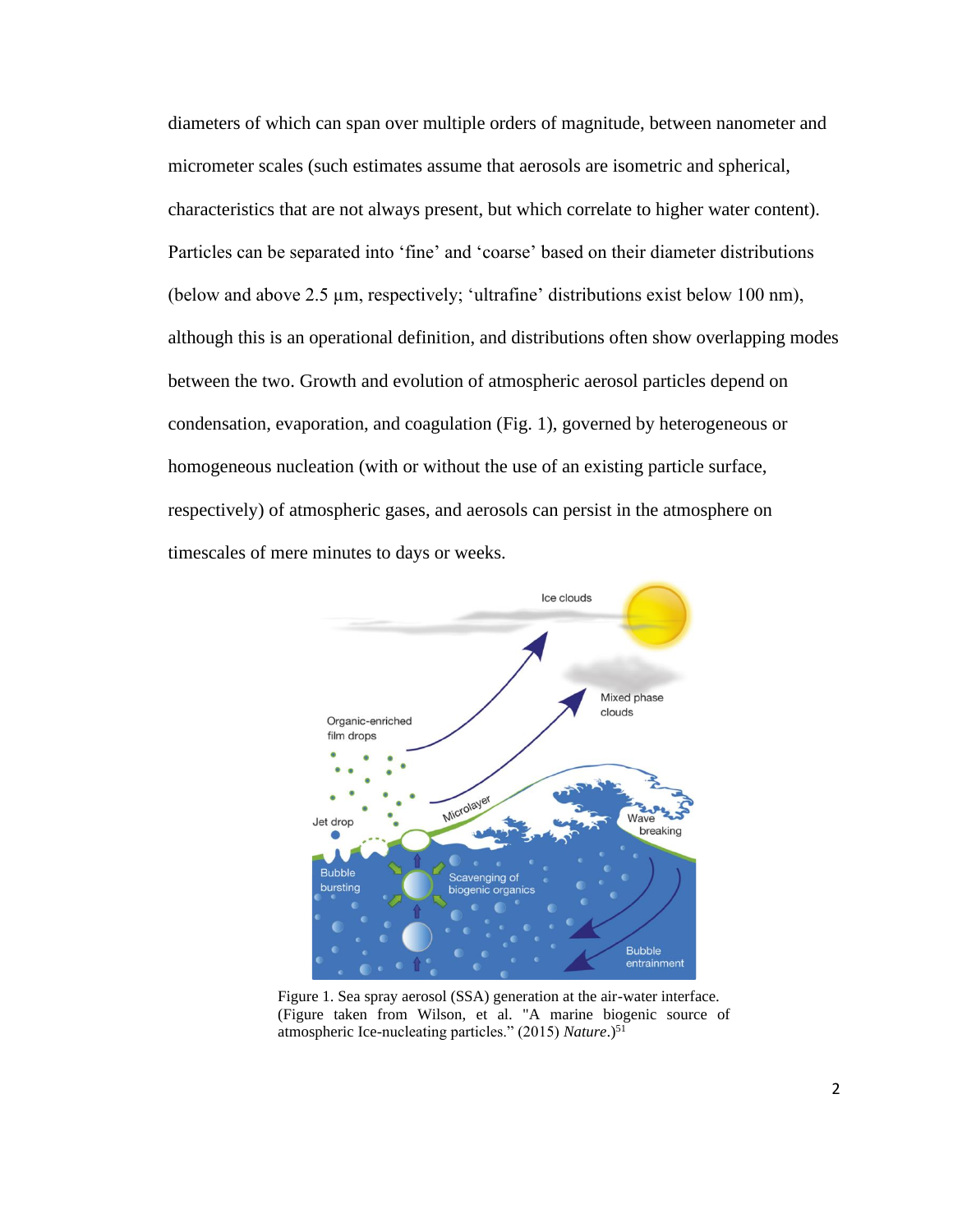SSA, in particular, is emitted as a primary aerosol, largely existing as coarse droplets. Sea spray exhibits diameter distributions from hundreds of micrometers at their largest, to, in some cases, tens of nanometers at their smallest. SSA varies considerably in atmospheric lifetimes, and has shown chemical compositions not only containing sodium chloride and other common seawater ions but also substantial amounts of organic material—as high as 50% by mass—the concentrations of which tend to scale inversely with particle size.<sup>1</sup> SSA is generated from breaking waves and bursting bubble films formed at air-water interfaces, and emitted as the result of two mechanisms known as jet drops and film drops or film cap drops. As bubbles burst at the sea surface, which is coated in a hydrophobic microlayer up to hundreds of micrometers thick, several film drops are emitted, while a jet drop emerges upward from the center of the collapsing bubble cavity.<sup>2</sup> These processes are well-characterized, and largely depend on bubble size and composition as well as surfactant coverage.<sup>3</sup>

SSA is often collected in the field for analysis but has also been consistently produced through several models in a lab setting. Atomizers and humidifiers are commercially available and commonly used to generate aqueous droplets but fail to favorably replicate field measurements of sea spray. In contrast, sintered glass filters, plunging water jets, and wave breaking simulations have all been demonstrated as more reliable systems for SSA-analogous aerosol generation in the laboratory, the latter most closely replicating the size distributions observed at oceanic whitecaps and bubble plumes.<sup>4</sup> The Scripps Institution of Oceanography hydraulics laboratory has developed a walled glass wave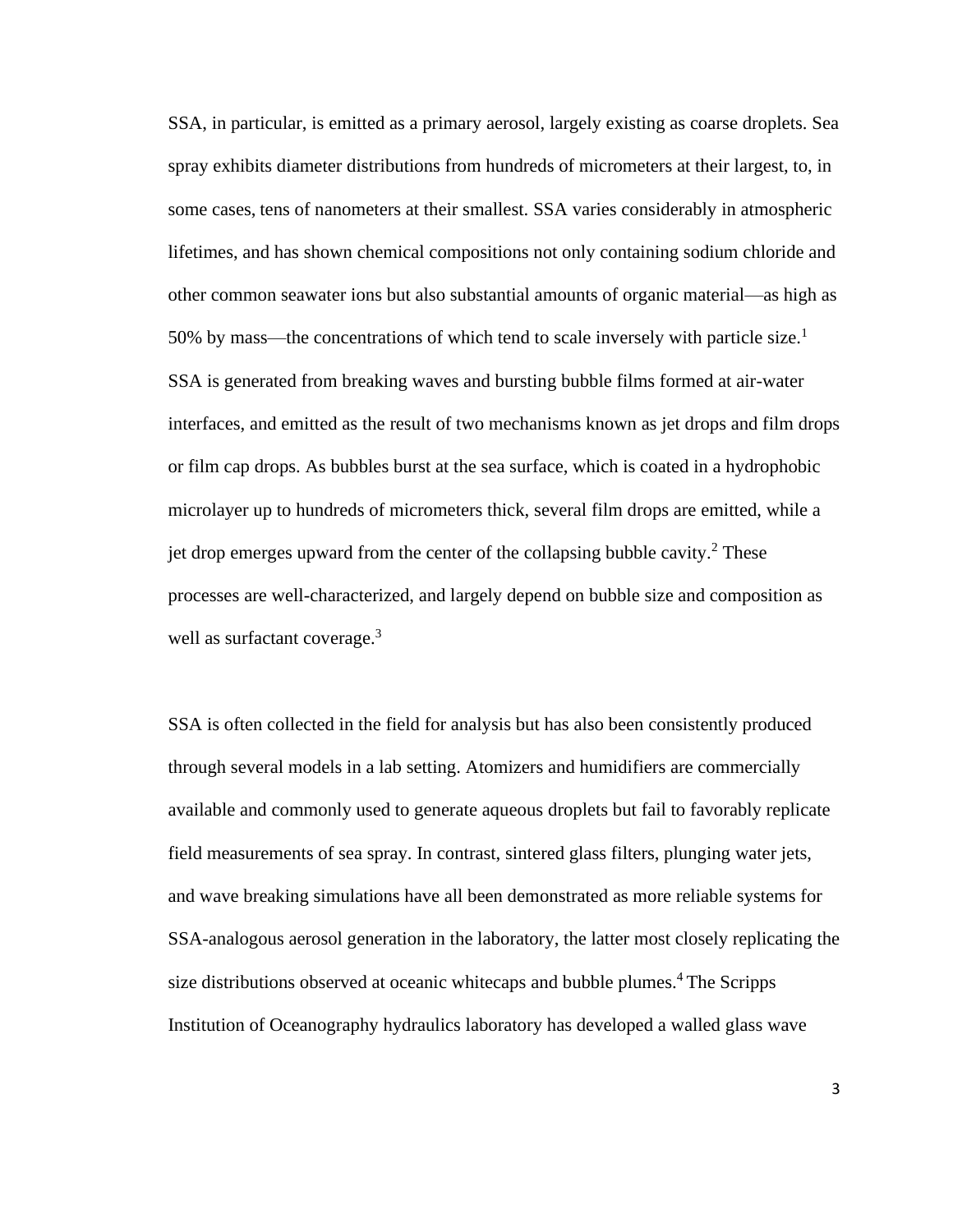channel, 33 m in length, with which to generate SSA from wave breaking of directly imported ocean water.<sup>5</sup> A similar, scaled down, approach has been used in the Marine Aerosol Reference Tank (MART) system which uses a plunging waterfall method of SSA production within a rectangular plexiglass tank apparatus approximately a meter or less in each dimension.<sup>6</sup>

#### **Aerosols on the Early Earth**

Collectively, marine aerosols have a large surface area and a large surface-associated organic content.<sup>7</sup> Louis Lerman has stressed the central role of such aerosols in the living process, and perhaps in the origins of life itself, with his model of the Bubble-Aerosol-Droplet supercycle or "Bubblesol" cycle.<sup>8</sup> The self-sustaining cycle of aerosol production via wave breaking and bubble bursting, transport in the atmosphere, and gravitational deposition and recycling of particles back into the ocean (Fig. 1) would likely have been active on the early Earth once primordial oceans had developed. The unique properties of organic films at the air-water interface of an early ocean would have provided an advantageous platform for proto-biochemical reactions to occur. It has long been recognized that organic molecules partition to air-water interfaces, generating a sea surface microlayer film that provides a relatively hydrophobic phase. This promotes concentration by means of a kind of liquid-liquid phase separation and can even facilitate polymeric folding into primitive enclosed structures.<sup>9</sup> It has been proposed that, as a result of these properties, gravitational deposition of large aerosols, themselves coated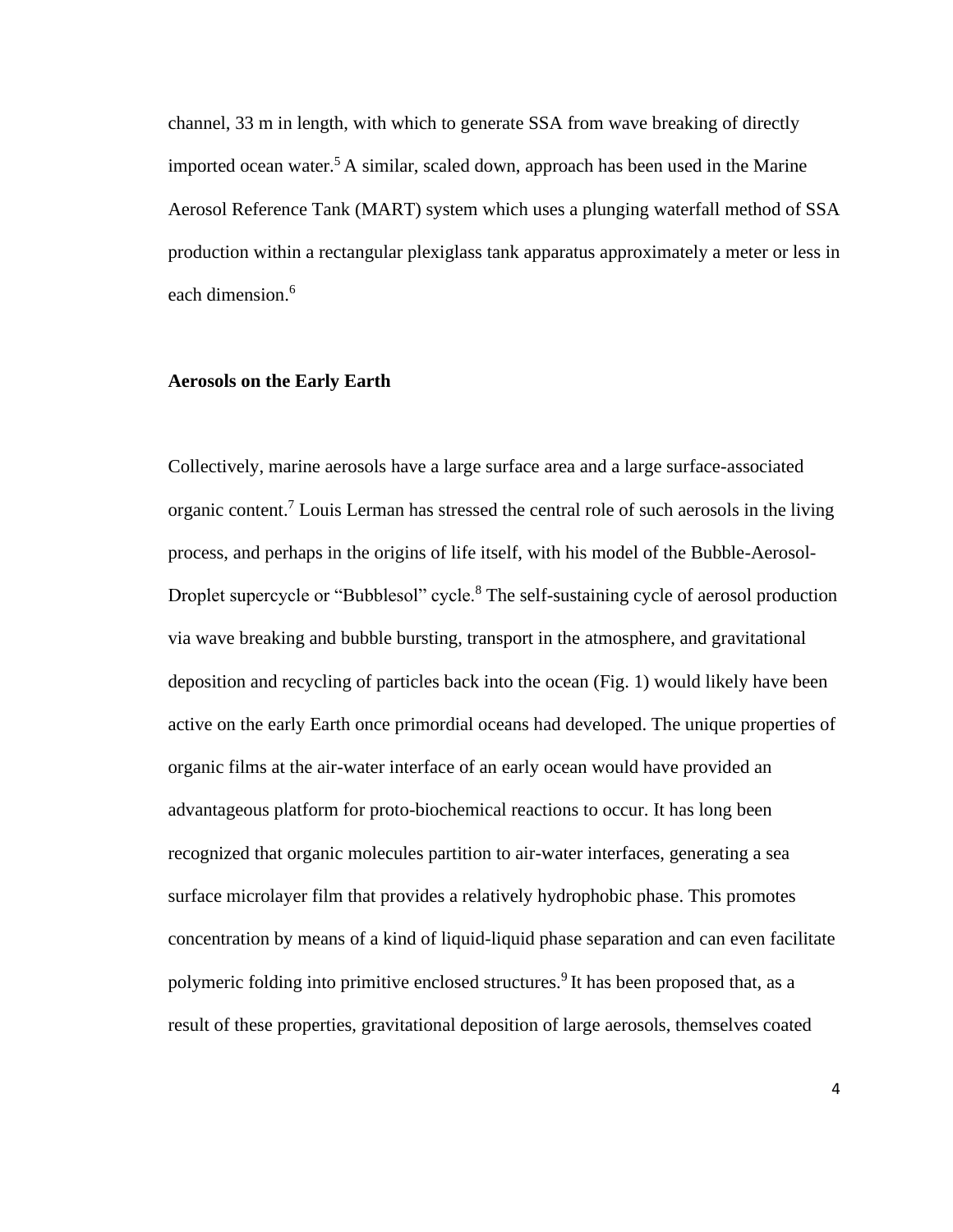with organic surfactants, into the early ocean might have allowed primitive bilayers to develop at their surfaces.<sup>10</sup> It has also long been known that amide bond formation and spontaneous condensation of amino acid esters can preferentially occur at water surfaces.<sup>9</sup> Hydrophobic interaction among peptides and lipid membranes could result in condensation and polymerization. Possible selection for longer peptides within the hydrophobic phases of the sea surface and of SSA has been suggested, and thus could provide a forward mechanism toward increasing complexity. Recently, the enrichment of extracellular DNA in the outer surfactant layer of marine aerosols has also been experimentally demonstrated, along with lipids, proteins, viruses and prokaryotes.<sup>11</sup>

#### **Aerosols and the Origins of Life**

In 1979, Carl Woese, who was notably the first to put forth a new taxonomy of life which included Archaea as a separate prokaryotic domain, submitted a critique of the commonly accepted Oparin-Haldane "Primordial Soup" model of the origin of life.<sup>12</sup> This critique proposed a greater role than previously imagined for atmospheric aerosols in the transition from prebiotic to biological systems. Woese points out that many essential biological reactions are dehydrations, unlikely to occur without catalysis in a bulk aqueous environment, and thus requiring a phase separation. He suggested that the atmospheric droplet phase would have been a potential medium to constrain otherwise diffuse molecules and promote biochemical evolution. These droplets, as suggested above, possess characteristics of "membrane" chemistry, where a relatively hydrophobic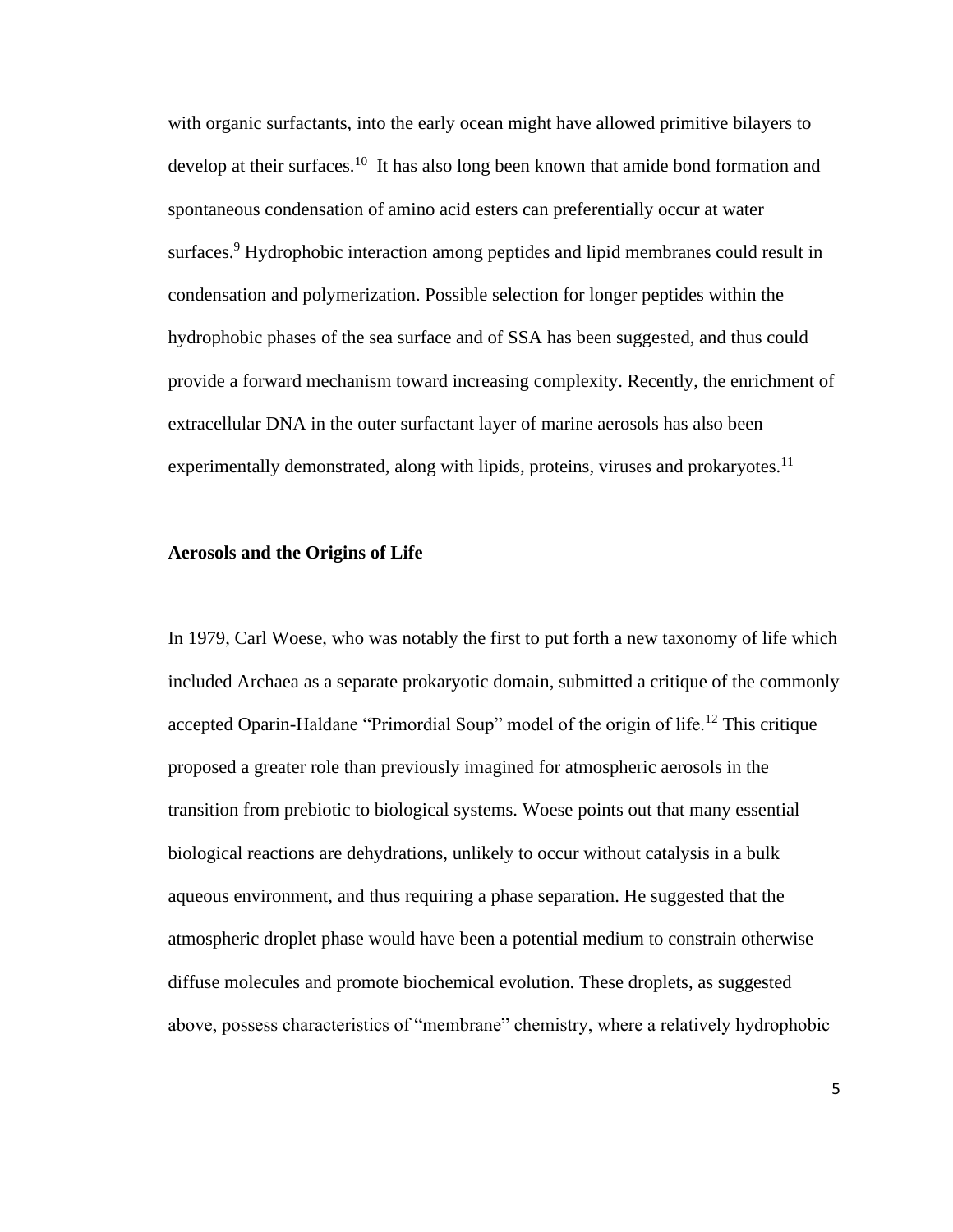phase develops as macromolecules partition at the surface, thus increasing reactivity that would lead to more efficient chemical development. Early life, according to Woese, thus evolved not within an Oparin ocean, but in the lower atmosphere as a function of interactions with the ocean.<sup>12</sup>

Concentrated aqueous solutions are the preferred reaction medium in extant biology, but the oceans on early Earth would have been dilute with relevant molecules. Progression from simple monomers to complex biomolecules would rely on condensation reactions (such as the formation of peptide and phosphodiester bonds), a challenge in the absence of enzymes and in a milieu of high water activity. Polymerizations such as these under prebiotic conditions have been demonstrated primarily in anhydrous environments and/or on inorganic clay surfaces.13, 14, 15 Woese's proposal was responded to by Scherer, and counter-responded to by Oberbeck, who noted that clays and salts can act as cloud condensation nuclei, and estimated that concentrations of amino acids, for example, could reach millimolar amounts in mere days, which would take millions of years to amass in a bulk ocean.<sup>16, 17</sup>

Concentration, alignment, and orientation of organic molecules would have been possible at the aerosol-generating surface interface, alleviating the thermodynamic and kinetic obstacles that a dilute aqueous environment would create. In fact, recent studies have shown the efficacy of the protocell environment to aid polymerization.<sup>18</sup> For aerosols, the concentrating function of the surface microlayer in particular might allow hydrophobic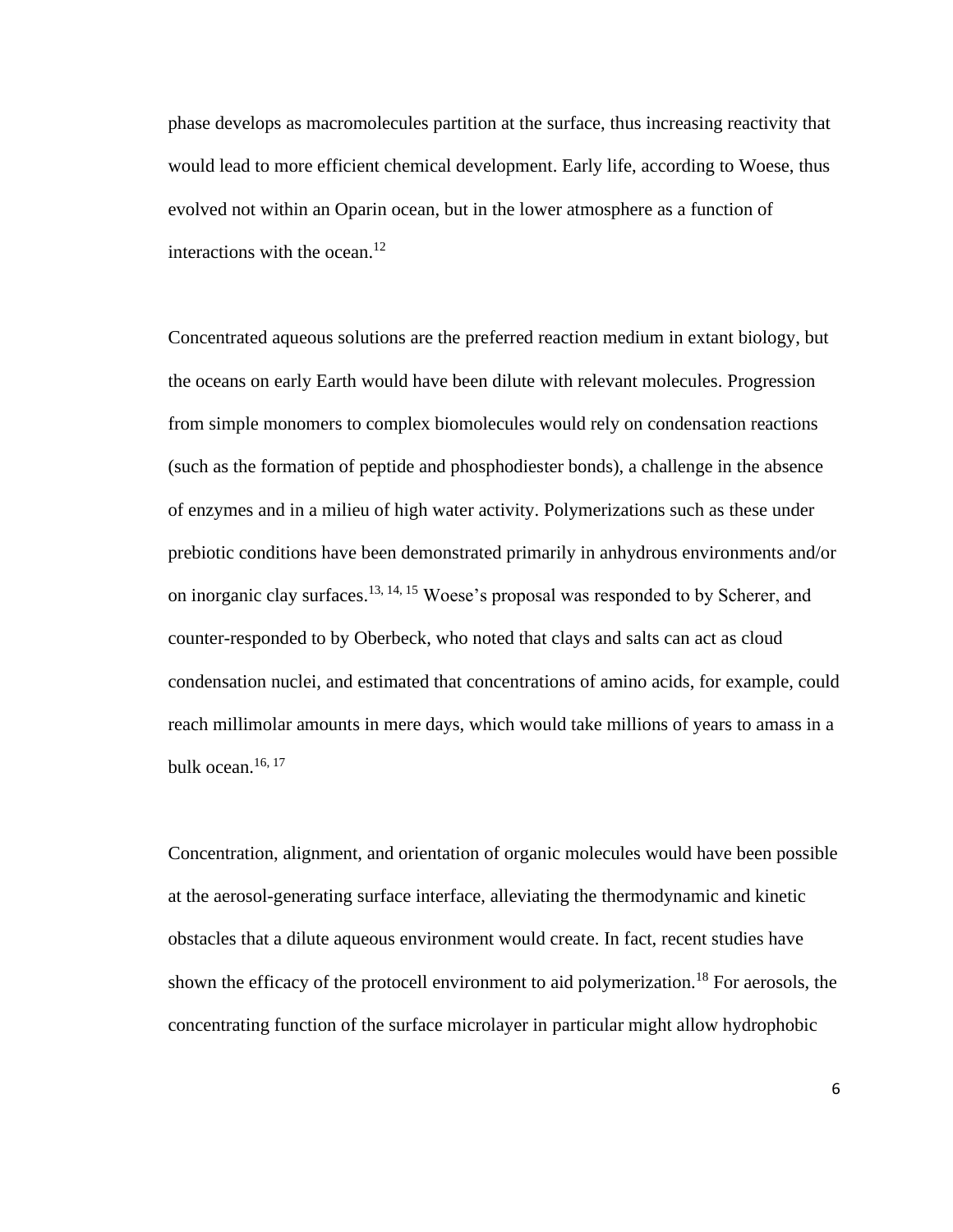enclosures to form in the bulk aqueous solution and not rapidly disassemble, processes that would otherwise require an exceptionally high lipid monomer content.

The air-sea interface would have been the primary generator—and recycler—of aerosols and their chemical content and would be a central focal point of many contributing forces directed from the upper atmosphere, from the output of deep hydrothermal vents, and from meteoric infall. Organic molecules generated and/or retained by the system of ocean-atmosphere interaction tend to stay within this overarching cycle once they enter and would be exposed to widely fluctuating conditions of solar irradiation, temperature, pressure, and humidity, far from equilibrium. Transport of these materials within an aerosol phase would also have been potentially significant to prebiotic evolution and might have been considerably faster on the early Earth some 4+ billion years ago given the Earth's faster rotational speed.<sup>9</sup> The distributions of sizes of atmospheric aerosols of any kind generally obey a power law, but can show multimodal distributions, determined by competition between coagulation, division, and gravitational deposition (of larger particles, with diameters >5 microns), leading, in the case of SSA, to a median diameter of a few microns.<sup>19</sup> A vast population of submicron- to micron-sized particles generated at the surface of an early ocean would act as a ready-made medium for containing emerging biomolecules.<sup>1</sup> Indeed, the simultaneous generation of biopolymers and primitive enclosures for them would have been essential to the emergence of any kind of proto-cell, much less one with the ability to evolve and maintain a self-reproducing genome. Prebiotic production of long-chain hydrocarbons and other amphiphilic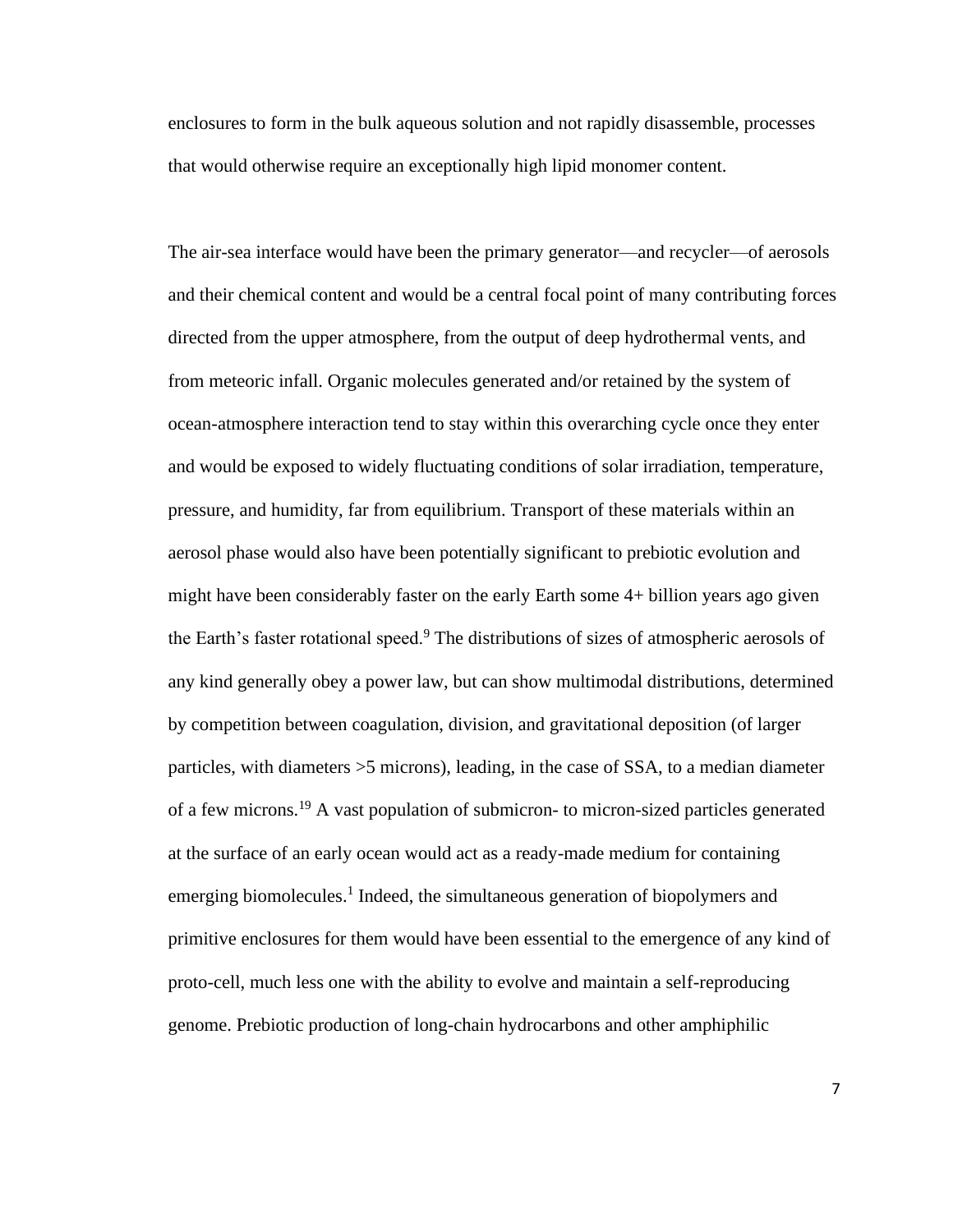molecules has been demonstrated, and the self-assembly of functional primitive enclosures is well-characterized.<sup>9</sup>

Atmospheric aerosols with high organic surface content, organized in an "inverted micelle" morphology, would be similar in size and structure to single cell bacteria.<sup>1</sup> Furthermore, synthetically generated enclosures have been shown to exhibit characteristics and behavior analogous to those that sustain modern life. Vesicles suspended in solution spontaneously grow and divide with the addition of lipid micelles, while the aerosol model, often imperfectly coated with surfactant, allows for division and growth through several mechanisms, including fission of single droplets, coagulation between droplets (increasing overall surfactant coverage), and selective evaporation of water.<sup>9</sup> Permeability and exchange of materials for these kinds of early cell-like structures would have been a challenge for prebiotic membranes without the pumps and channels that characterize modern cellular chemistry—early enclosures would likely have been less stable and more dynamic. Regardless, aerosol formation at the air-water interface of Earth's nascent oceans would likely have provided an avenue for the partitioning and concentration of organic material and rate enhancement of relevant prebiotic reactions within an essentially closed phase. Empirical support for biologically relevant reactions occurring in aerosols is scarce, although it has been demonstrated that the presence of aqueous aerosol improves the synthesis of a diverse array of organic molecules.<sup>20</sup> Under conditions highly similar to the original Urey-Miller experiments, aerosolized water and a simple gas mixture of CH4, N2, and H2 subjected to electric discharge showed vastly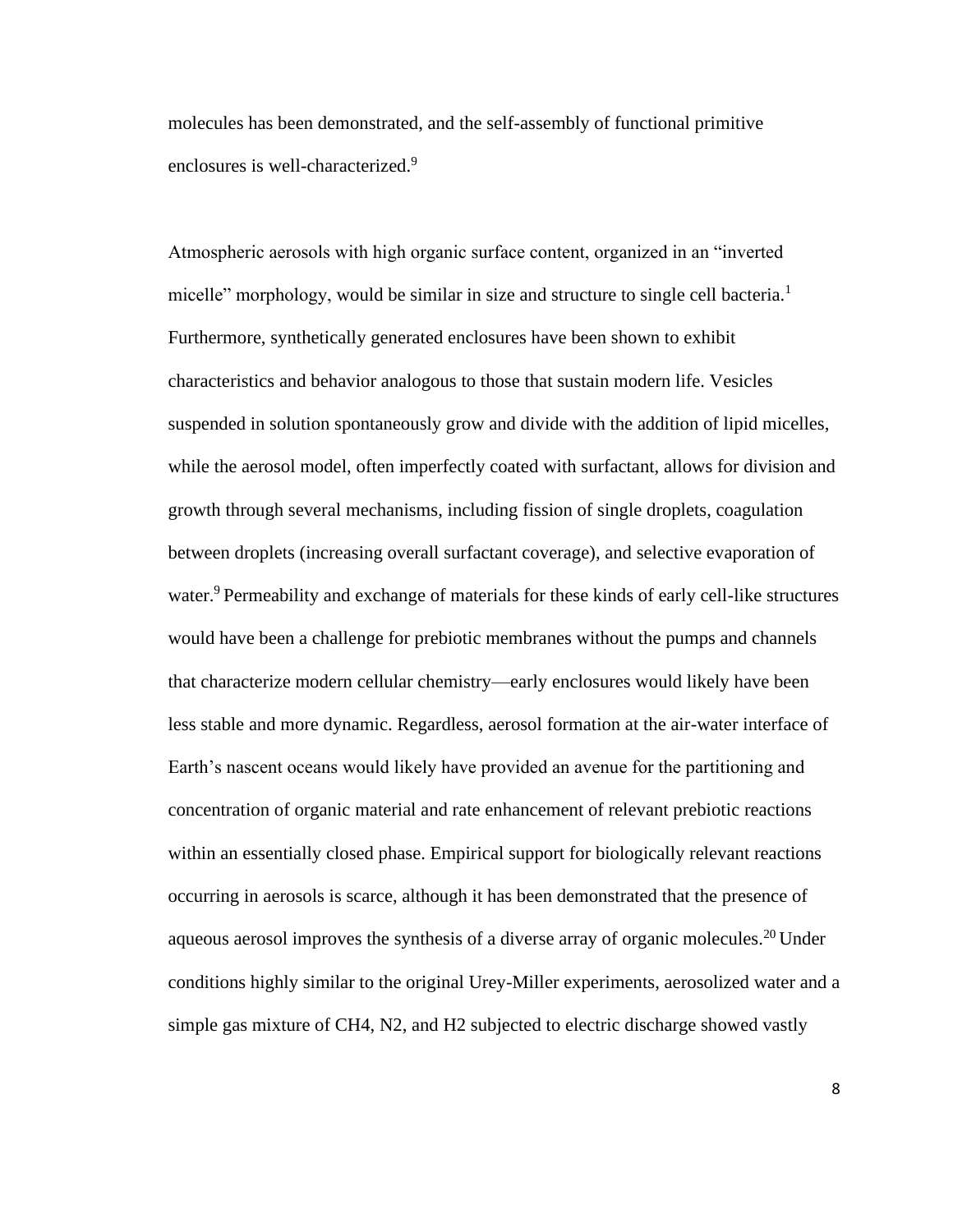increased yields of amino-, hydroxy-, and carboxylic acids, purines, and other heterocycles compared to a non-aerosolized control and previous data. Several species were produced that were absent in the control, such as the dihydroxy acids tartaric and glyceric acid, suggesting that the presence of aqueous aerosol promotes synthesis and makes alternative pathways possible. Also synthesized were malic acid and succinic acid, members of the Krebs cycle, and related precursors to citric and isocitric acid, potentially linking the aerosol droplet phase to the development of primordial metabolism.<sup>21</sup> Hydroxy acids and related monomers have even been suggested as potential backbone precursors for the genetic material of a pre-RNA world.<sup>22</sup>

#### **The RNA World**

The RNA World Hypothesis proposes that self-reproducing RNA molecules were crucial precursors to modern biology, possessing both information heritability and catalytic activity—both genotype and phenotype—but the conditions that led to their development and proliferation are unclear.<sup>23</sup> While such a pre-biological paradigm had long been theorized, the first evidence for an RNA world came in the early 1980s with the discovery of catalytic RNA molecules, dubbed ribozymes, by Thomas Cech and others, with the self-splicing *Tetrahymena* ribozyme being the first of these discovered in 1982.<sup>24</sup> Twenty years later, the elucidation of the crystal structure of the ribosome provided what has been deemed the RNA world's "smoking gun": the catalytic core of the ribosome,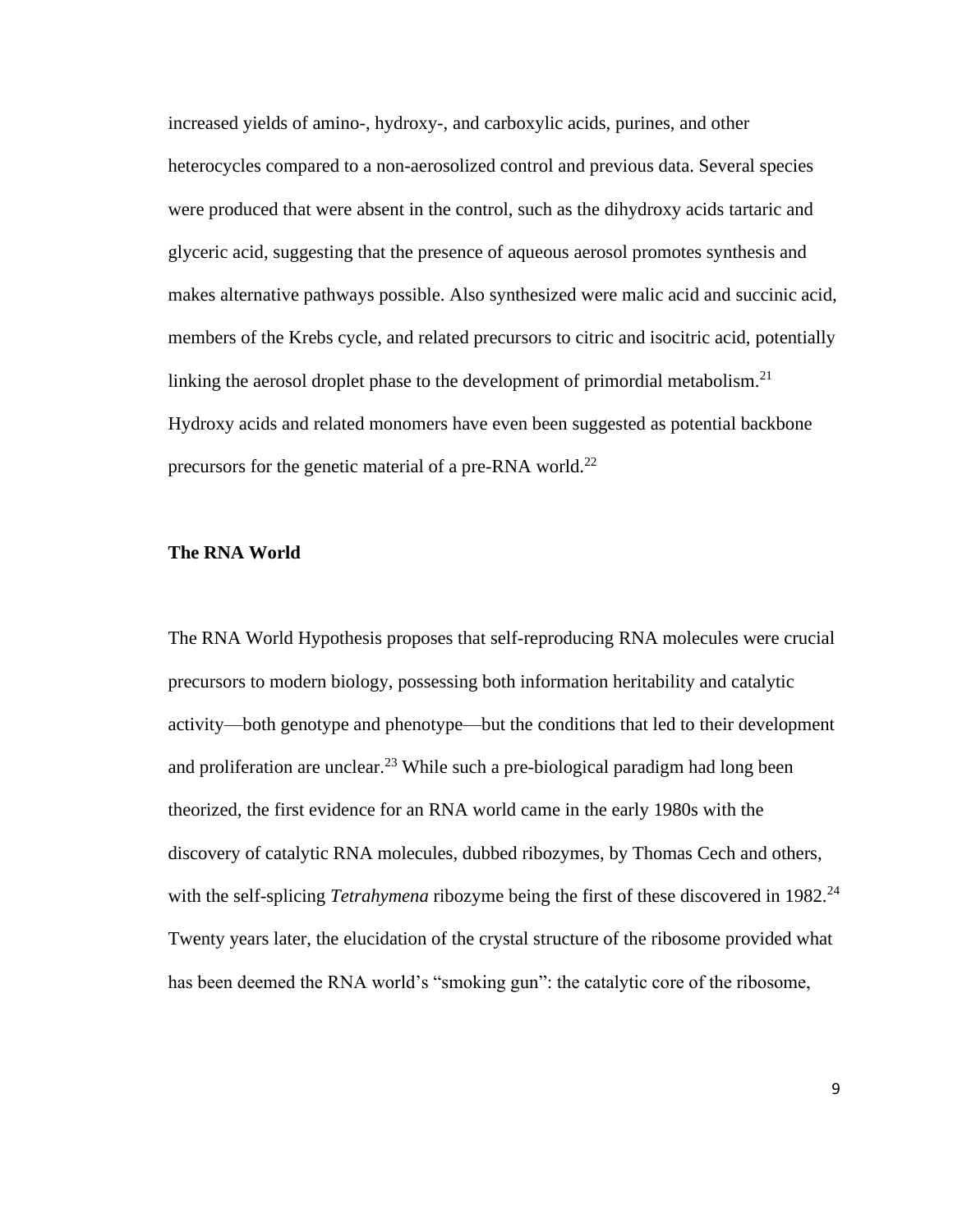including the active site at which peptide polymerization occurs, is constructed purely of RNA, with the organelle's protein components acting largely as outer scaffolding.<sup>25</sup>

These and other discoveries would seem to support a prebiotic paradigm wherein protein enzymes evolved to supplant--or incorporate--established catalytic RNA precursors, but the nature of this transformation and what came before it is still under investigation. As a general model for these precursors, the Lehman lab uses an established catalytic RNA system with novel self-assembly functionality. The *Azoarcus* ribozyme (Fig. 2) is, like



Figure 2. Structure and assembly of *Azoarcus* ribozyme. (a.) Sequence and secondary structure of *Azoarcus.* (b.) Self-assembly from 4 fragments. (c.) Formation of *trans-*complex and further autocatalysis of self-assembly of fully covalent ribozyme. (Figure taken from Hayden, et al. "Self-Assembly of a Group I Intron from Inactive Oligonucleotide Fragments" (2006) *Chem Biol.*)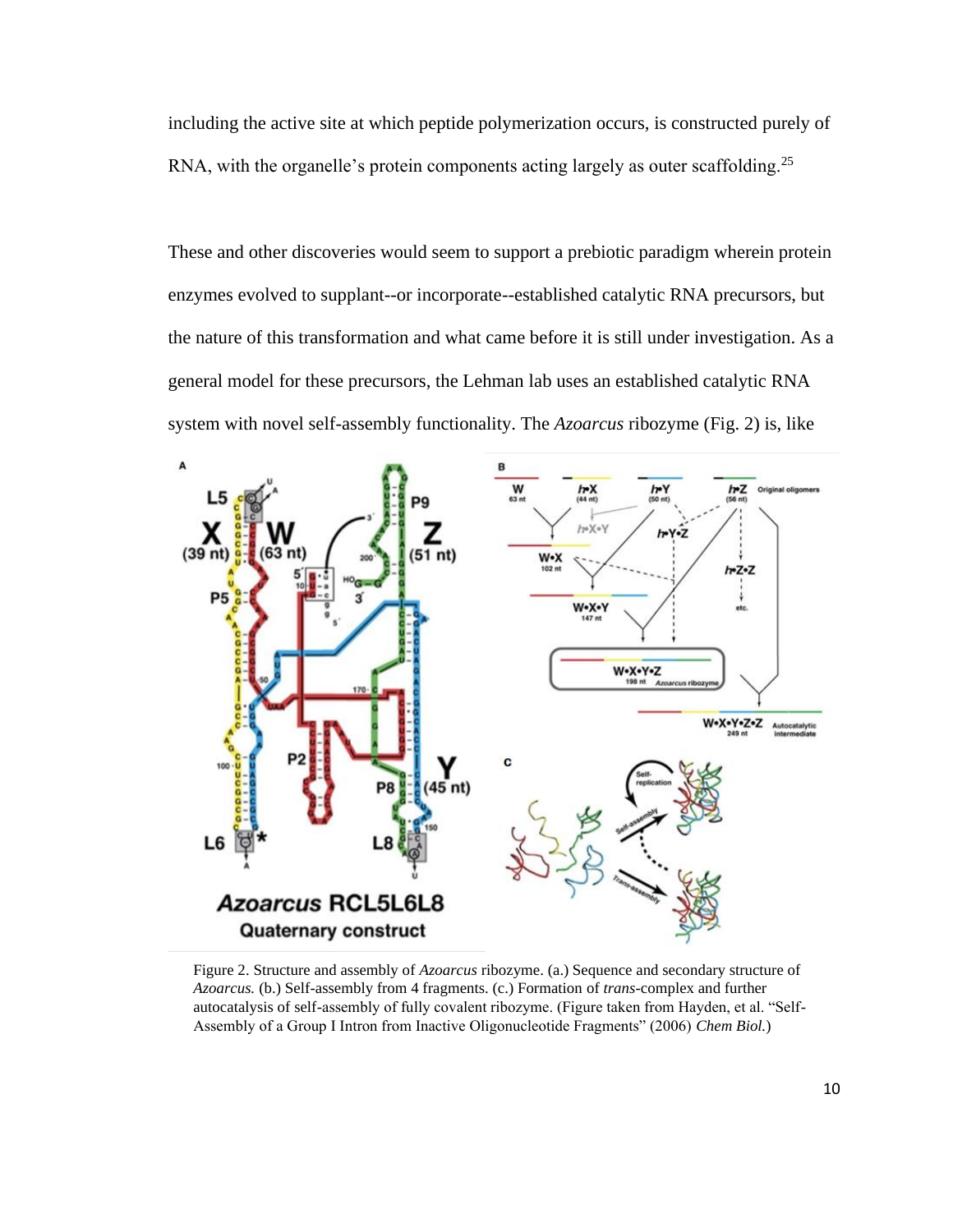the *Tetrahymena* ribozyme, a self-splicing group I intron. Found in the isoleucine pretRNA of the diazotrophic endophyte *Azoarcus sp*. BH72, it can catalyze its own covalent formation from multiple independent fragments.<sup>26, 27, 28</sup> Directed by an internal guide sequence of three nucleotides, oligomer fragments from this intron can self-assemble, proceeding from a non-covalently associated *trans* complex via recombination into the fully covalent ribozyme sequence, which in turn catalyzes further recombination of itself or other RNA substrates.

The ribozyme is approximately 200 nucleotides (nt) in length, the smallest naturallyoccurring group I intron, and assembles from four fragments between 39-63 nucleotides long (termed **W**, **X**, **Y** & **Z**) into its full-length sequence (**WXYZ**). This dual activity of both substrate and catalyst makes the *Azoarcus* ribozyme system an ideal model for testing prebiotic reactions in simulating an early RNA world. In the case of the *Azoarcus* ribozyme, it can be broken into 2, 3, or 4 pieces and spontaneously self-assemble from its fragments in 20–100 mM MgCl<sub>2</sub> and at  $25-60^{\circ}$ C.<sup>27, 29, 30</sup> In fact, recent work in the Lehman lab suggests that it can be fragmented into 5 or 6 smaller RNAs that can autocatalytically re-assemble without the prior presence of a full-length ribozyme.<sup>31</sup> The *Azoarcus* ribozyme depends on relatively high concentrations of magnesium in solution to properly fold and enact catalysis, although prior work has suggested that the use of other divalent cations such as calcium and manganese can support its activity as well.<sup>32</sup> In addition, compartmentalization via a liquid-liquid phase separation has demonstrated the ability to concentrate ribozymes and enhance the rates of their reactions.<sup>33</sup> The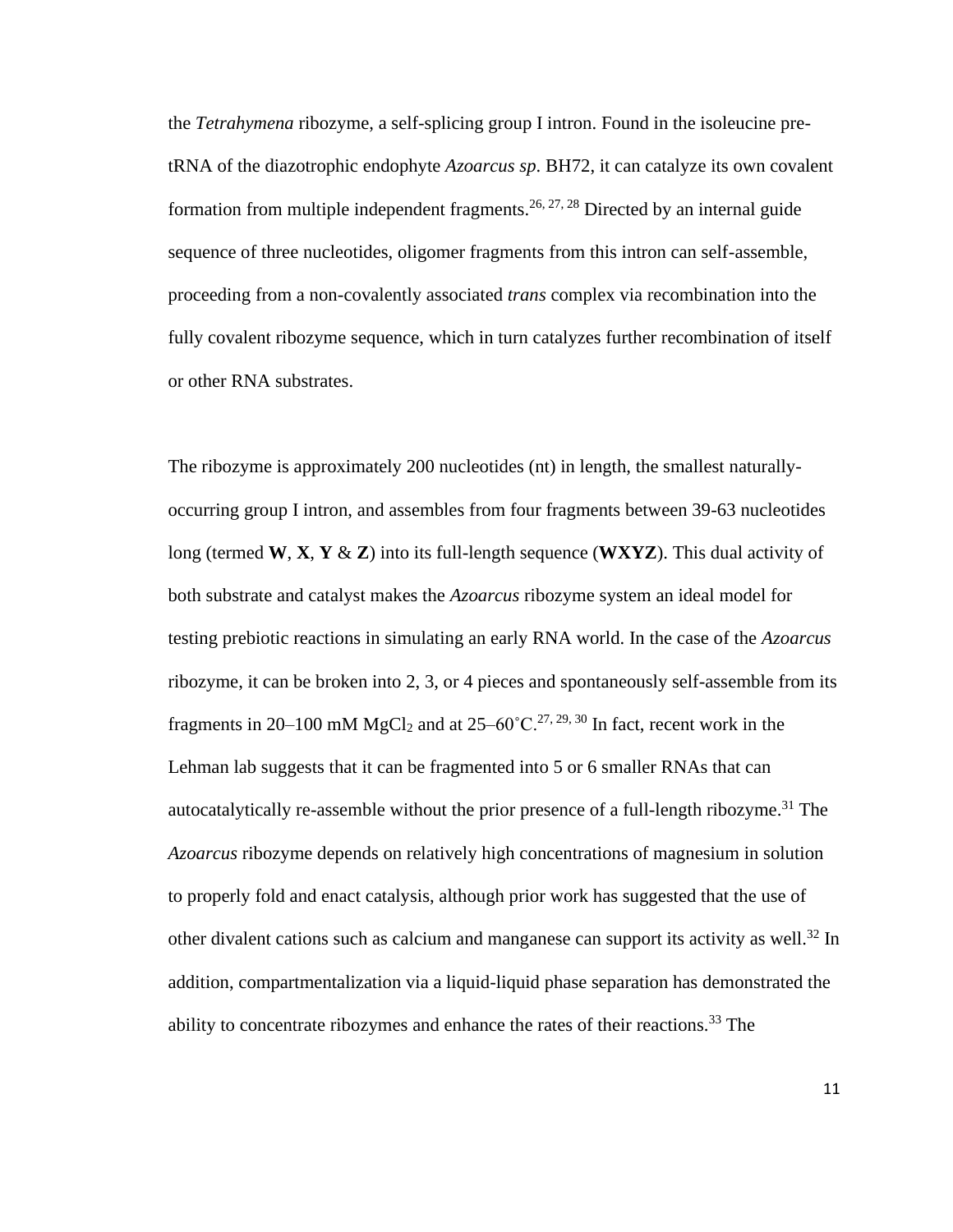advantages for compartmentalization are clear, and the constant output of the bubbleaerosol supercycle might have been an ideal medium for supporting prebiotic evolution in the RNA World.

Acting as an empirical test of the hypotheses expounded upon by Woese, Lerman, Tuck, and others, oriented around an RNA World context, we have aimed to provide fundamental insights into the role of aerosol particles as an environmentally relevant aqueous compartment for facilitating prebiotic chemistry. This thesis acts as a preliminary demonstration of RNA transport and reactivity in an aqueous aerosol phase and proposes future directions for investigation based on these findings.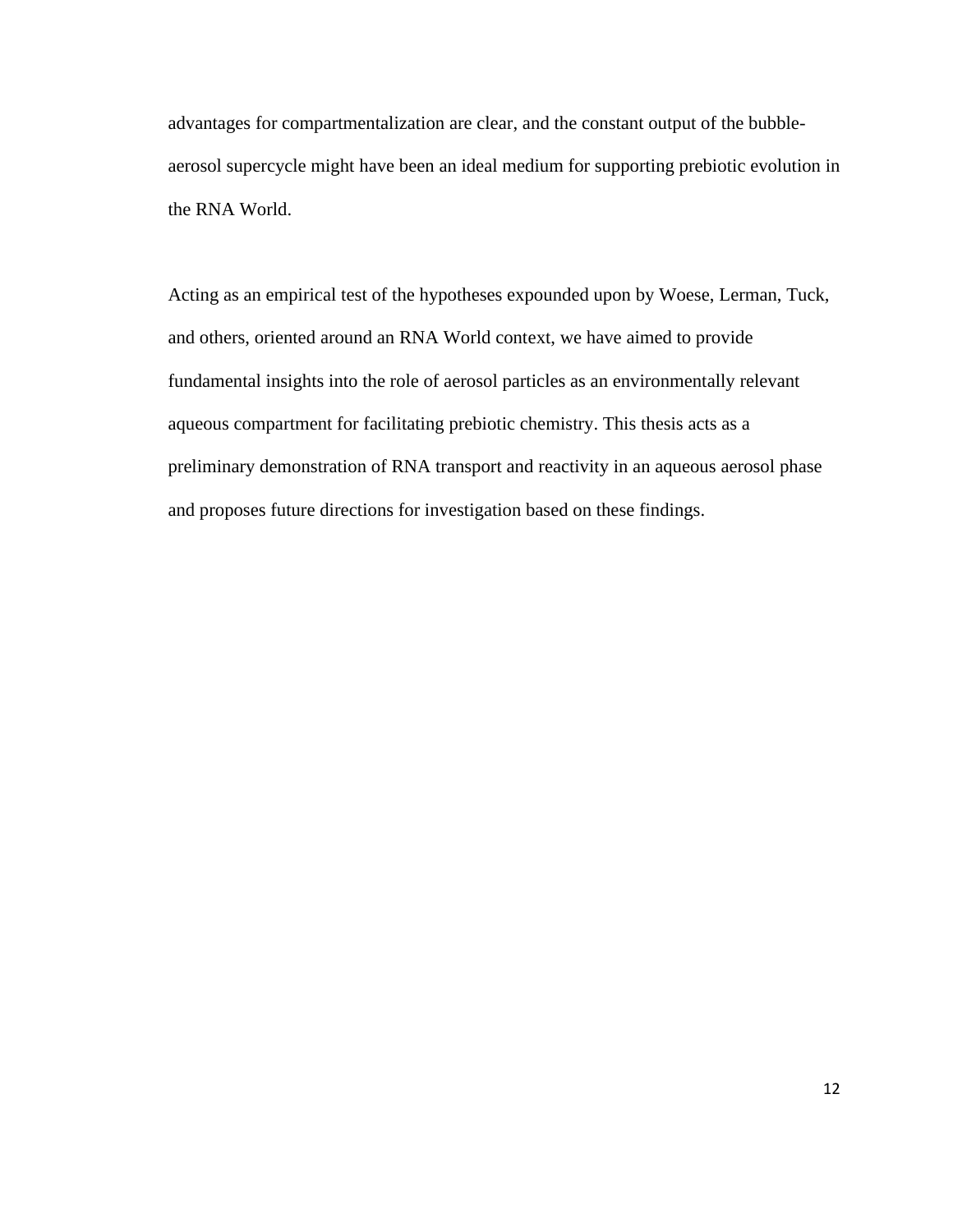#### Experimental Methods

*General:* All reagents (buffers, salts, nucleotides or oligonucleotide sequences) were purchased in the highest purity or quality grade commercially available.  $1M MgCl<sub>2</sub>$ ,  $1M$ Tris-HCL (pH 7.5), 0.5M Ethylenediaminetetraacetic acid (EDTA) (pH 8.0), 3M sodium acetate (NaOAc) (pH 5.5), and all individual NTP and dNTPs (100mM) were purchased from Thermo Fisher Scientific. Primer sequences and VATR (a method of recursive gene synthesis, also known as Vent (DNA polymerase, isolated from *Thermococcus litoralis*)- Assisted Template Reconstruction) template oligos were purchased either from Integrated DNA Technologies (IDT) or TriLink. Enzymes including Taq polymerase, Vent polymerase, AMV and MMLV reverse transcriptases and T7 RNA polymerase were purchased from New England Biolabs or Invitrogen via Thermo Fisher Scientific. All reagents for agarose and polyacrylamide gel electrophoresis, including casting plates and gel chambers, were purchased from Bio-Rad. PAGE analysis was carried out using 8% denaturing gels with 8M urea and visualized via SYBR Green staining, while agarose gels used ethidium bromide (EtBr).

*Aerosol chamber design:* To empirically test the ability for aqueous aerosols to perform these functions, we required an apparatus for generating, containing and sampling droplets in a lab setting. Design for such an aerosolization chamber, shown in Figure 3, was initially imagined as a closed rectangular apparatus, wherein a unidirectional aerosolization scheme would generate particles on one end to be collected on the other. Implementation of this design involved the modification of a sealed rectangular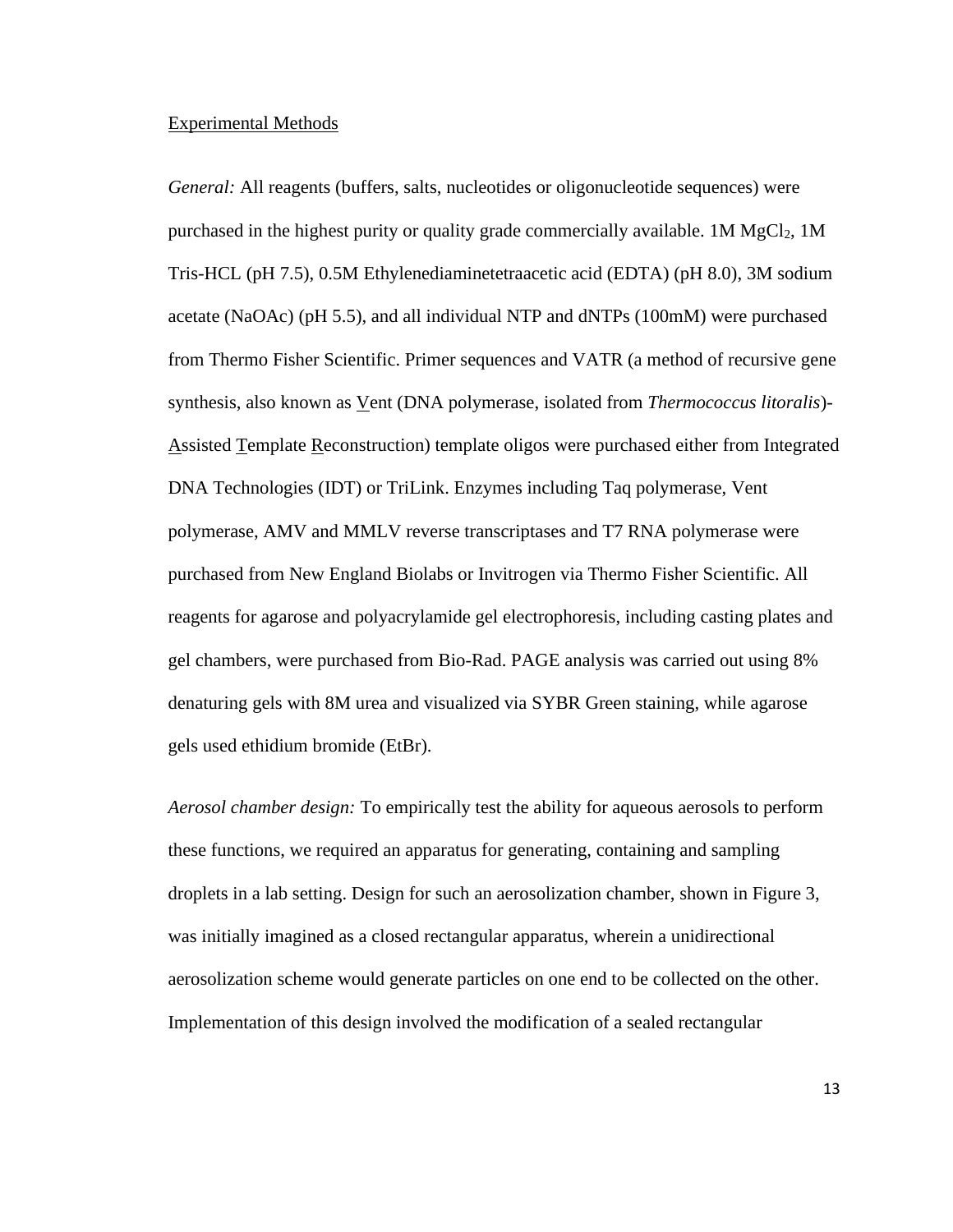aluminum toolbox (purchased from Northern Tool + Equipment, model #36012747), approximately 400L in volume (1.4 m X 0.6 m X 0.5 m) with a single, vertically-opening lid hinged along its long edge (Figure 4). Additions of open ports were made to several faces of the box, including the lid, for the introduction of aerosol-generating and sampling equipment. In addition, openable ports were added for sampling via particle counter, as well as a meter to determine relative humidity (RH) and average temperature within the chamber.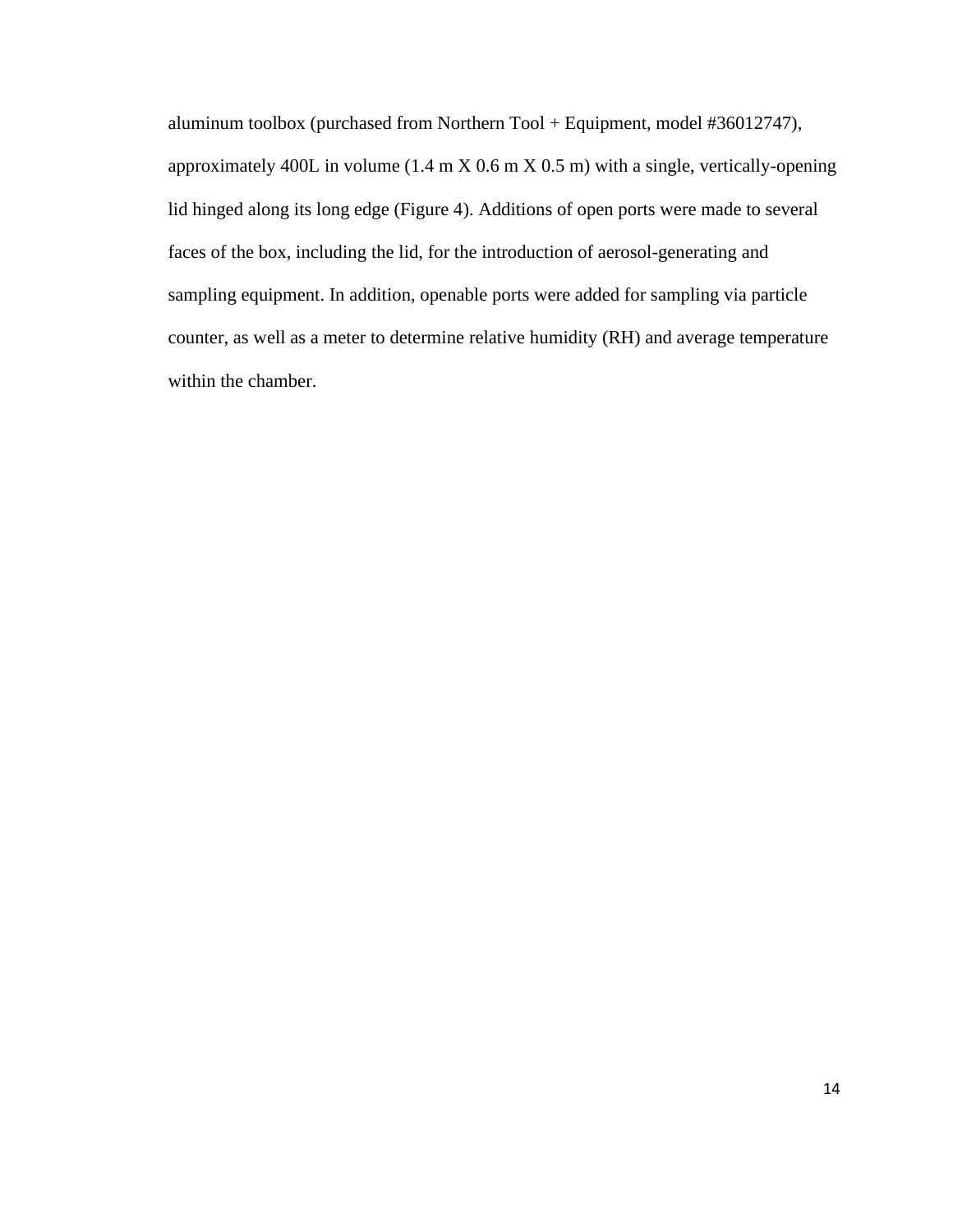

Figure 3. Preliminary schematic of a laboratory aerosol chamber. (A) Chamber dimensions & design. Blue ellipsis indicates an aerosolization source; purple rectangle indicates a collection port at the opposite end. (B) Potential aerosolization methods. (C) Collection method (adsorption/impaction via filter disc).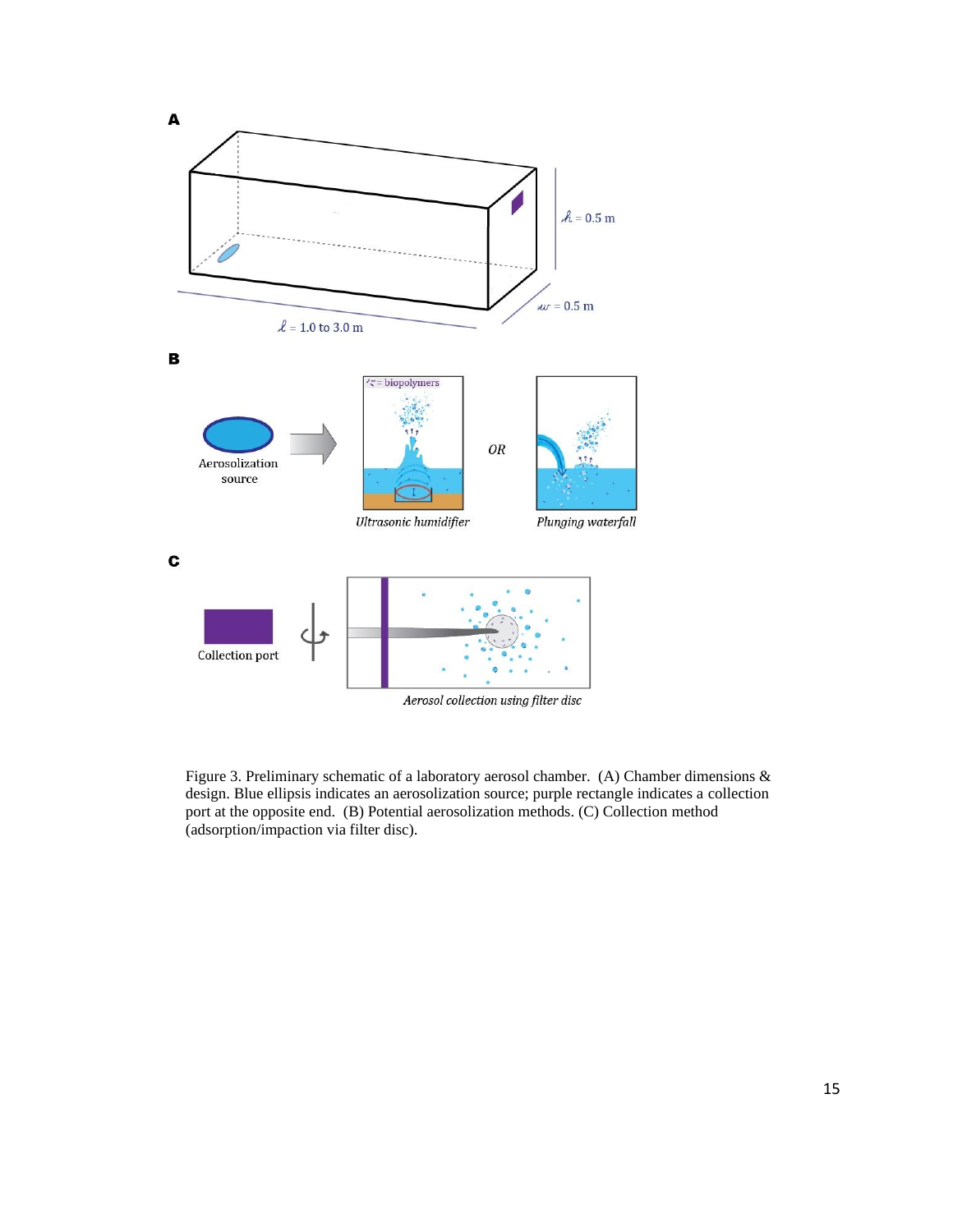

Figure 4. In-house aerosol chamber. (Top Left) a front view of the metal chamber with lid closed. The dimensions are 1.4 m X 0.6 m X 0.5 m, for 420 L total volume. (Bottom Left) a side view of the chamber showcasing the two aerosolization flasks attached by tubing to a nitrogen tank. Aerosols generated through bubbling escape into the chamber. (Top Right) Inner view of filter port through the chamber lid. (Bottom Right) Side output port attached to a CPC, an RH meter, and a temperature sensor.

*Aerosol generation*: Pure nitrogen was bubbled from an industrial grade steel gas cylinder (size 300, purchased via Industrial Source and Matheson Tri-Gas) through 40-60 μm pore sintered filters into solutions within threaded side-arm Erlenmeyer flasks (seen in Figure 4), attached via rubber tubing to ports on one face of the aerosol chamber. Nitrogen was pumped from an enclosed tank at approximately 10 psi, attached to the filters via polyethylene tubing, the glass stems of which were inserted into a sealed rubber stopper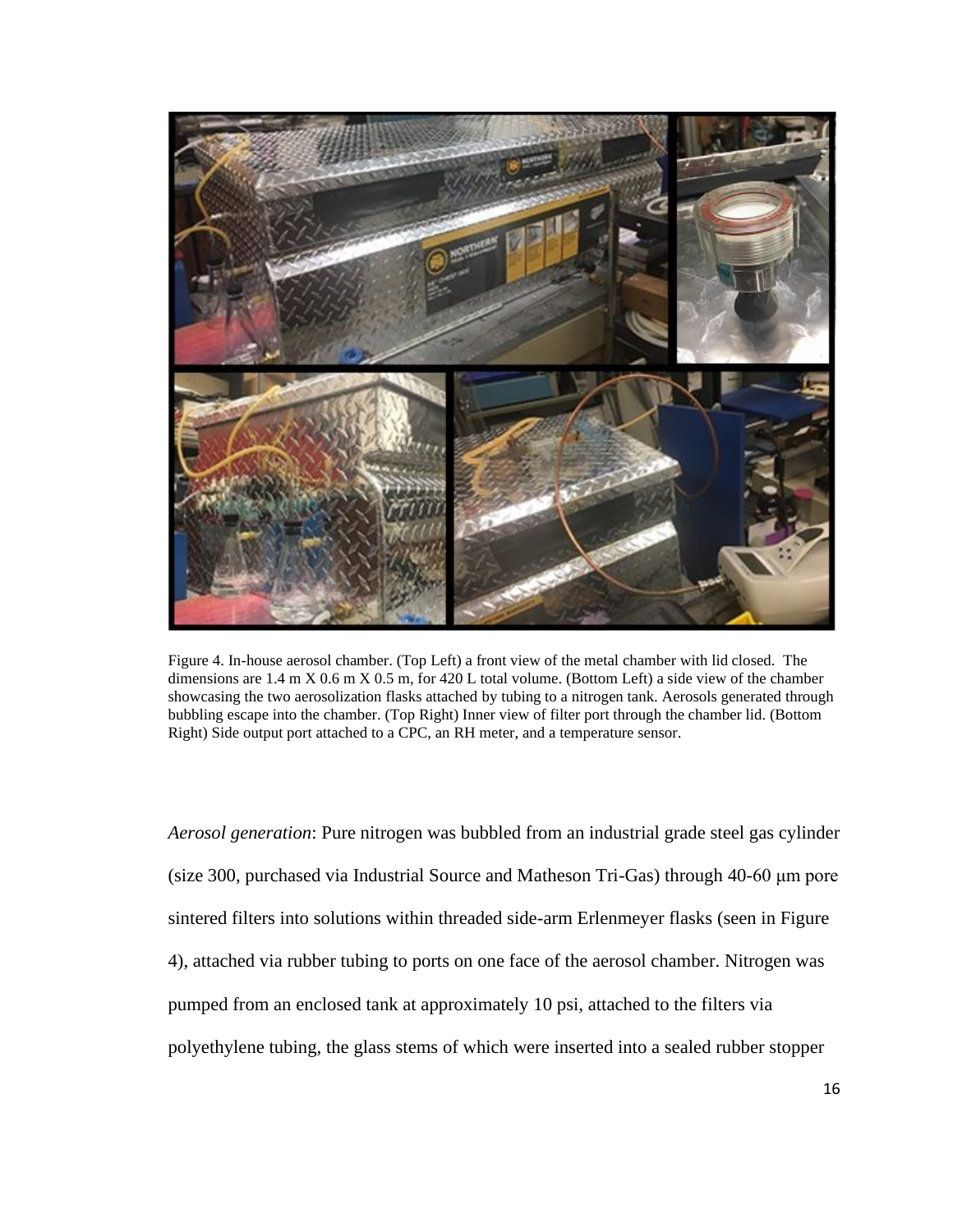which plugs the Erlenmeyer flask. Submerged approximately 6.5cm below the surface of a solution within the flasks, the filters generated a bubble foam at the interface which bursts to generate aerosol particles which enter the chamber via the side-arm openings. The interior of the chamber's lid, at the other end from the attached flasks, was fitted with a removable mount compatible with circular Whatman QMA grade 47mm diameter quartz filter discs, through which the entirety of the box's aerosol content was pulled via an external air pump to collect aerosol by adsorption and impaction. Between uses, the aerosol chamber was thoroughly aerated by leaving the lid open overnight and then followed by cleaning with a bleach solution and an anti-nuclease formula.

*RNA aerosolization*: All source solutions for RNA aerosolization contained 50nM of the *Azoarcus* fragment in question, 100mM MgCl2, and 30mM of Tris HCL (pH 7.5) – this maintained a pH range that allows for the solubility and reactivity of the *Azoarcus* ribozyme and its catalytic salt. Each fragment solution (100mL) was aerosolized for two hours under standardized conditions—the aerosol chamber was flushed with filtered air to 0 pt/cc prior to use;  $N_2$  flow was set at 10 psi; a heater applied to the chamber kept the average temperature at approximately 30°C; relative humidity remained between 50-60% throughout.

*Aerosol collection:* All air was pumped out of the chamber through an internally mounted Whatman QMA grade 47mm quartz filter disc (approximately 30 min to sample entire volume) following aerosolization. The chamber was then opened to allow removal of the filter disc, which was carefully sliced with a sterilized razor into 2-4mm sized pieces, and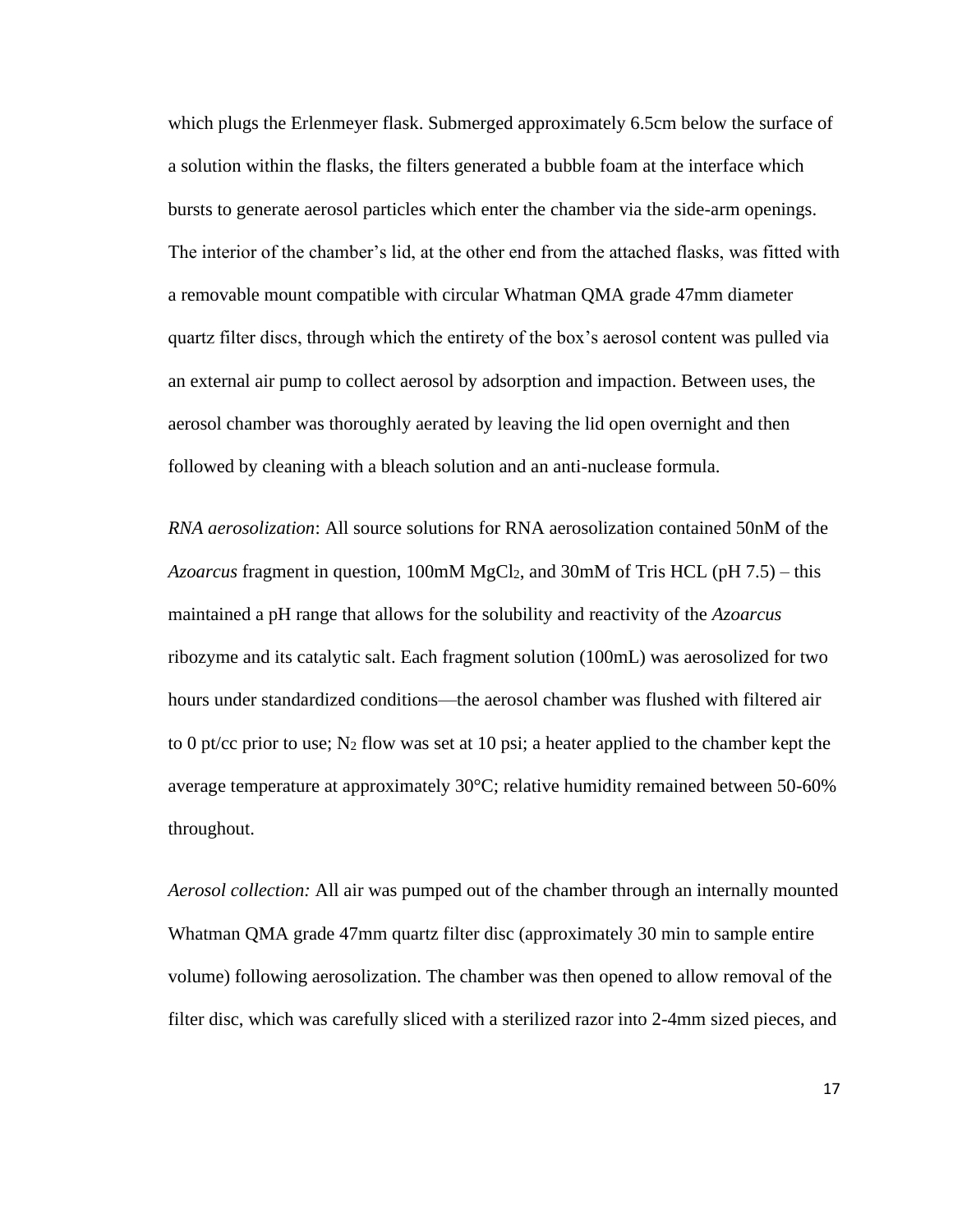submerged in a 600 μL of solution containing 0.3 M NaOAc and 5 mM EDTA (pH 8.0). Following a soaking period of approximately 12-16 hours (greatly reduced in later trials) at 4°C, the solution was recovered and 20 μL was removed, while the remaining eluent was treated with 2.5x volume of 100% ethanol to precipitate RNA. After centrifugation, the supernatant was removed, and the pellet vacuum-dried and rehydrated in reactiongrade Ambion nuclease-free water.

*RNA sample preparation:* All lengths of the *Azoarcus* ribozyme sequence above 100 nucleotides (nt) in length– WX (102 nt), WXY (147 nt) and WXYZ (198 nt) – were prepared from a DNA template constructed via recursive gene synthesis (VATR) as previously described by our lab.<sup>39</sup> Template oligomer sequences are shown in Table 2. The resulting dsDNA sequences were amplified via the polymerase chain reaction (PCR) using standard protocols, followed by T7 (RNA polymerase)-mediated runoff transcription (6-8 hours at  $48^{\circ}$ C) as previously described.<sup>39</sup> This was followed by separation and organic extraction via a dual-phase phenol and chloroform mixture, and purification by gel electrophoresis using 8% polyacrylamide/8M urea gels.<sup>27</sup> The independent Z oligomer (51 nt), noted as hZpch, as well as all *Azoarcus*-associated primers, were purchased separately from Integrated DNA Technologies (IDT).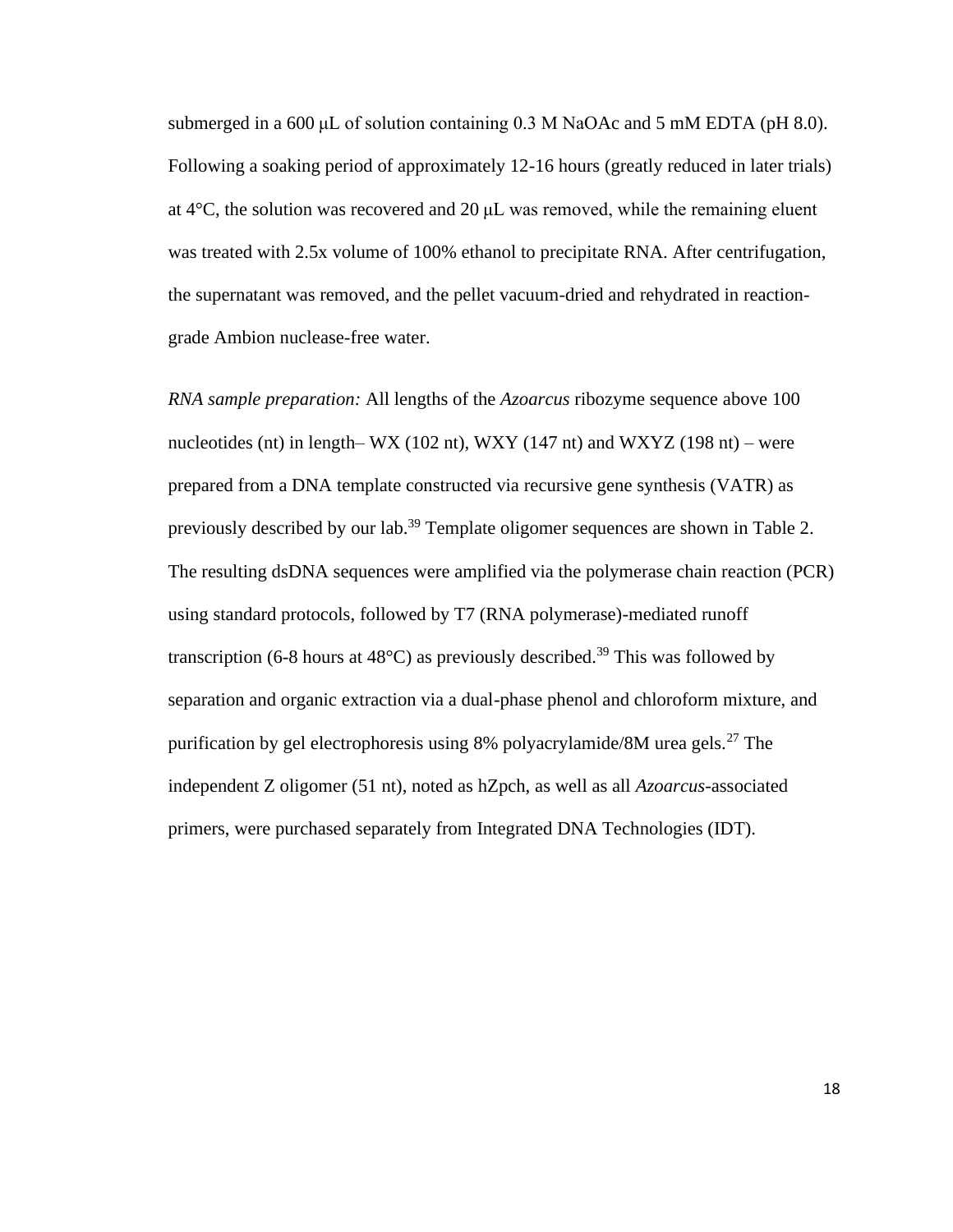Table 1. *Azoarcus* fragment and primer sequences.

| Name                       | Sequence $(5' - 3')$                                                                                                                                                                                                                               |
|----------------------------|----------------------------------------------------------------------------------------------------------------------------------------------------------------------------------------------------------------------------------------------------|
| Azoarcus - WXYZ            | $5^\circ$ –<br>GUGCCUUGCGCCGGGAAACCACGCAAGGAA<br>UGGUGUCAAAUUCGGCGAAACCUAAGCGCC<br>CAUCCGGGCGUAUGGCAACGCCGAGCCAAG<br>CUUCGGCGCCAUGCGCCGAUGAAGGUGUAG<br>AGACUAGACGGCACCCACCUAAGGCAUACG<br>CUAUGGUGAAGGCAUAGUCCAGGGAGUGGC<br>GAAAGUCACACAAACCGG - 3' |
| Azoarcus - WXY             | $5^\circ$ –<br>GUGCCUUGCGCCGGGAAACCACGCAAGGAA<br>UGGUGUCAAAUUCGGCGAAACCUAAGCGCC<br>CAUCCGGGCGUAUGGCAACGCCGAGCCAAG<br>CUUCGGCGCCAUGCGCCGAUGAAGGUGUAG<br>AGACUAGACGGCACCCACCUAAGGCAU - 3'                                                            |
| $Azoarcus$ – WX            | $5^\circ$ –<br>GUGCCUUGCGCCGGGAAACCACGCAAGGAA<br>UGGUGUCAAAUUCGGCGAAACCUAAGCGCC<br>CAUCCGGGCGUAUGGCAACGCCGAGCCAAG<br>$CUUCGGCGCCAU-3'$                                                                                                             |
| Azoarcus - hZpch           | $5^\circ$<br>GGCAUCGCUAUGGUGAAGGCAUAGUCCAGG<br>GAGUGGCGAAAGUCACACAAACCGG-3'                                                                                                                                                                        |
| Tas2.1a (W forward primer) | $5^\circ$<br>CTGCAGAATTCTAATACGACTCACTATAGTGC<br>$CTTGCGCCGGG - 3'$                                                                                                                                                                                |
| Wfwd (W forward primer)    | $5'$ – GATAGTACCTTGCGCCGGG – 3'                                                                                                                                                                                                                    |
| T20a (Z reverse primer)    | $5'$ – CCGGTTTGTGTGACTTTCGCC – 3'                                                                                                                                                                                                                  |
| Y'Rpch (Y reverse primer)  | 5'-AUGTGCCTTAGGTGGGTGC-3'                                                                                                                                                                                                                          |
| X'Rpch (X reverse primer)  | $5'$ – AUGGCGCCGAAGCTTGGC – 3'                                                                                                                                                                                                                     |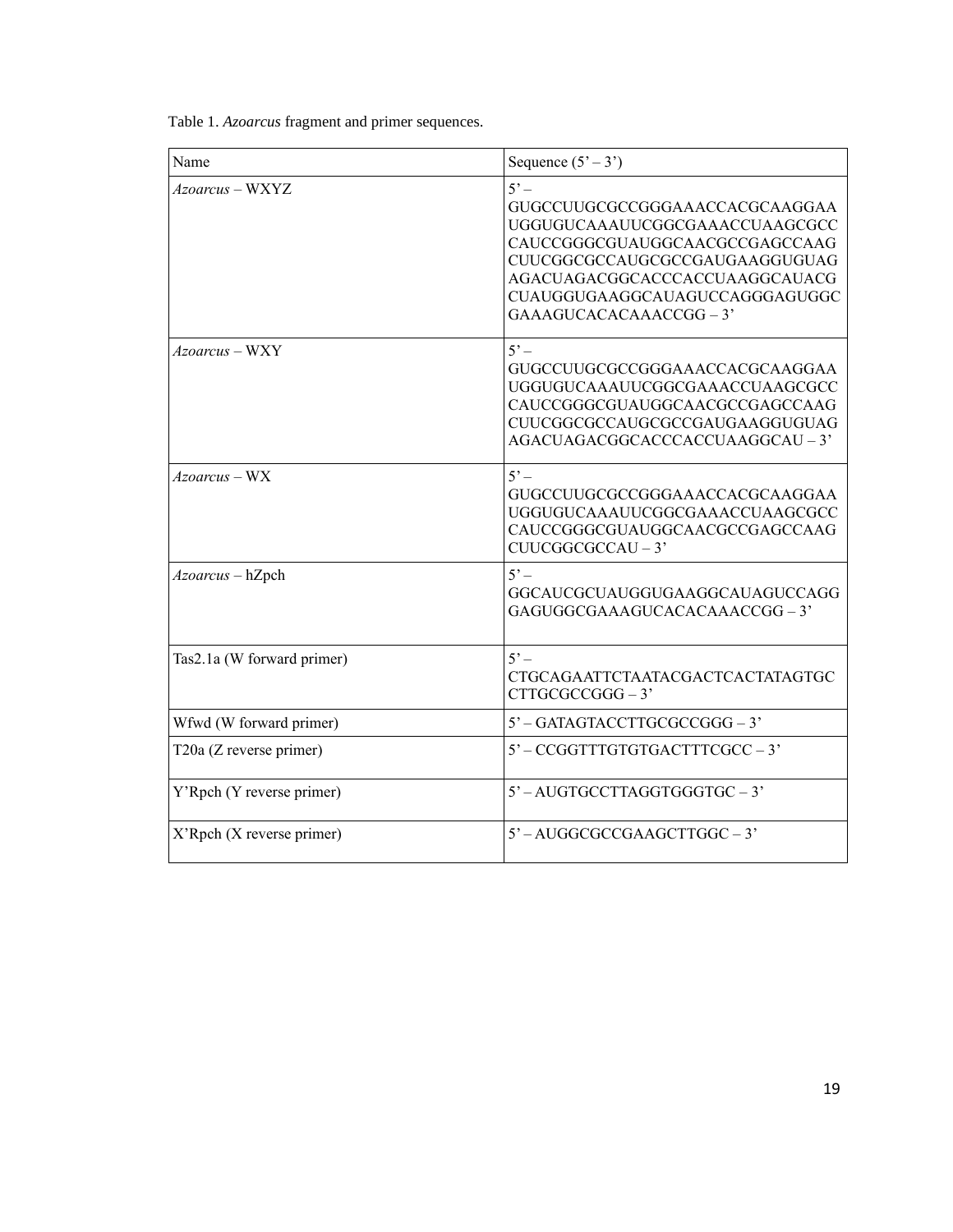Table 2. VATR DNA oligomer sequences for generation of full length *Azoarcus* ribozyme template.

| Name           | Sequence $(5' - 3')$                                                      |
|----------------|---------------------------------------------------------------------------|
| <b>ONL1000</b> | 5' - CCGGTTTGTGTGACTTTCGCCACTCCCTGGACTATGCCTTCACCA -<br>3'                |
| <b>ONL1001</b> | 5' - GAGACTAGACGGCACCCACCTAAGGCAAACGC-<br>TATGGTGAAGGCATAGTCCAGG-3'       |
| <b>ONL1002</b> | 5' - GGGTGCCGTCTAGTCTCTACACCTTCATCGGCGCTGGCGCCGAA-<br>$GCTTGG-3'$         |
| <b>ONL1003</b> | 5' - CCTAAGCGCCCGCCCGGGCGTATGGCAACGCCGAGCCAA-<br>GCTTCGGCGC-3'            |
| <b>ONL1004</b> | $5^\circ$ – GGCGGCGCTTAGGTTTCGCCGAATTTGACACCATTCCTT-<br>$GCGTGGTTTCCC-3'$ |
| <b>ONL1005</b> | 5' - TAATACGACTCACTATAGTGCCTTGCGCCGGGAAACCAC-<br>$GCAAGGGATG-3'$          |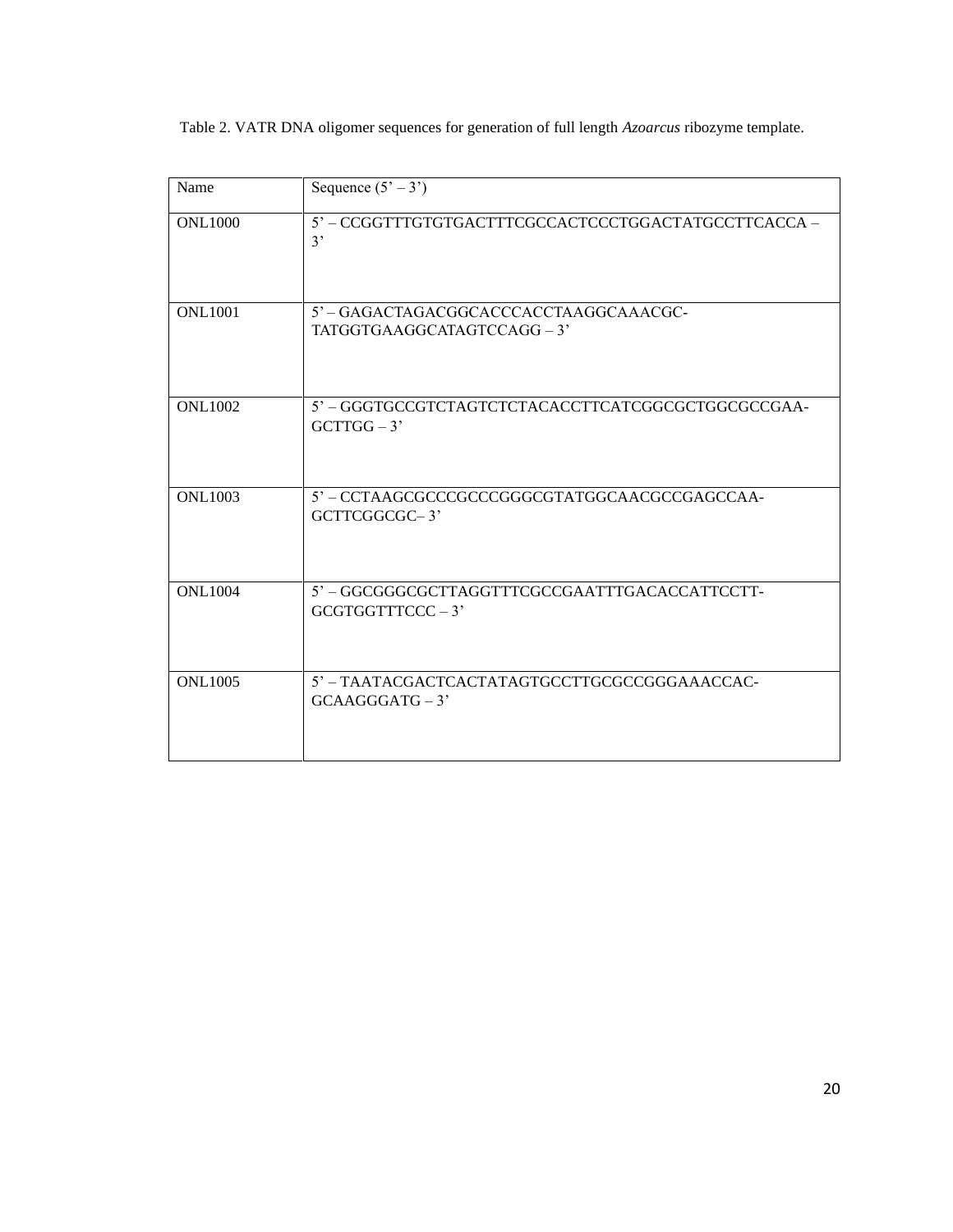*RNA Detection Methods*: Detection of RNA was accomplished via directed reverse transcription-polymerase chain reaction (RT-PCR), following standard protocols. Reverse transcription used the Avian Myeloblastosis Virus (AMV) or Moloney Murine Leukemia Virus (M-MLV) transcriptases (purchased from Invitrogen), incubated for 1 hour at 42<sup>o</sup>C, with the accompanying buffer, a reverse primer tailored to the target RNA sequence (T20a, Y'Rpch or X'Rpch), and an equimolar mixture of the four base ribonucleotides (A, U, C, G). The RT was heat inactivated for 5 minutes at  $80^{\circ}$ C prior to use as PCR template. PCR employed the *Thermus aquaticus* (Taq) polymerase and associated buffer, along with forward and reverse primers, and an equimolar mixture of the four base deoxynucleotides (dA, dT, dC, dG) thermocycled as follows (previously optimized):

(Lid 102°C. Volume 100 μL)

- 1. 94°C, 5min
- 2. 92°C, 1min
- 3. 57°C, 1min
- 4. 72°C, 1min
- 5. Go to step 2, 24x
- 6. 72°C, 5min
- 7. 4°C, hold

A portion of each RT-PCR product (10  $\mu$ L) was mixed with 2  $\mu$ L of a 6X bromophenol blue/xylene cyanol loading dye and visualized, alongside a double-stranded DNA ladder, via electrophoresis on a 2% agarose gel mixed with ethidium bromide (EtBr) to allow fluorescent imaging.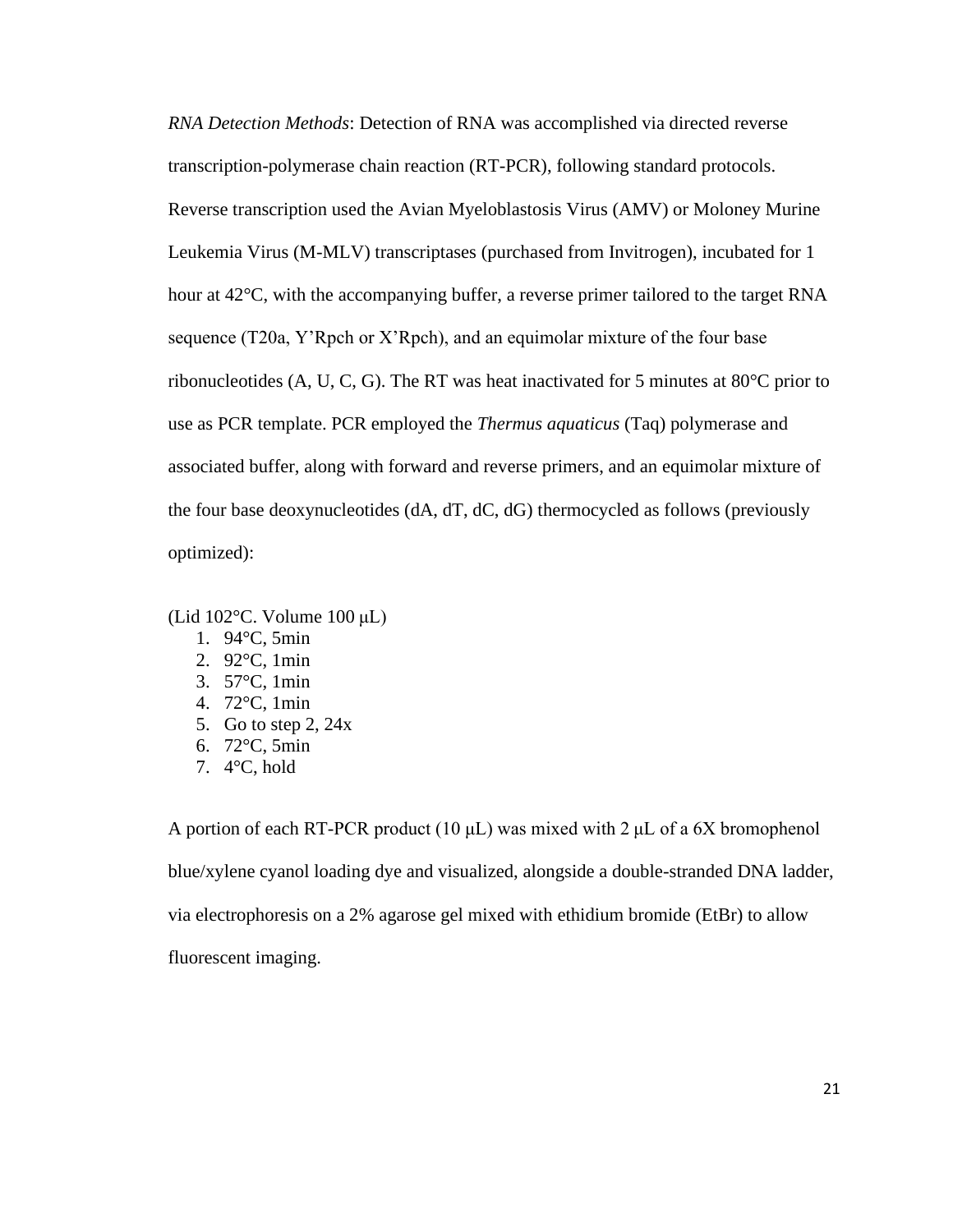#### Experimental Results

*Aerosol chamber functionality*: In determining the principal method we would use for aerosol generation, several factors were considered. The architecture of the chamber with additional modifications for this purpose—could accommodate a standing pool of solution a few inches deep, which could then be acted on to generate aerosols by a simulated wave breaking or plunging waterfall similar to the MART setup developed by Stokes.<sup>6</sup> In order to make efficient use of such a setup for the purposes of RNA aerosolization, however, this would necessitate the transcription-based production of prohibitively large quantities of *Azoarcus* in order to maintain a relevant concentration for experiments, which could not be recovered for re-use. This approach would also be inherently problematic for investigating the separate aerosolization of multiple different RNA oligomers (i.e. *Azoarcus* fragments) and studying their interaction via particle coagulation in the aerosol phase, as the oligomers would necessarily interact in solution prior to aerosol encapsulation.

As such, we chose to bubble gas through submerged sintered glass filters—with pore sizes between 40-60 microns in diameter, attached to thin glass tubing to form an Lshape—as our primary method of aerosol generation. Ports on the furthest face of the chamber would allow solutions to be aerosolized within an external apparatus attached on that end, travel a short distance, and be recovered on the other end of the chamber.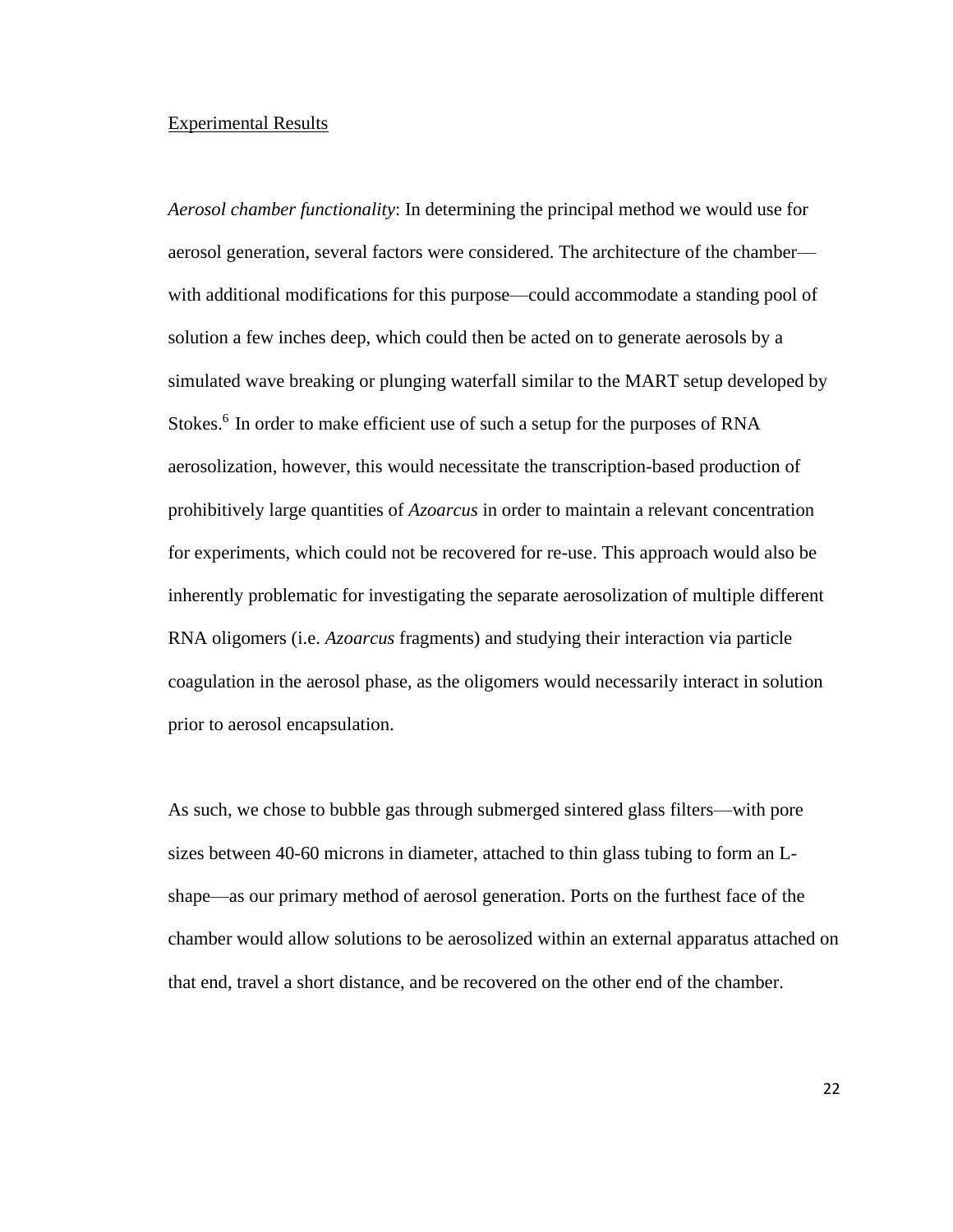As a preliminary test of our aerosol chamber setup's functionality, 50mL of solution was aerosolized over 1 or 2 hours, containing either 10mM or 100mM of MgCl<sub>2</sub> or NaCl diluted in Milli-Q filtered ultrapure water, or simply water alone. The aerosol chamber was flushed prior to aerosolization with filtered air via a peristaltic pump to bring the initial measured particle count (expressed in particles per cubic centimeter, or pt/cc) to zero, as measured by a condensation particle counter (CPC) attached to an outflow port. This was continued at a low rate during aerosolization to act as turbulent mixing and keep aerosol populations airborne. Particle counts for each solution at the respective time point are demonstrated below (Figure 5), with the measurements taken over the course of a 30 minute period after aerosolization had ended.



Figure 5. Effects of salt concentration and time on particle generation. Particle count (pt/CC) vs time (s). Solution composition as well as aerosolization time is noted by color in the legend.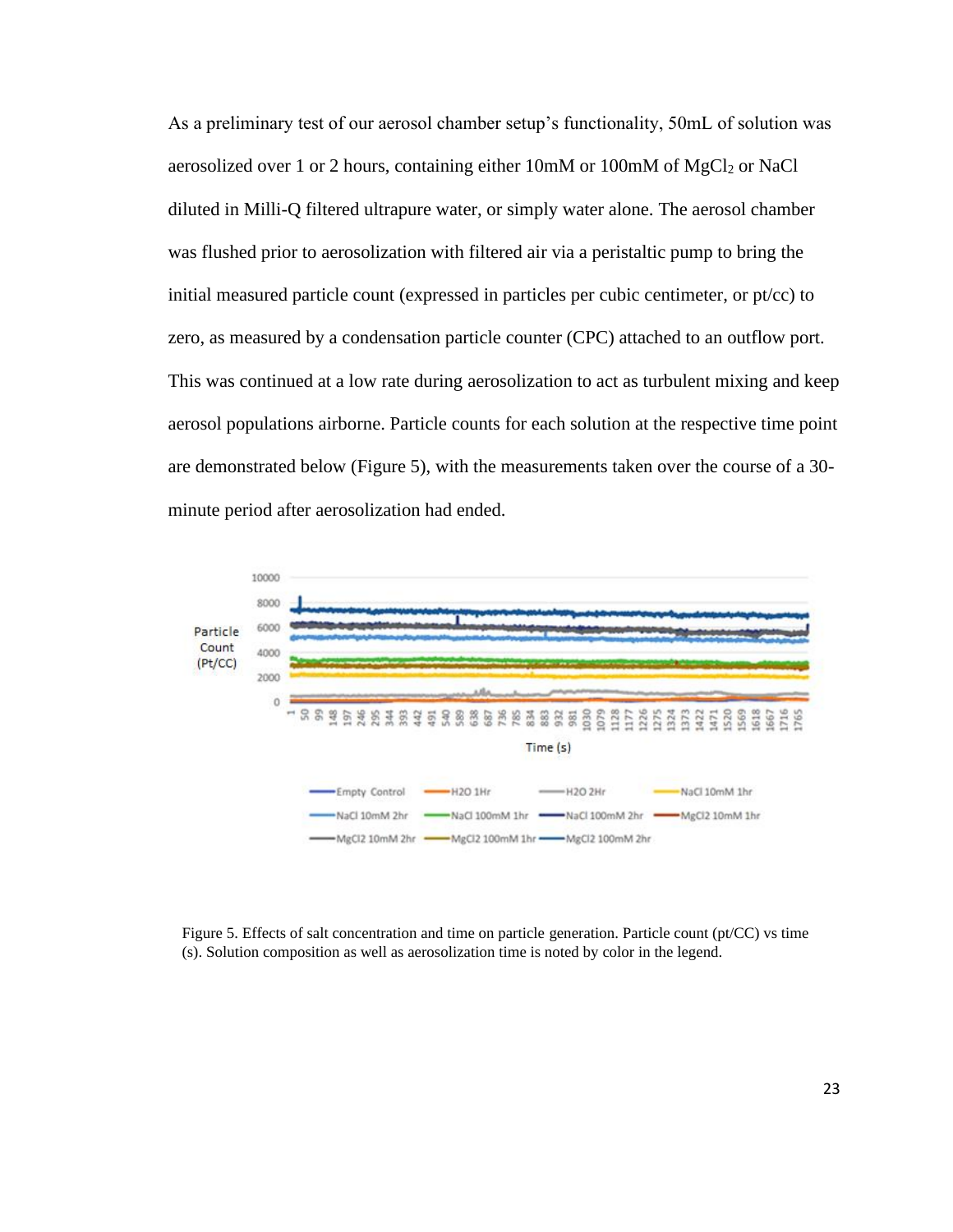CPC measurements of particles within the chamber showed a marked increase of pt/cc with solutions containing either NaCl or  $MgCl<sub>2</sub>$  as compared to pure water (Figure 5). It has been previously noted that aerosols generated from  $MgCl<sub>2</sub>$ , and NaCl- $MgCl<sub>2</sub>$  mixtures in particular, exhibit more favorable hygroscopic behavior and adhere more closely to the properties of naturally generated SSA (which may encourage the use of more complex salt mixtures for improved experimental relevance).<sup>34, 35</sup> Between the 1- and 2-hour generation times for each solution, the particle concentration more than doubled (Figure 5). CPC measurements were also taken over the same period of a sealed chamber previously flushed with filtered air to act as a blank measurement control. These results indicate the time-dependent nature of aerosolization, and the relative stability of an aerosol population in the chamber once generated.

*Aerosolization of RNA:* Because it is known that entire virus particles can enter the aerosol phase (e.g., the human influenza virus)<sup>37</sup>, we had good reason to believe that large macromolecules such as naked RNAs could be aerosolized. Indeed, analysis of the crystal structure of the *Azoarcus* ribozyme suggests that all but the smallest droplets produced would easily take up a molecule its size.<sup>38</sup> In order to test the capacity for multiple lengths of RNA to be encapsulated via aerosols, we used solutions containing a single fragment of the *Azoarcus* ribozyme: WX, WXY or WXYZ. A 50nM concentration of the respective fragment was used to simulate a low but accessible concentration that may be prebiotically relevant, and well within the range of concentrations that can promote ribozyme catalysis.<sup>28</sup> Each solution contained 100mM of MgCl<sub>2</sub> to facilitate the ribozyme's optimal conditions for structure and function, although the effective salt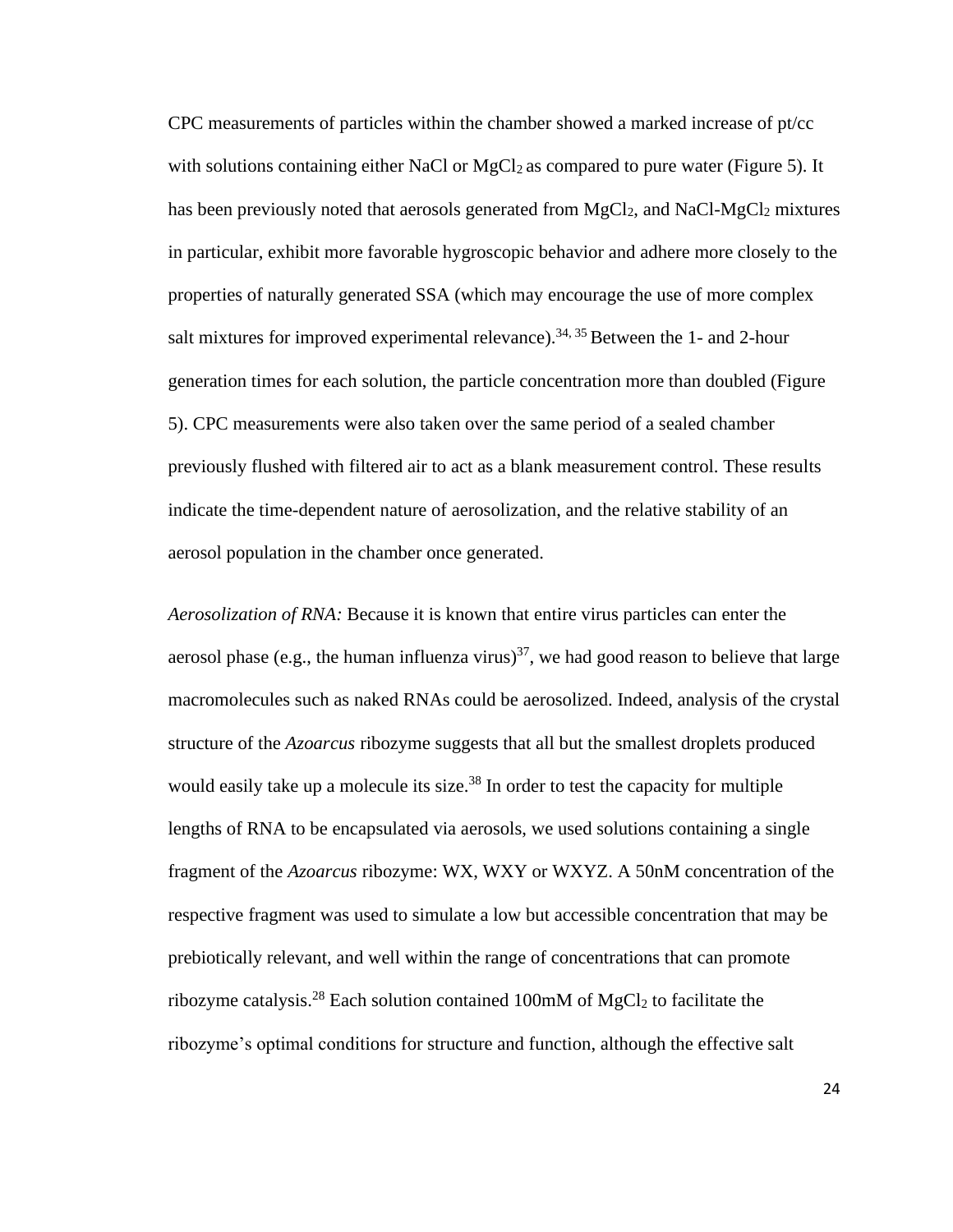concentration in a droplet phase is not known and could be much higher than the solution it is generated from.<sup>8</sup>

In addition to previous measurements of particle counts following our aerosolization protocol, we wanted to measure the size distribution of generated particles, with and without aerosolized RNA. Using a Scanning Mobility Particle Sizer (SMPS) spectrometer (TSI, specifically a joint SMPS with Optical Particle Sizer (OPS) package, Nanoscan 3910-3330), we were able to accurately sample and determine the diameter of particles between 10nm to 10μm and log distributions directly via instrument software. Figure 6 shows the size distribution of aerosols generated over a 2-hour period from solutions of 100mM MgCl2, with 50nM of full-length *Azoarcus* (WXYZ) included (A) or without (B). These results are typical of sintered filter or bubbler based aerosolization schemes, which tend to show a single diameter mode near 100nm in distributions



Figure 6. Particle diameter size distributions. Aerosols generated over 2 hours from solutions of (A) 50nM *Azoarcus* full length WXYZ RNA and 100mM MgCl2 or (B) 100mM MgCl<sup>2</sup> only. Measurements taken over 30 minutes after ceasing aerosolization via a TSI 3910 Nanoscan Scanning Mobility Particle Sizer (SMPS) and 3330 Optical Particle Sizer (OPS) and logged via instrument software. 3910 SMPS size range includes 10nm-420nm and results are indicated in blue. 3330 OPS size range includes 300nm-10um and results are indicated in green.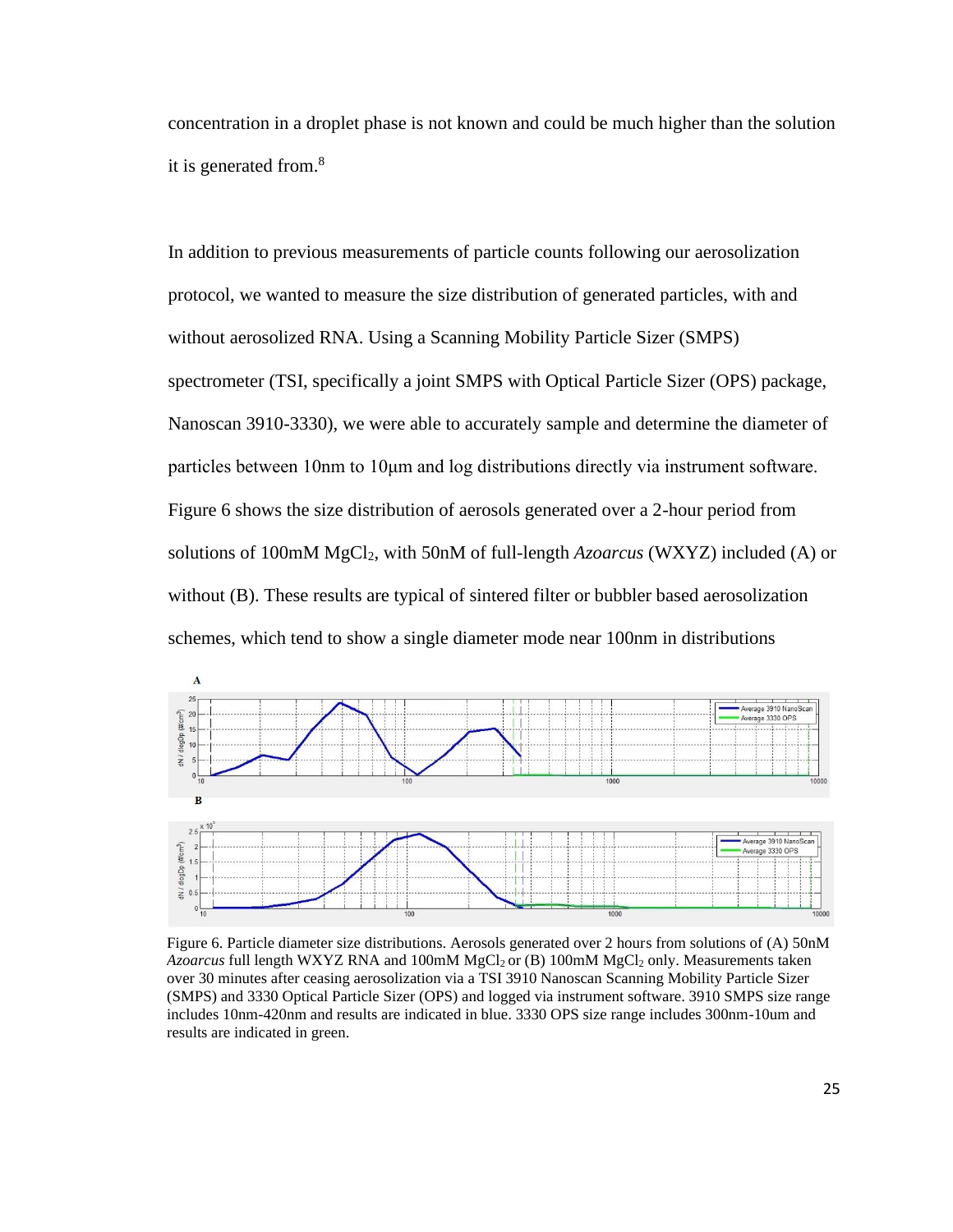containing NaCl<sub>2</sub> or seawater solutions.<sup>4</sup> The presence of *Azoarcus* RNA converts the unimodal diameter distribution into a bimodal one, indicating that production of larger particles, and coagulation of smaller ones, are likely factors in successful *Azoarcus* RNA uptake into aerosols generated by our system. Particle count values, however, appeared to drop with the inclusion of RNA by a factor of approximately  $10<sup>4</sup>$ —this is contrary to earlier assumptions and may warrant further investigation.

*Detection of RNA:* The next step was to confirm transport and successful filter capture via detection of the captured RNA. Detection and quantitation of the *Azoarcus* ribozyme and other RNA oligomers has been long accomplished successfully by our lab via 5' P32 radioactive labeling.<sup>26</sup> If radiolabeled *Azoarcus* fragments are aerosolized, however, proper containment could quickly become a problem. In tandem with a collection method such as a cold finger apparatus, which condenses atmospherically suspended droplets, direct detection of radiolabeled RNA via liquid scintillation counting would be possible. This would not, however, allow us to determine the identity of the collected RNA, and the necessary collection process could once again impede the investigation of separately aerosolized RNA fragments by allowing their interaction in a liquid phase.

We chose to sidestep radiolabeling altogether and instead use a reverse transcription/polymerase chain reaction (RT-PCR) technique as the principal method of detection. Once recovered on the filter disc, an aerosolized sample can be eluted from the filter, followed with optional ethanol precipitation for sample concentration, and probed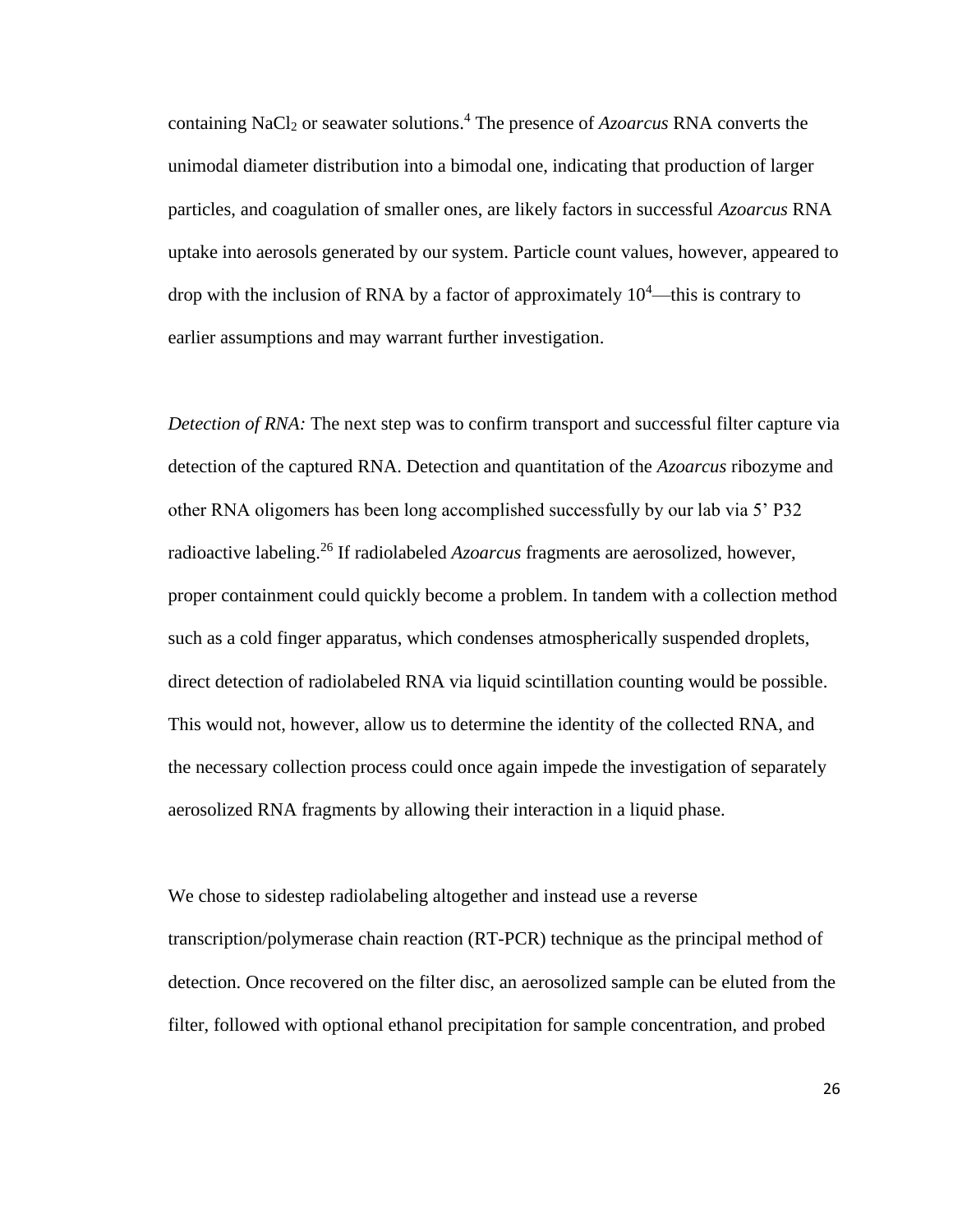for a target RNA sequence via its complementary reverse primer. Using reverse transcription, a sequence of complementary DNA (cDNA) can be generated from the target RNA sequence found in the eluted sample. This cDNA can then serve as the template for PCR, where *Thermus aquaticus* (Taq) polymerase acts to amplify the sequence in scale to millions of times the original concentration. Previous data shows robust RT-PCR detection of the full-length *Azoarcus* sequence with diluted template concentrations as low as attomole  $(10-18 \text{ M})$  scale.<sup>40</sup>

*Inhibition of Self-Assembly on Filter Paper Discs:* In experiments where more than one *Azoarcus* fragment is aerosolized, the potential exists for self-assembly to occur after adsorption of the fragments onto the filter paper in addition to self-assembly as a result of particle coagulation in the aerosol phase, thus undermining conclusions about aerosolbased self-assembly arising from detection of the full-length WXYZ sequence. Thus, conditions were investigated that would prevent self-assembly on filter paper without interfering with downstream RT-PCR detection.

Filter discs were either untreated or pre-soaked with solutions containing EDTA (pH 8.0), which chelates magnesium and inhibits *Azoarcus* self-assembly, and dried. To find a "sweet spot" concentration of EDTA which inhibited *Azoarcus* self-assembly on the surface of the filter matrix, but which did not inhibit downstream RT-PCR to the point that detection of either filter-incubated or *in vitro* RNA was impossible, we tested EDTA concentrations between 0.01 and 0.5M (Figures 7-9). After soaking with 1mL of the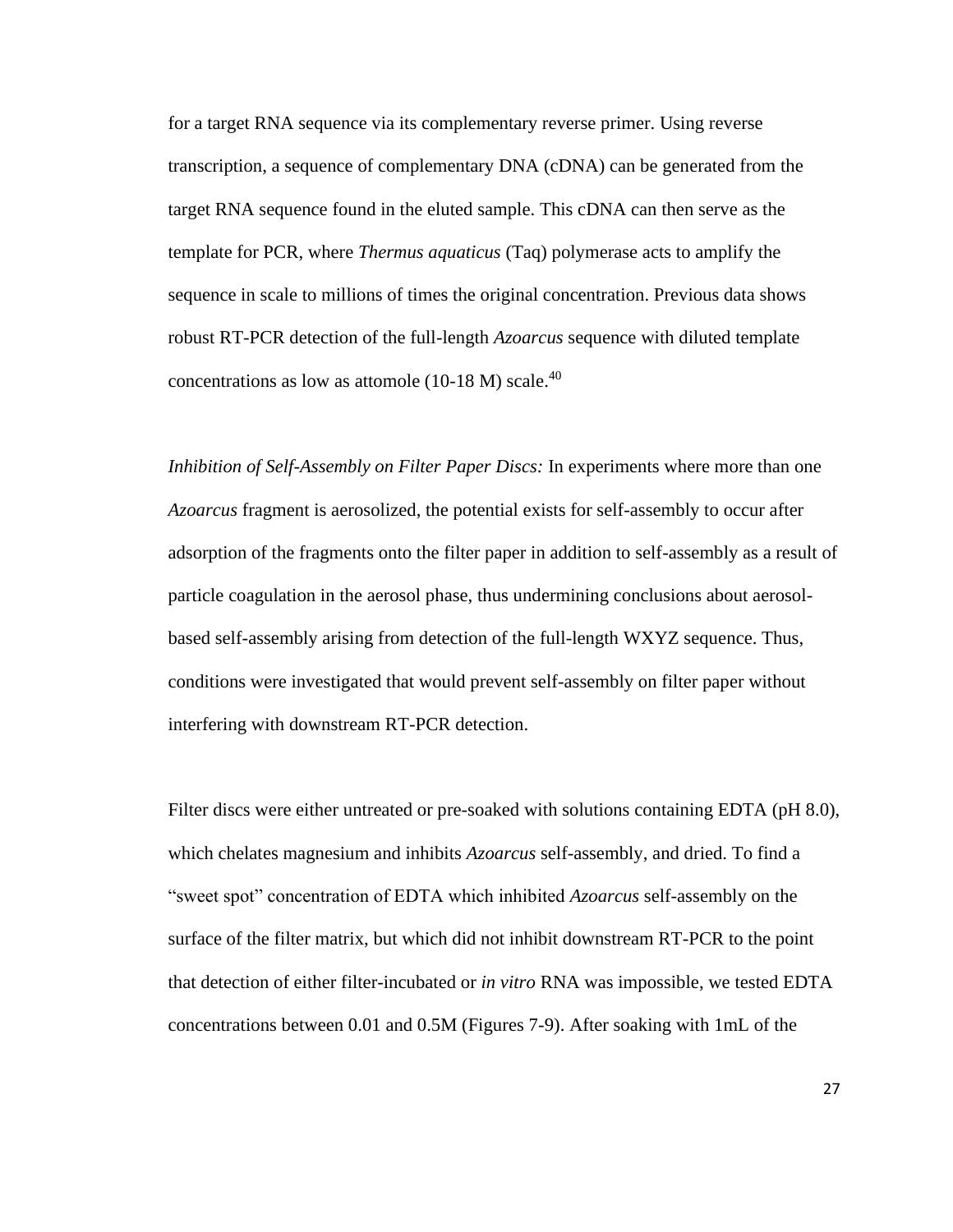target concentration of EDTA, the filters were dried in sterile petri dishes. Once dry, 200μL containing 50nM of WXY and Z RNA fragments (separated until the last moment), or containing 50nM of full length WXYZ RNA, in 100mM MgCl<sub>2</sub> and 30mM of Tris HCL (pH 7.5) was added and the filters were incubated at 37°C for two hours, and subjected to the same processing for RT-PCR detection. An *in vitro* incubation of equivalent  $WXY + Z$  concentrations in the same buffer was conducted in tandem and also subjected to RT-PCR. Agarose gel results are shown in Figures 7-9.



Figure 7. RT-PCR results for filter paper incubation of *Azoarcus* RNA. Filter discs soaked and dried in concentrations of EDTA  $(0.5M, 0.1M, 0.05M, 0.025M, 0.01M)$ , or not modified. M = marker (50 bp ladder). **Lanes 1-6 (Self-assembly):** Filter either untreated or soaked with EDTA, dried, then incubated at  $37^{\circ}$ C for 2 hrs with 50nM WXY + Z RNA, along with 100mM MgCl<sub>2</sub> and 30mM Tris HCL buffer. (left to right: untreated filter, 0.5M EDTA, 0.1M, 0.05M, 0.025M, 0.01M) **Lanes 7-12:** Filters soaked, dried and incubated as in 1-6 but with 50nM of full length WXYZ RNA instead of fragments, to assess effect on RT-PCR of filter-incubated RNA. (Same order as 1-6.) Lane 13: PCR negative control.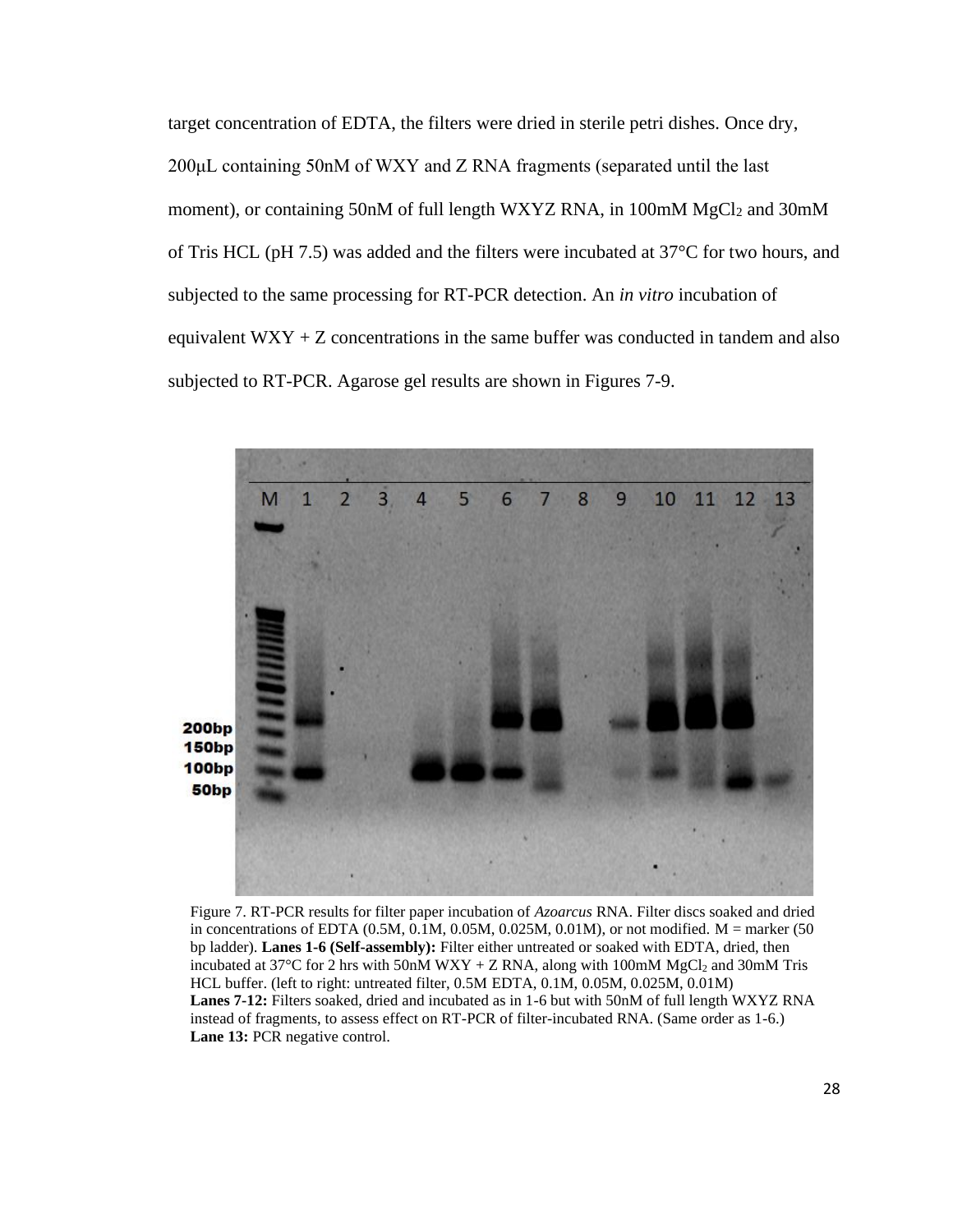In these results, bands seen approximately at the 200 nt position indicate the presence of full length WXYZ RNA; bands near or below the 100 nt position correspond to known associations between, or partial extensions of, PCR primers.

EDTA concentrations of 0.5M, 0.25M and 0.1M were consistently too high for our purposes, not only inhibiting self-assembly on the filter surface, but also appearing to prevent downstream RT-PCR and even inhibiting primer dimer associations seen in the negative control (Figure 8). Further investigation of 0.1M compared to 0.01M and an untreated filter disc (Figure 9) showed that the lower concentration was insufficient to inhibit filter paper self-assembly, although when compared alongside a suite of concentrations between 0.01M and 0.5M (Figure 7), both concentrations exhibited somewhat inconsistent behavior. After several trials, 0.025M EDTA was chosen as the lowest concentration which consistently inhibited filter paper self-assembly without affecting RT-PCR detection of filter-incubated full length WXYZ.

A 2-hour in vitro assembly time course demonstrating the progression of the WXY  $+ Z$ reaction, alongside an equally long incubation of full length WXYZ, is shown in Figure 10 to demonstrate rapid self-assembly between *Azoarcus* fragments under the conditions of aerosolization.<sup>26</sup>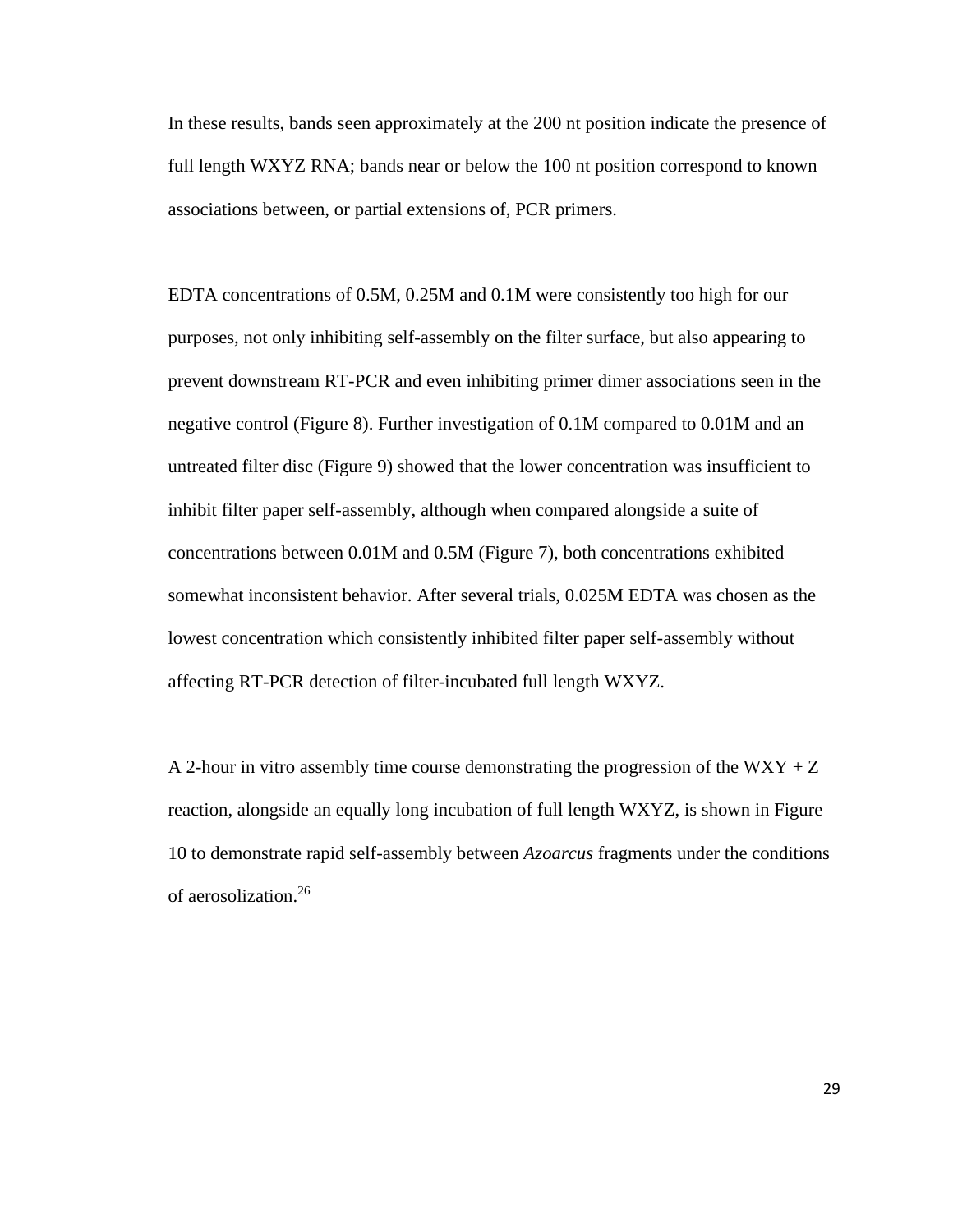

Figure 8. RT-PCR results for filter paper incubation of *Azoarcus* RNA (Higher EDTA Concentrations). Filter discs soaked and dried in either 0.5M, 0.25M or 0.1M EDTA.  $M =$  marker (50 bp ladder). Lanes 1-3: Filter soaked with (1) 0.5M, (2) 0.25M or (3) 0.1M EDTA, dried, then incubated at 37°C for 2 hrs with  $50nM$  WXY + Z RNA, along with 100mM MgCl<sub>2</sub> and 30mM Tris HCL (pH 7.5) buffer. **Lanes 4-6:** Filters treated as above with (4) 0.5M, (5) 0.25M or (6) 0.1M EDTA, incubated as above but instead with 50nM of full length WXYZ RNA. **Lane 7:** PCR negative control.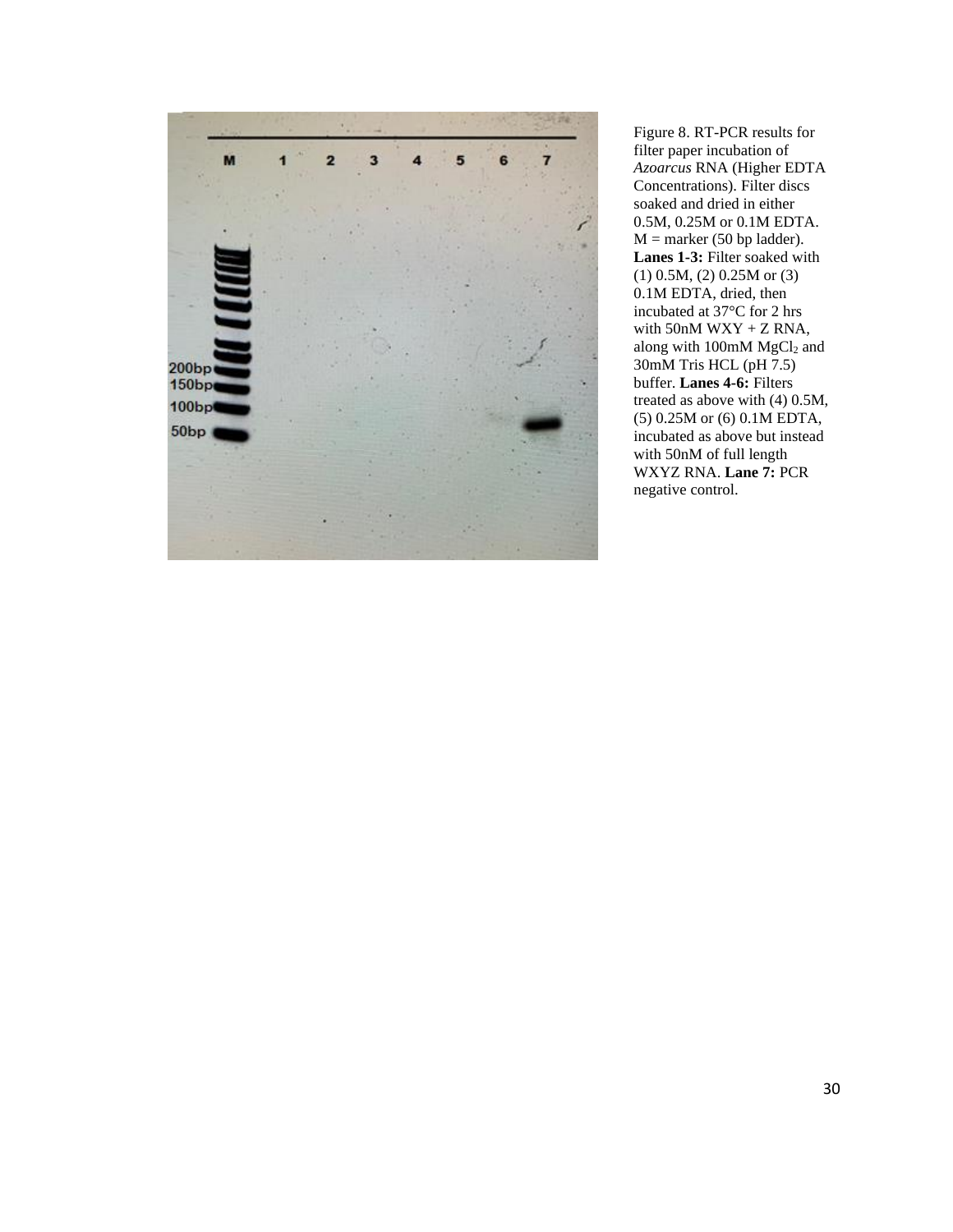

Figure 9. RT-PCR results for filter paper and *in vitro* incubation of *Azoarcus* RNA (EDTA Concentrations of 0M, 0.1M and 0.01M). M = marker (50 bp ladder). All *in vitro* reaction incubated at  $37^{\circ}$ C with 100mM MgCl<sub>2</sub> and 30mM Tris HCL (pH 7.5) buffer. **Lanes 1-3:** Filter discs soaked in either (1) no EDTA (untreated), (2) 0.1M or (3) 0.01M EDTA, dried, then incubated as described with 50nM WXY + Z RNA. **Lanes 4-6:** Filters treated as above (same order) but with 50nM of full length WXYZ RNA instead of fragments. **Lanes 7-9:** 50nM concentrations of both WXY and hZpch fragments with either (7) no EDTA added, (8) EDTA added to 0.1M in solution, or (9) EDTA added to 0.01M in solution. **Lanes 10-12:** 50nM of WXYZ RNA incubated with either (10) no EDTA added, (11) EDTA added to 0.1M in solution, or (12) EDTA added to 0.01M in solution. **Lane 13:** PCR negative control.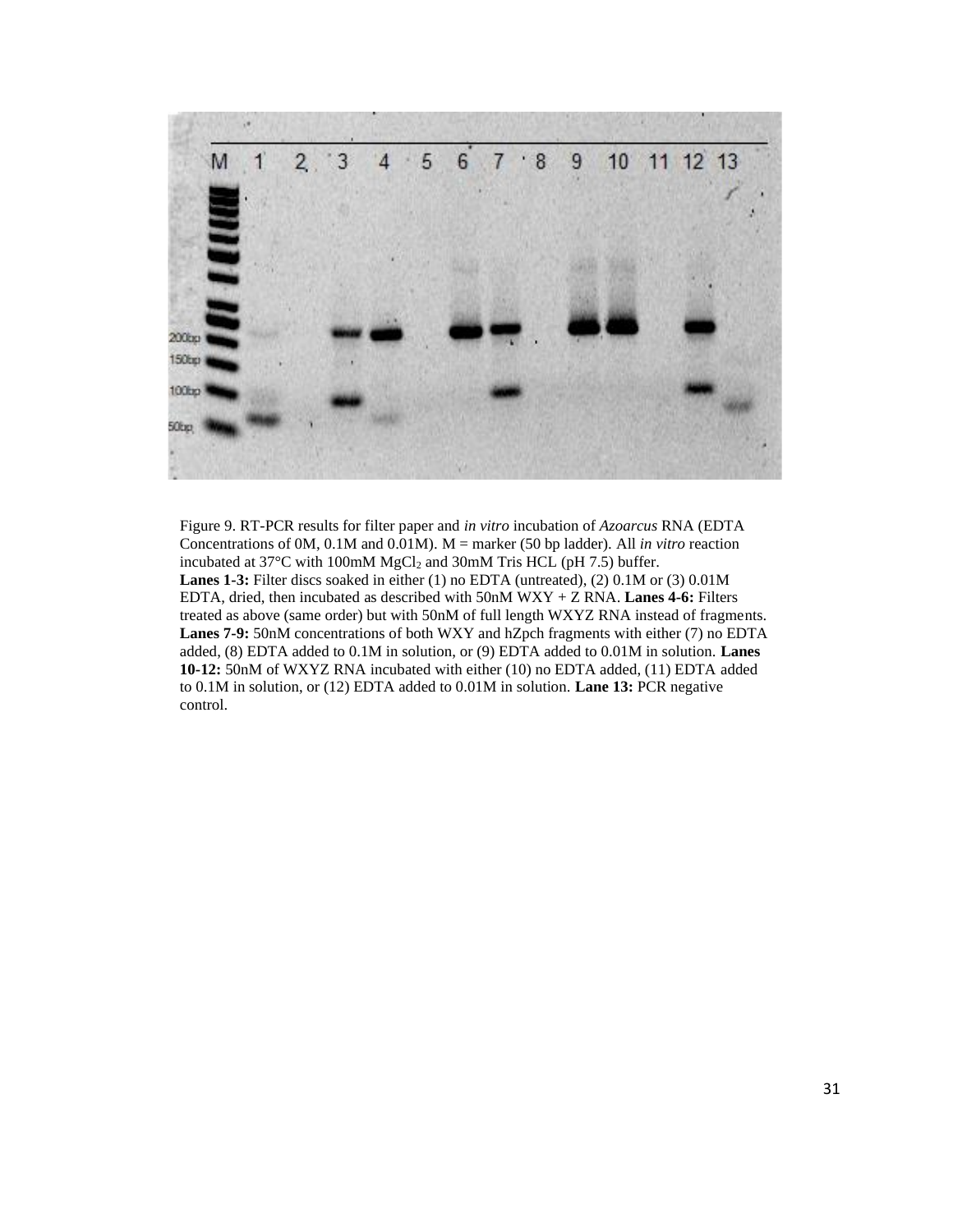

Figure 10. Time course of *Azoarcus* WXY + Z *in vitro* self-assembly. M = marker (50 bp dsDNA ladder). **Lanes 1-5:** 50nM concentrations of both WXY and hZpch fragments incubated at 37°C with 100mM MgCl<sub>2</sub> and 30mM Tris HCL buffer. Samples (in lane order) were taken at 3 min (1), 10 min (2), 30 min (3), 1 hr (4) and 2 hrs (5). **Lane 6:** full length WXYZ in the same buffer conditions, incubated for 2 hours at the same temperature. **Lane 7:** PCR negative control.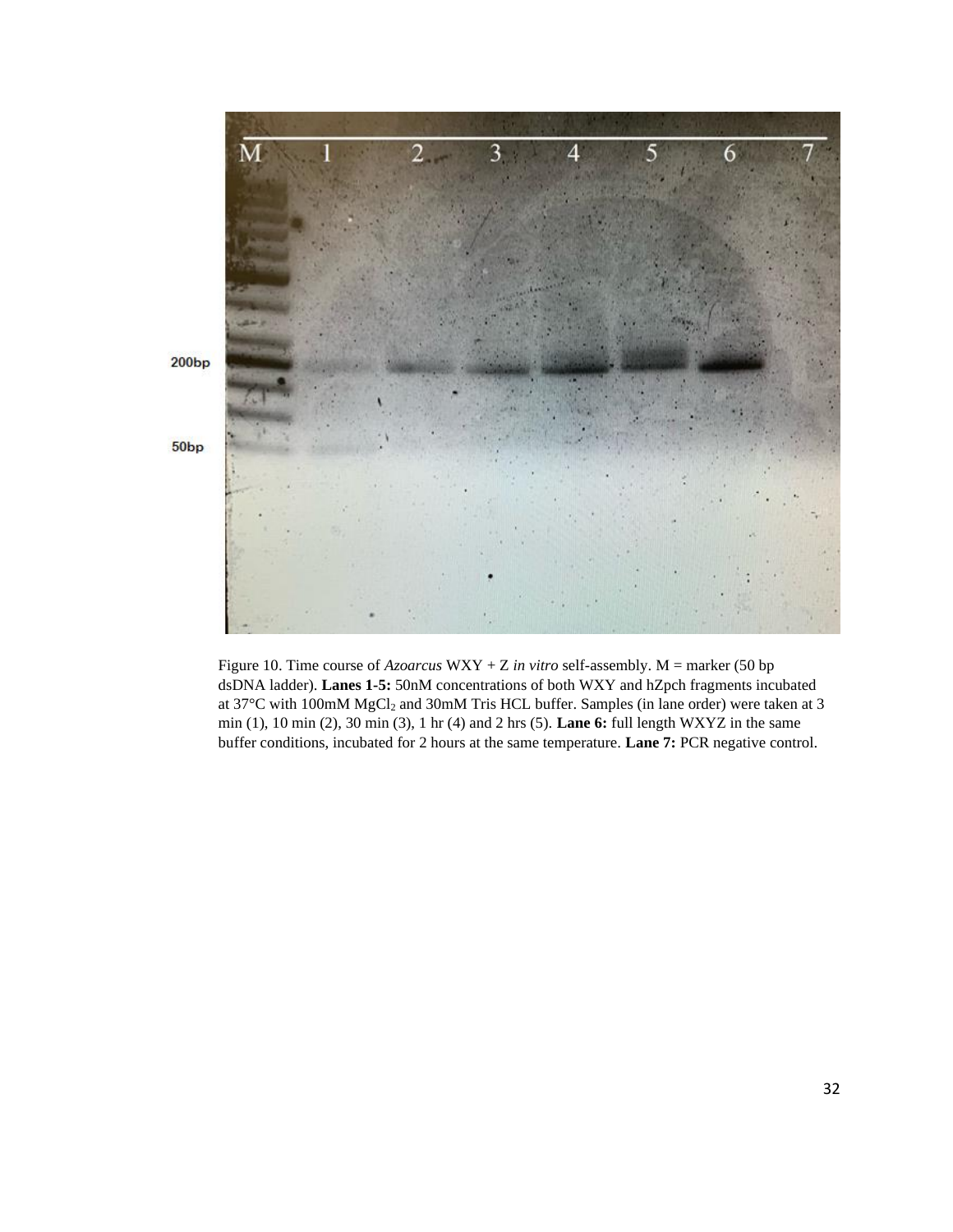*Aerosolization and Detection of RNA Fragments*: Following the described aerosolization and detection methods, detection of three lengths of Azoarcus RNA—WX, WXY and WXYZ—was demonstrated (Figure 11). These results indicate that RNA of multiple sequence lengths, which become more structurally complex with increased length, can be aerosolized, transported at least 1 m (the approximate distance between the bubbler and the collection port) and be subsequently detected by RT-PCR. Ethanol precipitation of the eluent from the soaked collection filter paper seems to help improve detection, though not in all cases, as seen in the comparison between fragment data in Figure 10.

*Preliminary Detection of RNA Self-Assembly in the Aerosol Phase:* Separate aerosolization of the WXY and Z fragments was carried out in the same manner via a dual flask setup, the results of which are shown in Figure 12. Filter discs were soaked with 0.025M EDTA as previously determined and dried prior to use. RT-PCR of the separate aerosol source solutions post-aerosolization was performed, as well, to ensure that the self-assembly of Azoarcus was not taking place *in vitro* as a result of backflow of aerosol particles between the flasks. While precipitation of eluted RNA was ineffective in this case, full length *Azoarcus* WXYZ RNA was successfully detected following aerosolization (Figure 11, lanes 1-2), while remaining absent from either fragment source solution, or from a control combining equal amounts of the fragment solutions at room temperature. (Figure 11, lanes 5-7.)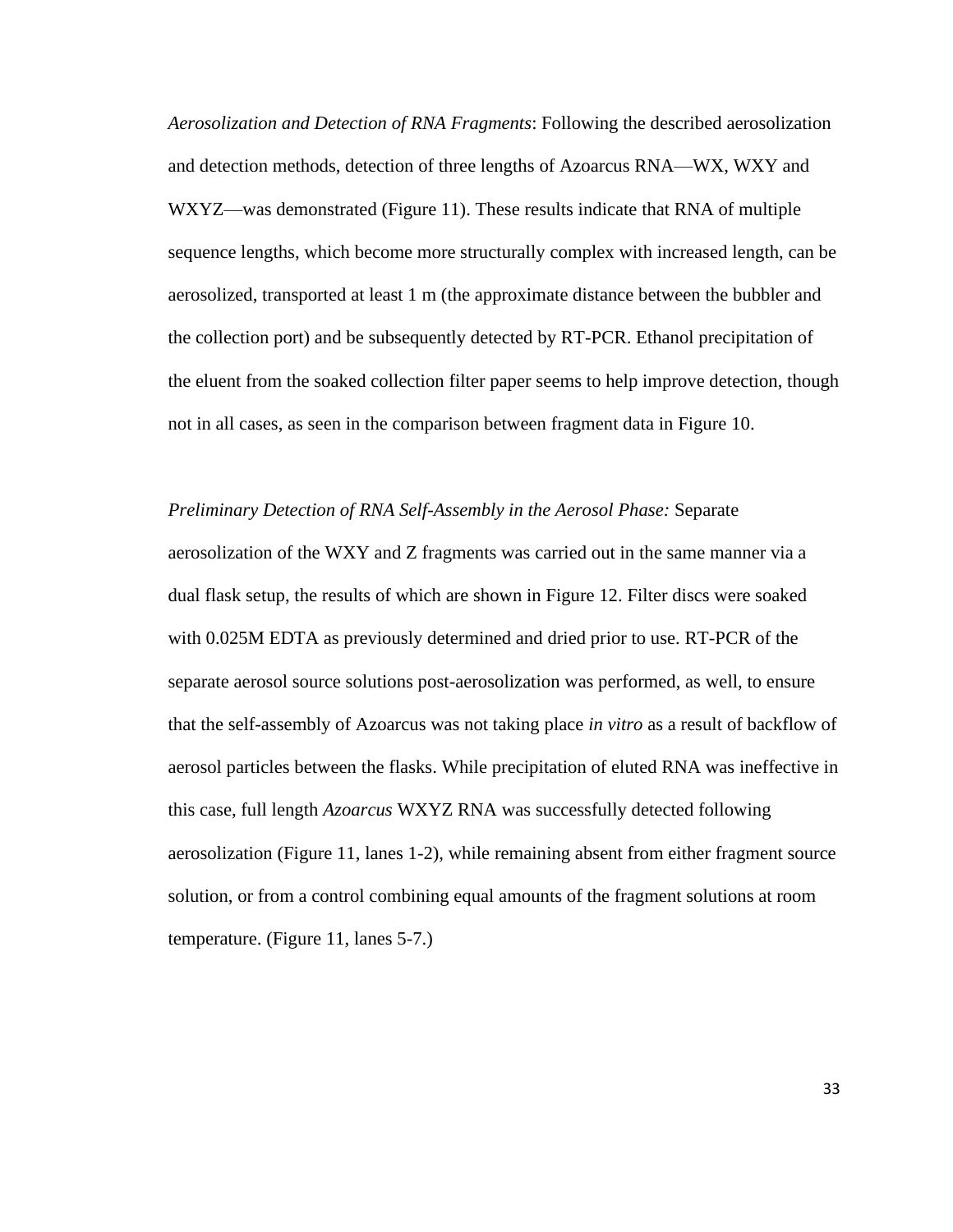

Figure 11. RT-PCR detection of *Azoarcus* ribozyme fragments. (**A**) full length *Azoarcus* **WXYZ**, ~200 nt; (**B**) **WXY** fragment, ~150 nt; and (**C**) **WX** fragment, ~100 nt. M = marker (50 bp dsDNA ladder). (**A**) **Lanes 1-2:** RT-PCR products of **WXYZ** from eluent, without (1) or with (2) ethanol precipitation. **Lane 3:** non-aerosolized positive control. **Lanes 4 & 5:** RT-PCR products of aerosol source solutions containing only 100mM MgCl<sub>2</sub>, without (4) or with (5) ethanol precipitation. **Lane 6:** non-aerosolized MgCl<sub>2</sub> solution. **Lane 7:** PCR negative control. (**B**) **Lanes 8-11:** RT-PCR products of **WXY** from eluent, without (8-9) or with (10-11) ethanol precipitation. **Lane 12:** Nonaerosolized positive control. **Lane 13:** PCR negative control. (**C**) **Lanes 14-15:** RT-PCR products of **WX** from eluent, without (14) or with (15) ethanol precipitation. **Lane 16:** Non-aerosolized positive control. **Lane 17:** PCR negative control.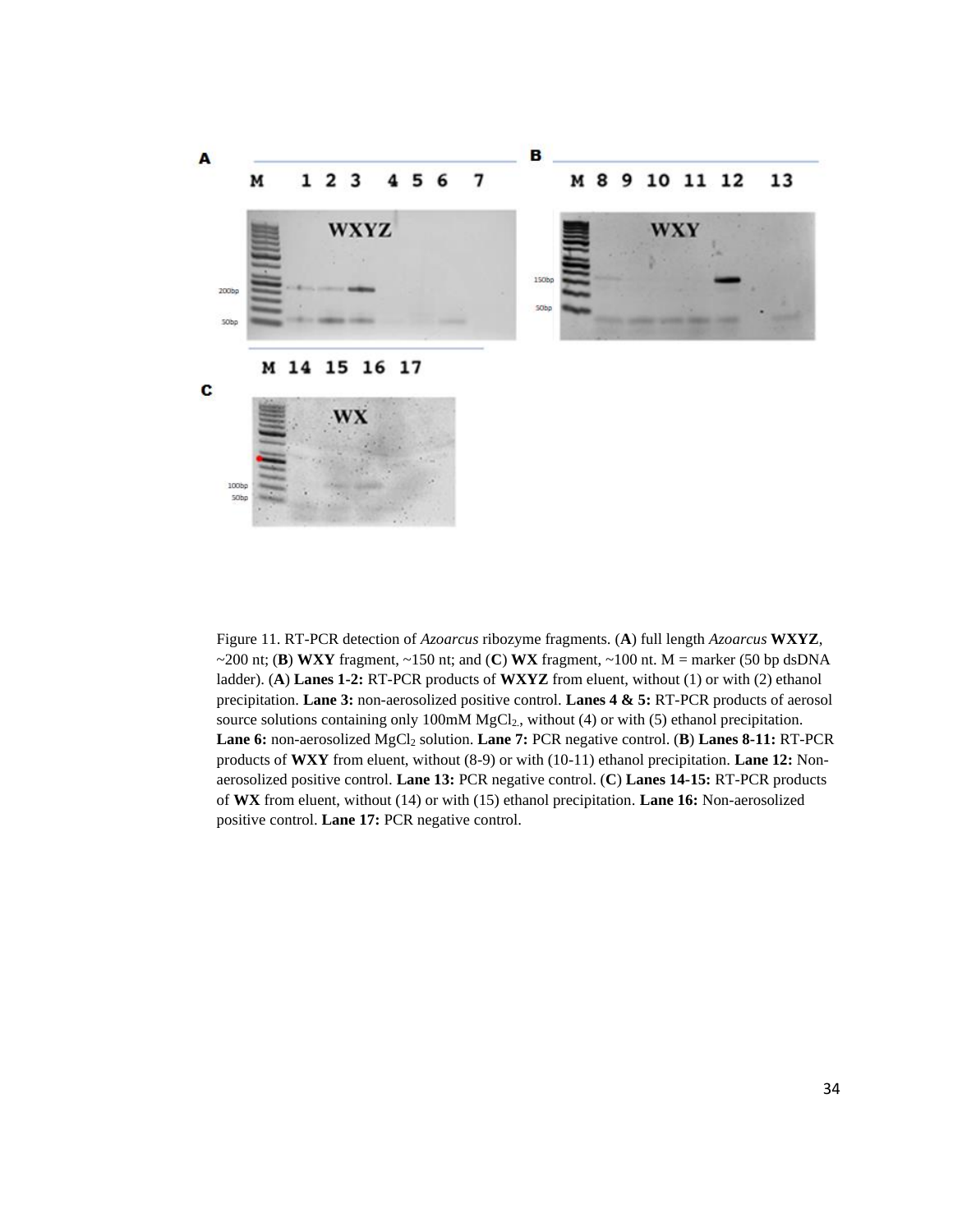

Figure 12. RT-PCR detection of full length *Azoarcus* ribozyme from separately aerosolized **WXY** and **Z** fragments. (Image colors inverted for clarity.) M = marker (50 bp dsDNA ladder**). Lanes 1-4:** RT-PCR products of **WXYZ (**~200 nt) from eluent, with (1 & 2) or without (3 & 4, unsuccessful) precipitation. **Lanes 5- 7:** RT-PCR products of aerosol source solutions; respectively, **WXY**, **Z**, and a control solution of equal amounts of both, incubated at room temperature overnight. Lane 8: blank. Lane 9: PCR negative control.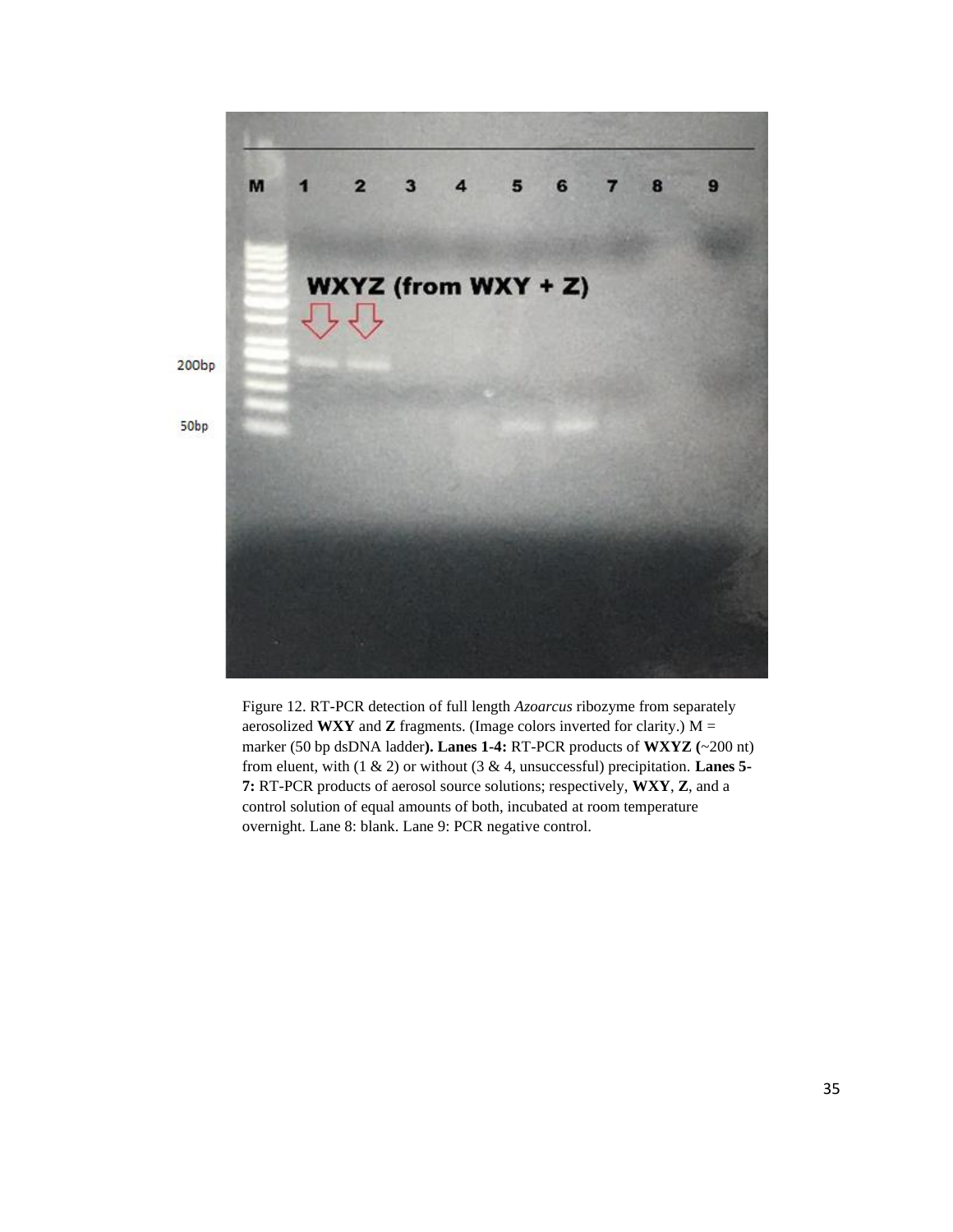#### Discussion

The work described in this thesis served as an initial foray into the aerosolization of RNA, using an established ribozyme system to apply aerosol chemistry in the context of a prebiotic RNA world. We demonstrated aerosol encapsulation of RNA molecules up to 200 nucleotides in length, and the self-assembly of multiple RNA fragments into a fully covalent ribozyme within an aqueous droplet medium, taking multiple steps to verify that this is where assembly was occurring. These results serve as proof-of-concept for the capability of RNA self-assembly reactions occurring in the aerosol phase, which represents a significant new avenue for the emergence of prebiotic chemistry without needing to invoke more traditional membrane enclosures, coacervates, or aggregatebased protobionts. However, the results proved difficult to consistently replicate with our system, and questions remain as to whether the model used in this project is generally applicable under various parameters, and whether our conclusions regarding aqueous aerosol as a medium for ribozyme reactivity can be extrapolated to the point of broad prebiotic viability.

*Aerosolization Trial Design:* Alternative chamber architectures to test RNA aerosolization and transport across various distances can be explored to address the first of these points. At its most basic, our design aerosolizes on one end of a chamber, collects generated particles on the opposite side, and then detects RNA transport, though this could be altered in a variety of ways to answer additional questions. Other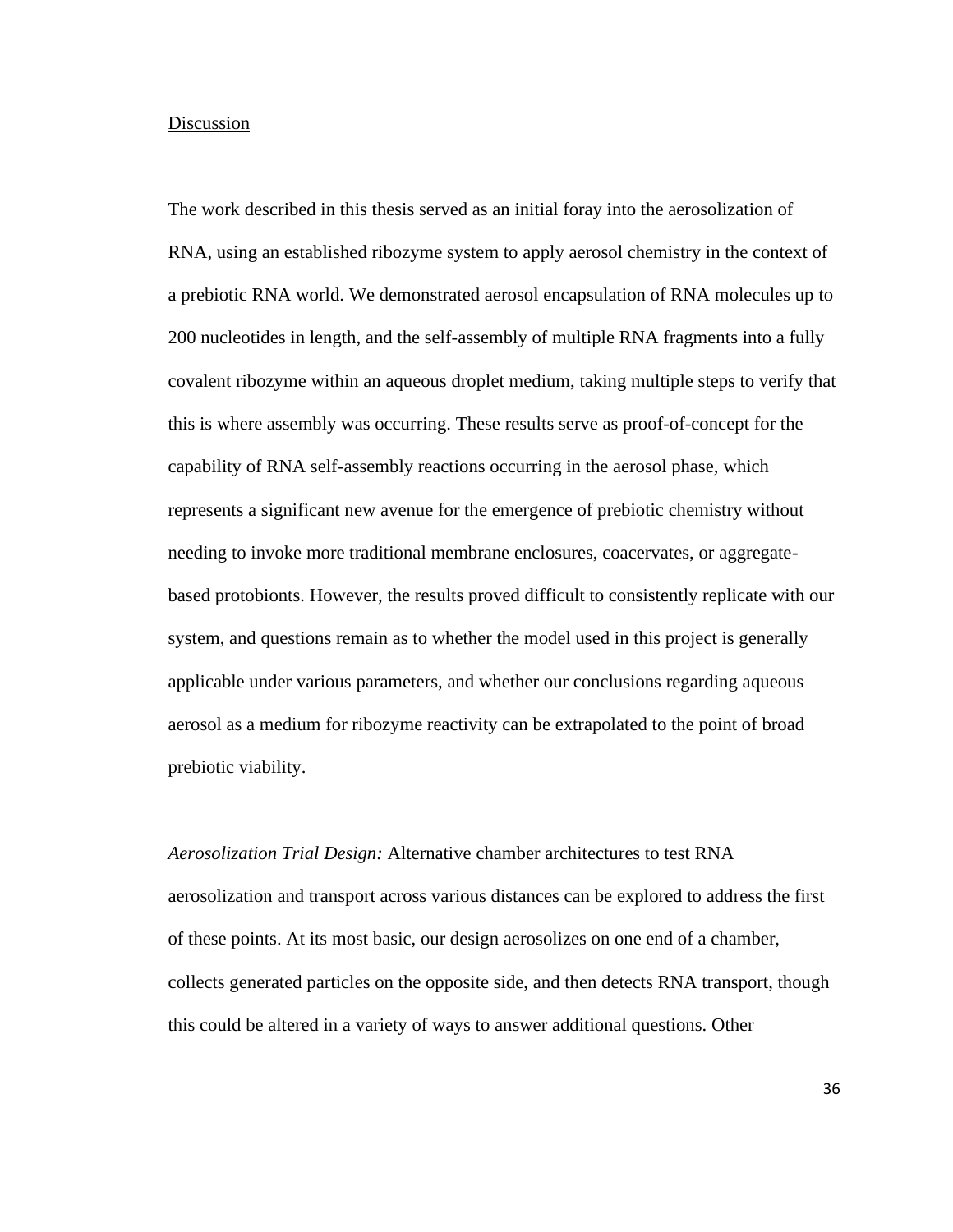architectures would likely need to address several shortcomings inherent to our experimental design, i.e. the inability to collect aerosol from the same experiment at different time points without opening the chamber and ending the procedure, a solution to which would potentially allow exploration of the kinetics of RNA assembly in the aerosol phase. Parallel studies could include a closed-flask Urey-Miller-like apparatus, for example, constructed in the spirit of the previously described Ruiz-Bermejo experiments,<sup>20</sup> or a design similar to the MART plunging waterfall chamber as constructed by Stokes, et al.<sup>6</sup> Designs like these would serve to more directly test the effects of a simulated aerosol-to-ocean cycle on RNA self-assembly or other reactivity within a closed environment, as material is recycled into an evolving aerosol population.

To a similar end, the possibility of "scaling up" aerosol studies could serve to better represent a comprehensive prebiotic environment—utilizing facilities such as those available at the Pacific Northwest National Laboratory's (PNNL) Atmospheric Measurement Laboratory in Richland, WA, on a scale multiple orders of magnitude larger than our model, would ensure that our results are generalizable to multiple environments and not a function of the particular dimensions of our lab-based chamber.

Other aerosol generation methods not utilized in this project could be employed, as well as sintered filter setups that more closely consider depth submerged in addition to pore size—several setups make use of multiple bubbling filters of different pore sizes in order to produce a more disperse particle size distribution,<sup>4,5</sup> which could provide insights into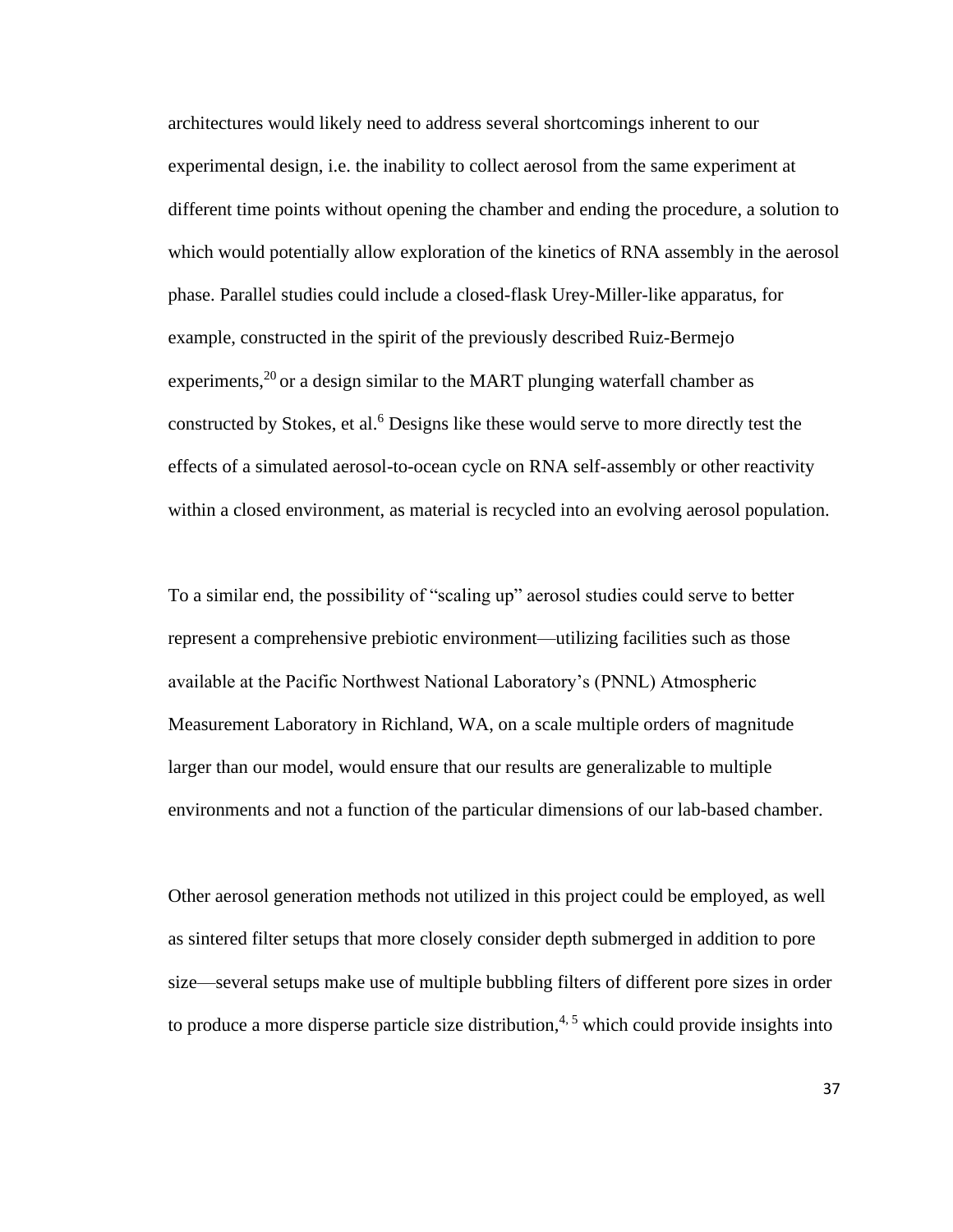the relationship between particle size and the accessibility and uptake of aerosolized RNA.

Improved methods of collection of aerosolized RNA could also greatly impact the quality and consistency of results. Alternative collection schemes could include the use of commercially available instruments such as a Microorifice Uniform Deposition Impactor (MOUDI), which sorts collected particles by size onto a series of quartz filters, potentially further illuminating the role of particle size in successful RNA aerosolization and addressing assumptions about coagulation-based self-assembly. Additionally, the use of a cold finger apparatus to collect aqueous aerosol by condensation would enable a level of direct quantification which was not possible within the studies described. Additionally, a cold finger-based approach could potentially shut down self-assembly outside of the aerosol phase, alleviating the need for the use of EDTA as in our filter approach. (It is also noted that other potential organic chelators like citric acid or oxalic acid, which were not considered in this work, may perform better than EDTA to prevent filter-associated self-assembly without inhibiting downstream RT-PCR, and should be investigated in future instances of filter capture).

More inherently quantitative detection approaches could improve our understanding of how RNA self-assembly proceeds kinetically in the aerosol phase and how likely the reaction is to occur within an aerosol population. While the nature of LSC is not necessarily suited to distinguishing successful self-assembly from labeled fragments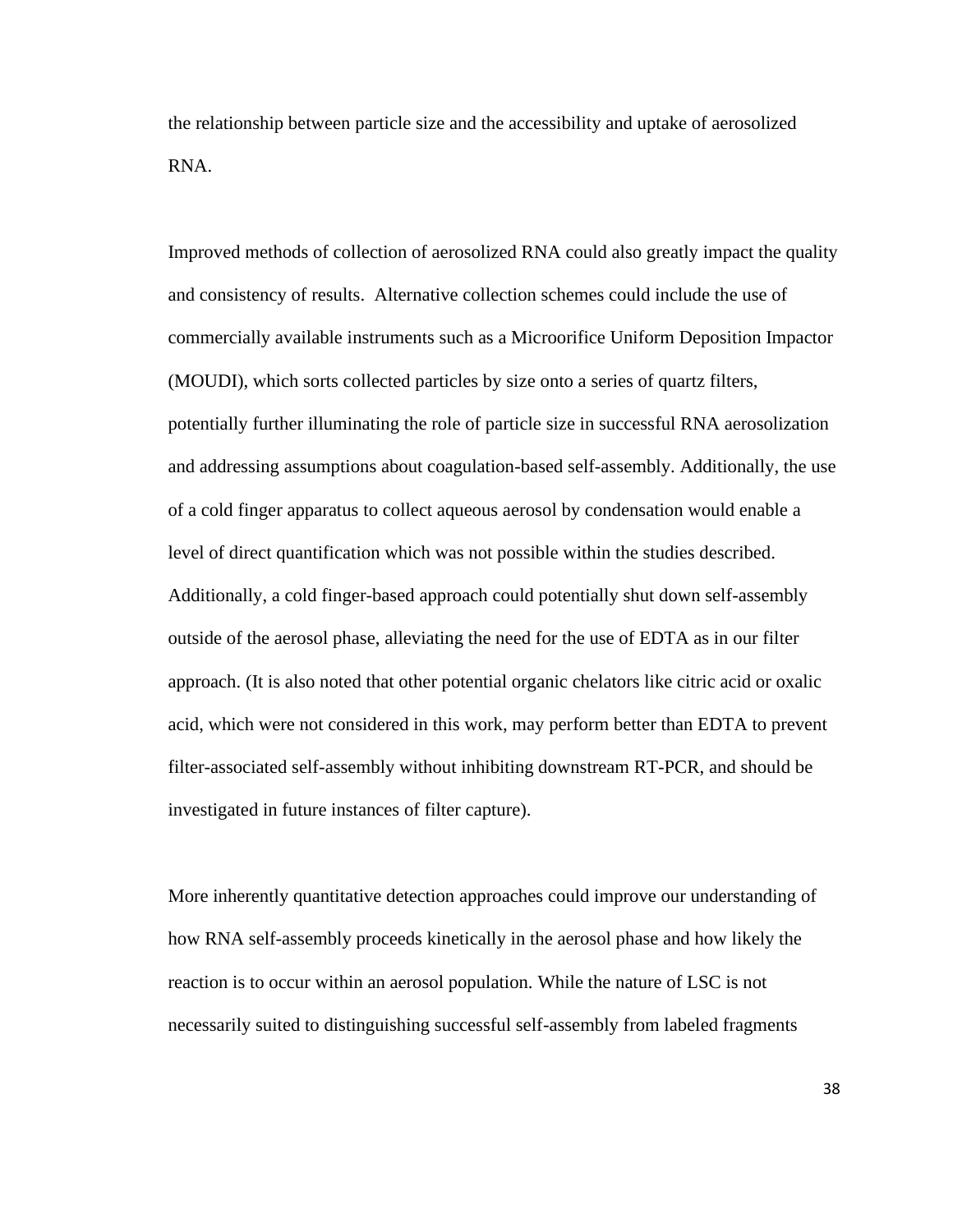(though gel-based analysis is possible), Raman spectroscopy of macromolecules in aqueous aerosol has been successfully demonstrated—although detection of nucleic acids in suitably low concentration would likely be difficult and require a Surface Enhanced Raman spectroscopy (SERS) technique, involving costly gold and silver nanoparticles equipped with specific nucleic acid probes. $44, 45$  The RT-PCR approach utilized in this project gives a qualitative answer to the question of whether RNA can be aerosolized and transported from the source to the detection port, while a Raman approach could provide a more quantitative answer, with the detection caveat.

*Prebiotic Applicability:* To expand the scope of future investigations in this realm, the use of other ribozymes besides *Azoarcus* for studies on transport and reactivity would allow a more multidimensional exploration of RNA activity in aerosols. Hammerhead, hairpin, and HDV ribozymes have all been utilized previously by our lab, and could serve as prime candidates for investigation alongside well-characterized ribozymes like Tetrahymena or in vitro-selected artificial ribozymes such as the L1 ligase.<sup>39</sup> Experiments could include a particular RNA and its exogenous substrate (e.g., the hammerhead ribozyme and its substrate) being aerosolized separately, especially in cases where the RNA oligomers involved are closer in size than the *Azoarcus* fragments used in this work, or the exploration of reactions involving more than two reactants or incorporating non-RNA components (peptides, for example, such as the 23-mer L23ββ, which associates with the LSU rRNA in the core of the ribosome, could allow a small foray into the peptide-RNA world concept.<sup>41</sup>) This avenue of investigation would provide greater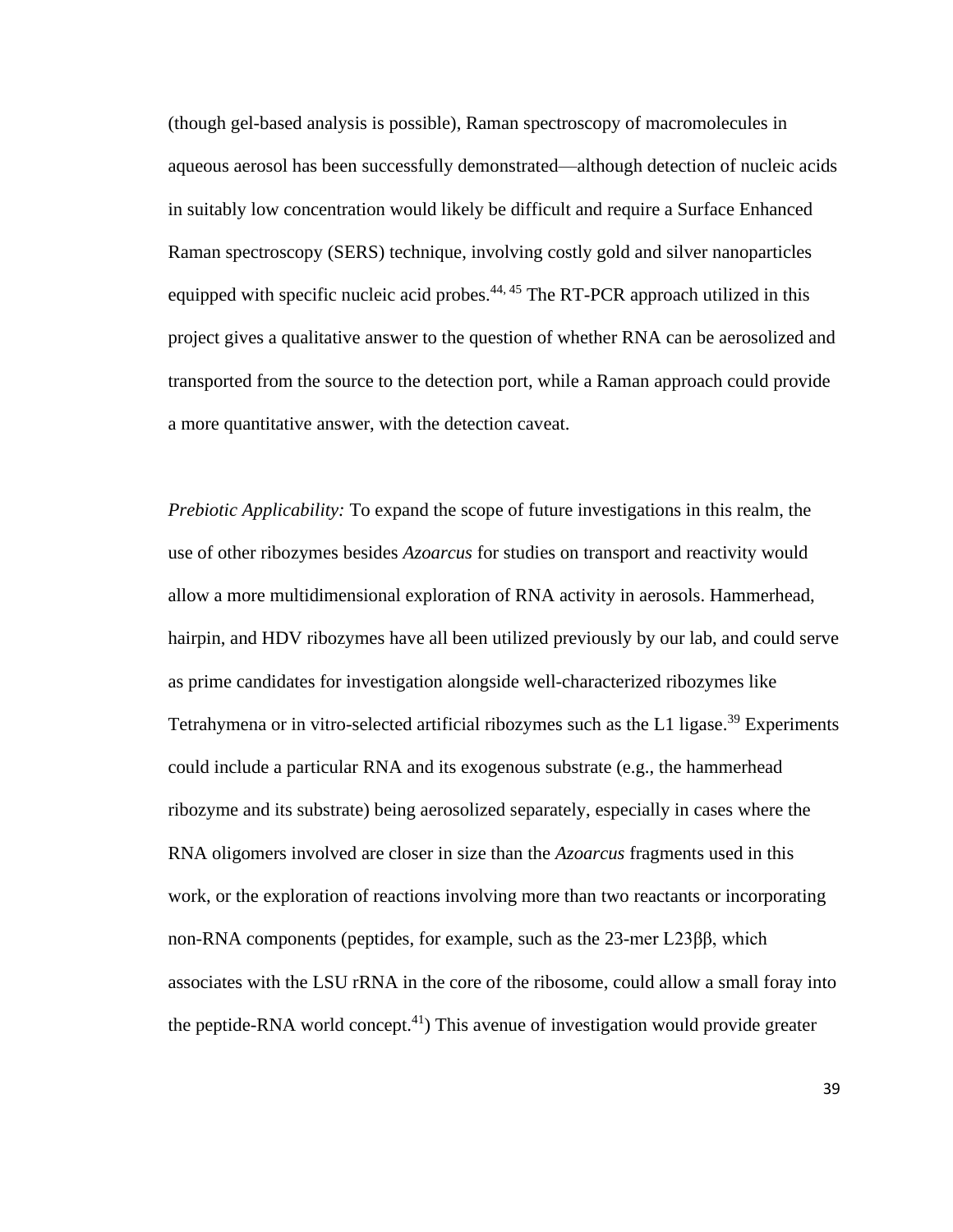insight into how catalytic RNA of multiple sizes, sequences and activities or reaction types fare in an encapsulated aerosol phase.

Additional exploration of the aerosol encapsulation model in general would shed some light on the viability of aqueous droplets as pre-cellular enclosures for emerging biomolecules. While lacking strict membranes, organic molecules such as lipids, carboxylic acids and hydroxy acids are often incorporated by SSA from the ocean surface; measurements taken from the organic coatings of marine aerosols indicate that long single-chain fatty acids including palmitic, stearic and oleic acids are most common, though these are unlikely to be abiotic in origin.<sup>7</sup> The prebiotically relevant malic acid<sup>20</sup> is also a common component of atmospheric SSA and has previously been used in generating aerosols for analysis.<sup>42</sup> Aerosol generation could be attempted with and without appropriate concentrations of malic acid and other short chain organics, assessing whether their presence increases the success of RNA transport by allowing phase separation and some level of enclosure within a surfactant microlayer, and at the same time more closely emulating naturally produced SSA. To the latter end, artificial seawater mixtures with varied salt compositions could also be used in aerosol source solutions to emulate primordial ocean conditions (the compositions of which are not fully known).<sup>43</sup>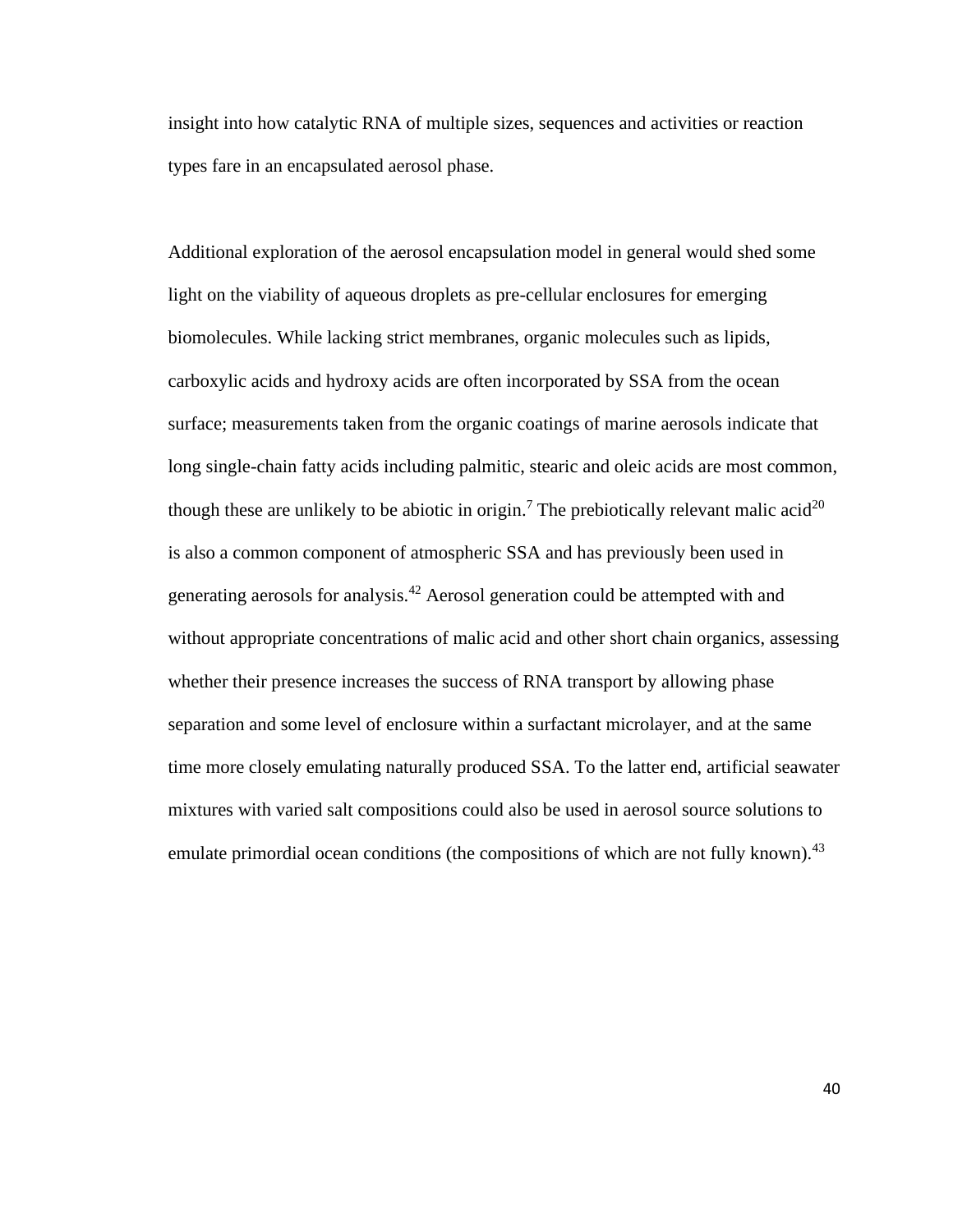#### **Conclusions**

Carl Woese stated, "…Venus today serves as a partial model for the state of the Earth during its first several hundred million years of existence… In such an atmosphere the primary chemistry is 'membrane' (interface associated) chemistry. Solution chemistry would be the byproduct of 'membrane' chemistry, not the reverse."<sup>12</sup> This idea with respect to the atmospheric droplet phase has been around for nearly 40 years, but it remains necessary to further test its empirical feasibility. Coincidentally, the RNA World hypothesis has been evolving for roughly that same length of time. While it is not without its challenges, the RNA World hypothesis still serves as a very powerful scaffold onto which testable hypotheses concerning the chemistry-to-biology transition can be framed.46, 47, 48, 49

The use of an RNA-based encapsulation system to test some of the fundamental constituents of Woese's hypothesis is a logical step which this project aimed to begin to address. Taking a broad systems chemistry viewpoint which integrates the molecular and environmental aspects of the primordial Earth, we can envision a "discontinuous synthesis model" of prebiotic chemistry in which molecules are made in one location and then transported to another for further reaction; aerosols, which today can circumnavigate the Earth in about two weeks, provide a candidate vessel for such transport.<sup>50</sup> Alternatively, Louis Lerman's Bubble-Aerosol-Droplet supercycle, which "had to have" been in place on the early Earth, may provide a "continuous" synthesis model (albeit an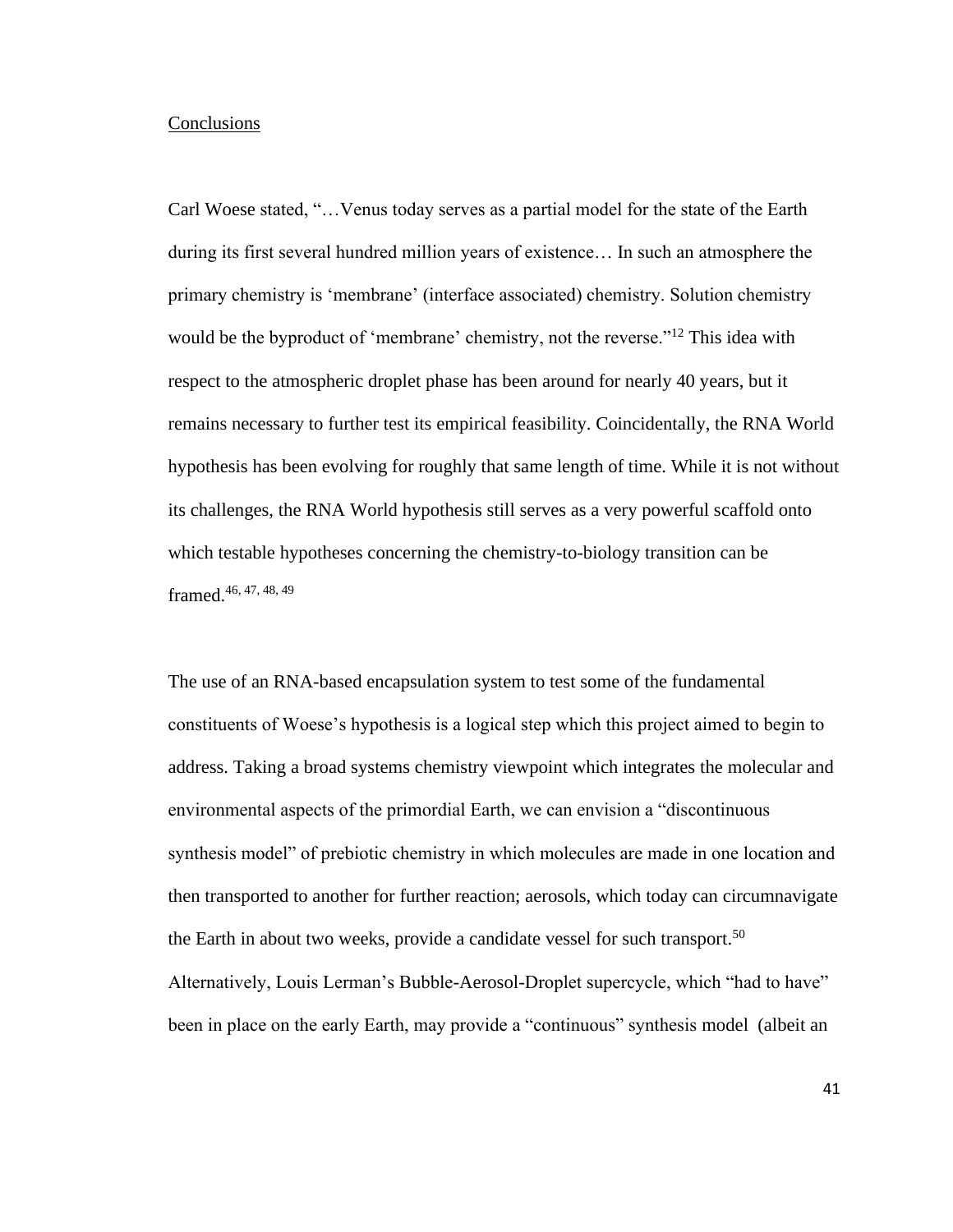alternative one from the prebiotic soup of Oparin and Haldane) if it could, for example, incorporate clays and salts as condensation nuclei—not to mention the partitioning effects of a sea-surface microlayer and the vast surface area of surfactant-coated aerosols, which would be exposed to fluctuating conditions of temperature, humidity, and ultraviolet radiation during their lifetimes.<sup>8</sup> In either case, aqueous aerosol acts as a crucial, fundamental aspect of any developing proto-biome, and interaction between prebiotic chemistry and an aerosol phase would be seemingly inevitable.

The ability to aerosolize catalytic RNA within a controlled system lends support to the potential use of the aerosol medium (as previously theorized by Woese, Lerman, and Tuck, and others) to concentrate and transport developing prebiotic molecules in the RNA world. The recovery of fully assembled *Azoarcus* ribozyme from separately aerosolized fragments further indicates an inherent capability for early Earth aerosols to support prebiotic reactions, reinforcing the feasibility of aerosolization, transport, and *in situ* reactivity of macromolecules in general. While further exploration of the aqueous aerosol medium and its relevance to the emergence of life is necessary, the preliminary demonstration of ribozyme reactivity within the aerosol phase is a promising step towards a comprehensive model of the prebiotic world.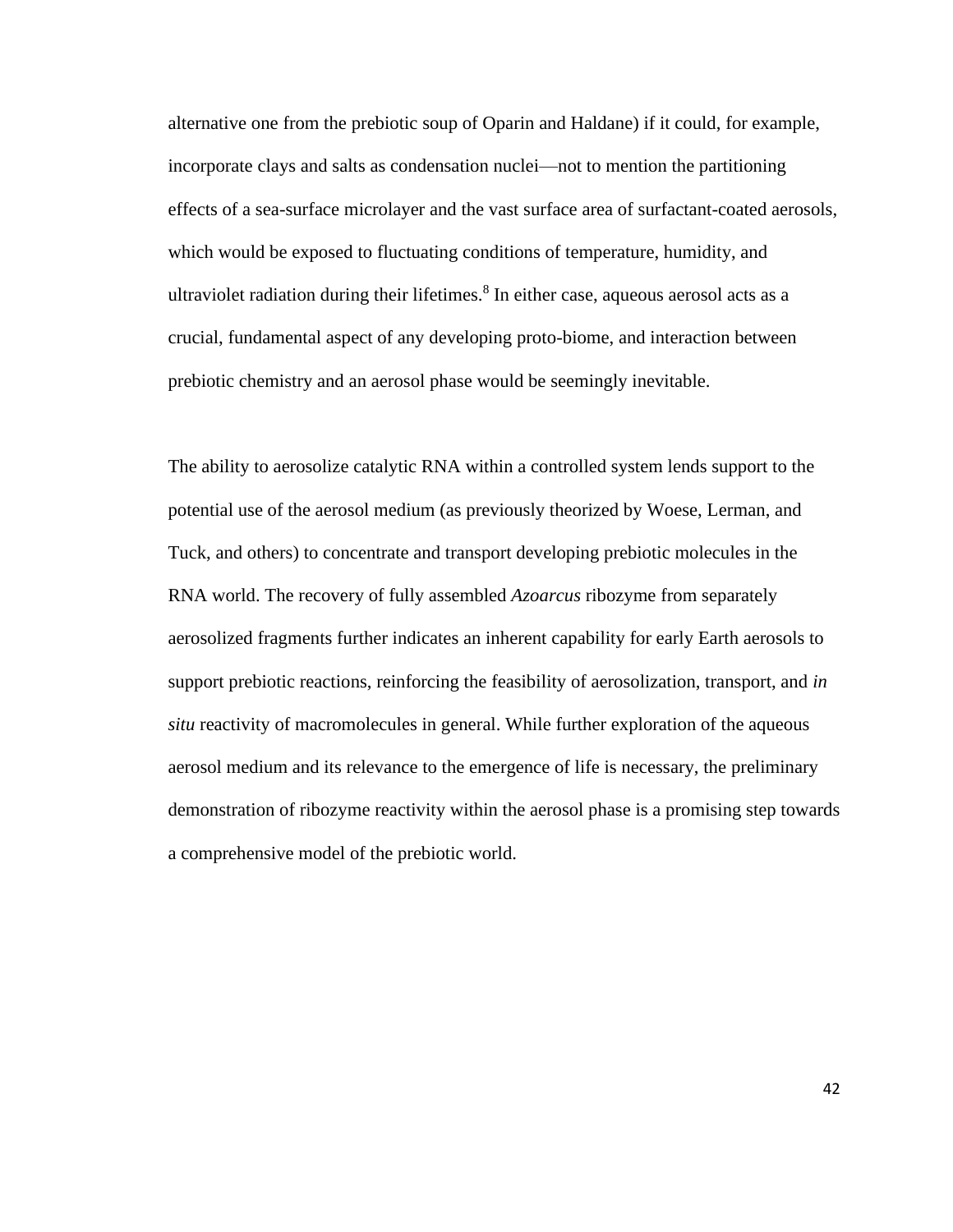## **References**

- 1. Tuck AF (2002). The role of atmospheric aerosols in the origin of life. *Surv. Geophys.* 23, 379–409.
- 2. Day JA (1964). Production of droplets and salt nuclei by the bursting of airbubble films. *Quart. J. Roy. Meteor. Soc.* 90, 72-78.
- 3. Cipriano, RJ, & Blanchard, DC (1981). Bubble and aerosol spectra produced by a laboratory 'breaking wave'. *J. Geophys. Res.* 86(C9), 8085–8092.
- 4. Collins DB et al. (2014). Direct aerosol chemical composition measurements to evaluate the physicochemical differences between controlled sea spray aerosol generation schemes. *Atmos. Meas. Tech.* 7, 3667–3683.
- 5. Prather KA et al. (2013). Bringing the ocean into the laboratory to probe the chemical complexity of sea spray aerosol. *Proc. Natl. Acad. Sci. USA.* 110, 7550−7555.
- 6. Stokes MD et al. (2013). A marine aerosol reference tank system as a breaking wave analogue for the production of foam and sea-spray aerosol. *Atmos. Meas. Tech*. 6, 1085–1094.
- 7. Tervahattu H, Juhanoja J, & Kupiainen K (2002). Identification of an organic coating on marine aerosol particles by TOF-SIMS. *J. Geophys. Res.* 107, 18-1 – 18.6.
- 8. Lerman L (2010). The primordial bubble: water, symmetry breaking, and the origin of life. Pp. 259–290 in, Water and Life: The Unique Properties of H2O. Lynden-Bell RM, Conway Morris S, Barrow JD, Finney JL, & Harper CL Jr. (eds.). CRC Press/Taylor & Francis Group; Boca Raton, FL. Chapter 18.
- 9. Griffith EC, Tuck AF, & Vaida V (2012). Ocean-atmosphere interactions in the emergence of complexity in simple chemical systems. *Acc. Chem. Res.* 45, 2106– 2013.
- 10. Shah DO (1972). The origin of membranes and related surface phenomena. Pp. 235–265 in, *Exobiology* (Ponnamperuma C, ed.) North-Holland Publishing Co., Amsterdam.
- 11. Rastelli E et al. (2017) Transfer of labile organic matter and microbes from the ocean surface to the marine aerosol: an experimental approach. *Nature Scientific Reports.* 7, 11475
- 12. Woese CR (1979). A proposal concerning the origin of life on the planet Earth. *J. Mol. Evol.* 13, 95–101.
- 13. Ferris JP, Hill AR Jr., Liu R, & Orgel LE (1996). Synthesis of long prebiotic oligomers on mineral surfaces. *Nature.* 381, 59–61.
- 14. Ferris JP (2002). Montmorillonite catalysis of 30–50 mer oligonucleotides: laboratory demonstration of potential steps in the origin of the RNA world. *Orig. Life Evol. Biosph.* 32, 311–332.
- 15. Rajamani S, Vlassov A, Benner S, Coombs A, Olasagasti F, & Deamer D (2008). Lipid-assisted synthesis of RNA-like polymers from mononucleotides. Orig. Life Evol. Biosph. 38, 57–74.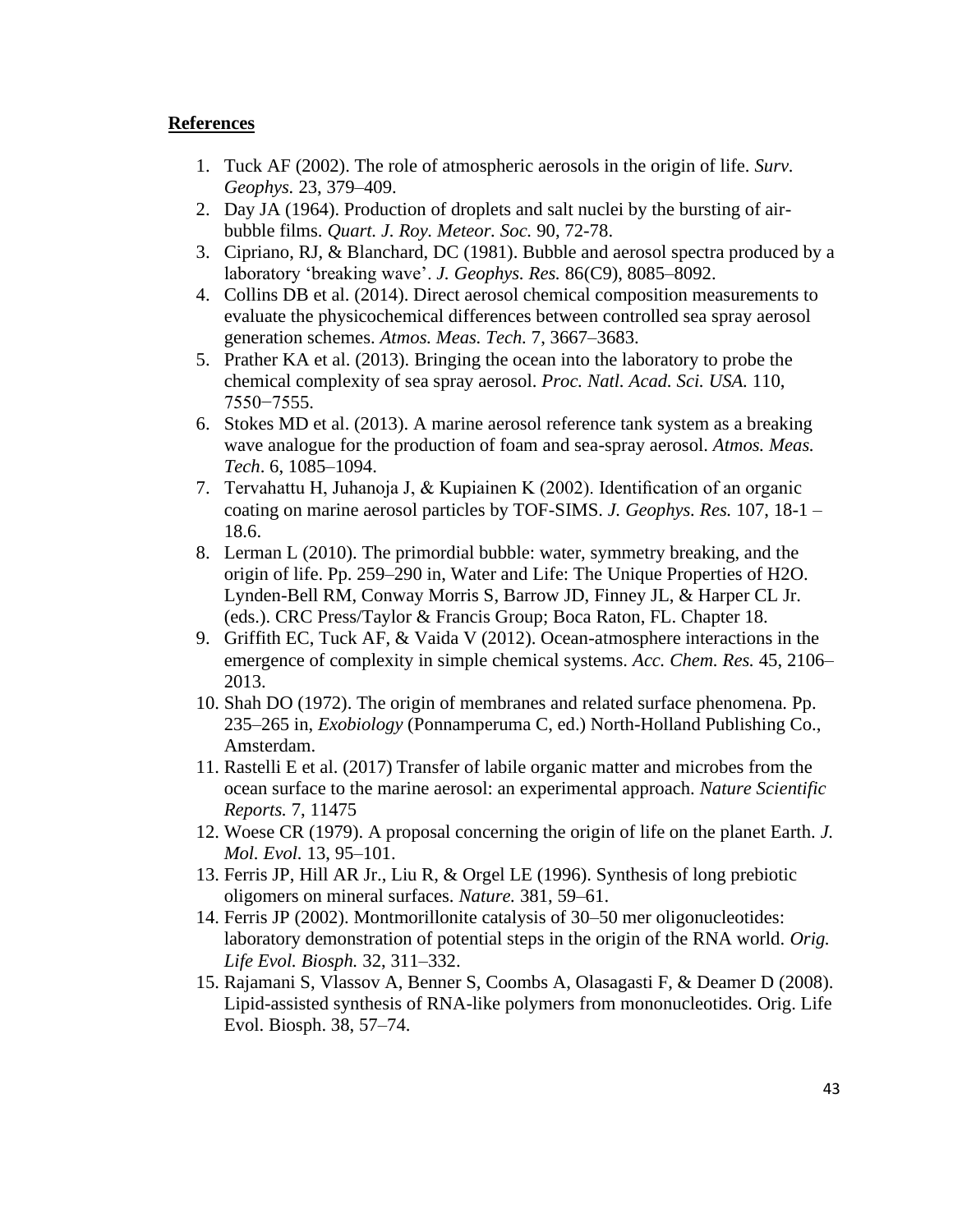- 16. Scherer S (1985). Could life have arisen in the primitive atmosphere? *J. Mol. Evo1.* 22:91-94
- 17. Oberbeck VR et al. (1991). Prebiotic chemistry in clouds*. J. Mol. Evol.* 32:296- 303.
- 18. Adamala K & Szostak JW (2013). Nonenzymatic template-directed RNA synthesis inside model protocells. *Science.* 342, 1098–1100.
- 19. Pruppacher HR and Klett JD (1998). Microphysics of Clouds and Precipitation. Reidel, 2nd edition, pp. 216–286.
- 20. Ruiz-Bermejo M et al. (2007). Prebiotic microreactors: A synthesis of purines and dihydroxy compounds in aqueous aerosol. *Orig Life Evol Biosph.* 37, 123–142.
- 21. Ruiz-Bermejo M et al. (2011). Prebiotic synthesis of proto-biopolymers under alkaline ocean conditions. *Orig Life Evol Biosph.* 41, 331–345.
- 22. Robertson MP & Joyce GF. (2012). The Origins of the RNA World. pp21-42 in RNA Worlds*.* Cold Spring Harbor Perspectives in Biology. 4(5); a003608.
- 23. Higgs PG & Lehman N (2015). The RNA world: Molecular cooperation at the origins of life. *Nature Reviews Genetics.* 16, 7–17.
- 24. Kruger K, Grabowski PJ, Zaug AJ, Sands J, Gottschling DE, Cech TR. Selfsplicing RNA: autoexcision and autocyclization of the ribosomal RNA intervening sequence of Tetrahymena. *Cell.* 1982 Nov;31(1):147-57.
- 25. Ban N, Nissen P, Hansen J, Moore PB, Steitz TA. The complete atomic structure of the large ribosomal subunit at 2.4 A resolution. *Science*. 2000 Aug 11;289(5481):905-20.
- 26. Hayden EJ & Lehman N (2006). Self-assembly of a group I intron from inactive oligonucleotide fragments. *Chemistry & Biology.* 13, 909–918.
- 27. Hayden EJ, von Kiedrowski G, & Lehman N (2008). Systems chemistry on ribozyme self-construction: Evidence for anabolic autocatalysis in a recombination network. *Angewandte Chemie International Edition.* 47, 8424– 8428.
- 28. Vaidya N, Manapat ML, Chen IA, Xulvi-Brunet R, Hayden EJ & Lehman N (2012). Spontaneous network formation among cooperative RNA replicators. *Nature.* 491, 72–77.
- 29. Draper WE, Hayden EJ, & Lehman N (2008). Mechanisms of covalent selfassembly of the *Azoarcus* ribozyme from four fragment oligonucleotides*. Nucleic Acids Research.* 36, 520–531.
- 30. Yeates JAM, Hilbe C, Zwick M, Nowak MA, Lehman N (2016). Dynamics of prebiotic RNA self-reproduction illuminated by chemical game theory. *Proceedings of the National Academy of Sciences, USA.* 113, 5030–5035.
- 31. Jayathilaka TS. & Lehman N. (2018). Spontaneous covalent self‐assembly of the *Azoarcus* ribozyme from five fragments. *ChemBioChem*. 19, 217.
- 32. Martwick J. Interactions between the *Azoarcus* Ribozyme and Manganese (II) Divalent Cations. 2020. Bachelor of Science (BS) Health Sciences University Honors Thesis, Portland State University, OR.
- 33. Strulson CA, Molden RC, Keating CD, & Bevilacqua PC (2012). RNA catalysis through compartmentalization. *Nature Chemistry.* 4, 941–946.